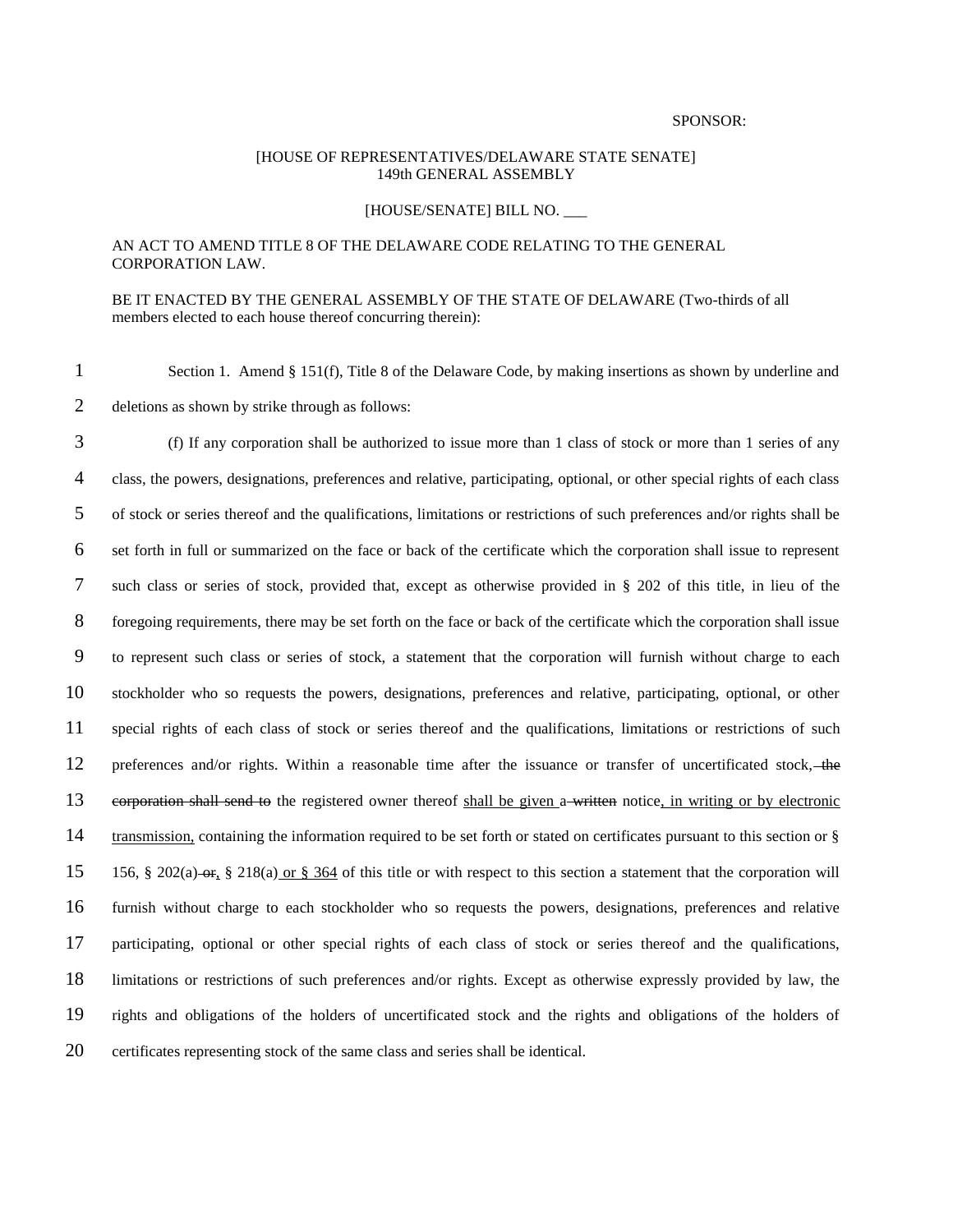Section 2. Amend § 202(a), Title 8 of the Delaware Code, by making insertions as shown by underline and deletions as shown by strike through as follows:

23 (a) A written restriction or restrictions on the transfer or registration of transfer of a security of a corporation, or on the amount of the corporation's securities that may be owned by any person or group of persons, if permitted by this section and noted conspicuously on the certificate or certificates representing the security or 26 securities so restricted or, in the case of uncertificated shares, contained in the notice or notices sentgiven pursuant to § 151(f) of this title, may be enforced against the holder of the restricted security or securities or any successor or transferee of the holder including an executor, administrator, trustee, guardian or other fiduciary entrusted with like responsibility for the person or estate of the holder. Unless noted conspicuously on the certificate or certificates representing the security or securities so restricted or, in the case of uncertificated shares, contained in the notice or notices sentgiven pursuant to § 151(f) of this title, a restriction, even though permitted by this section, is ineffective except against a person with actual knowledge of the restriction.

## Section 3. Amend § 203(b)(3), Title 8 of the Delaware Code, by making insertions as shown by underline and deletions as shown by strike through as follows:

 (3) The corporation, by action of its stockholders, adopts an amendment to its certificate of incorporation or bylaws expressly electing not to be governed by this section; provided that, in addition to any other vote required by law, such amendment to the certificate of incorporation or 38 bylaws must be approveded by the affirmative vote of a majority of the sharesoutstanding 39 stock entitled to vote. An amendment adopted pursuant to this paragraph shall be effective **immediately in** thereon. In the case of a corporation that both (i) has never had a class of voting stock that falls within any of the 2 categories set out in paragraph (b)(4) of this section, and (ii) has not elected by a provision in its original certificate of incorporation or any amendment thereto to be governed by this section, such amendment shall become effective upon (x) in the case of an amendment to the certificate of incorporation, the date and time at which the certificate filed in accordance with § 103 of this title becomes effective thereunder or (y) in the case of an 46 amendment to the bylaws, the date of the adoption of such amendment. In all other cases, an 47 amendment adopted pursuant to this paragraph shall not be effective until 12 months afterbecome effective (x) in the case of an amendment to the certificate of incorporation, 12 months after the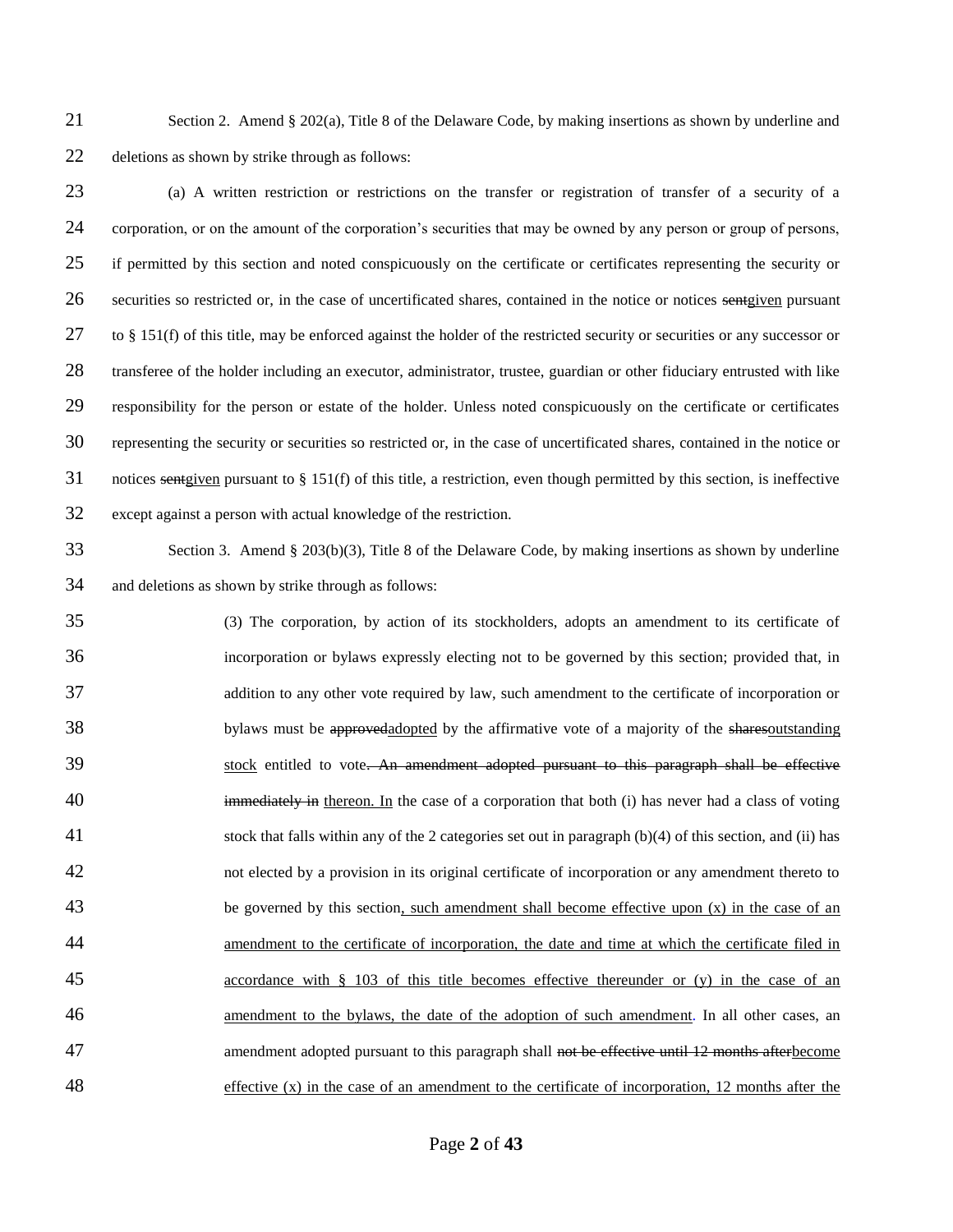date and time at which the certificate filed in accordance with § 103 of this title becomes effective thereunder or (y) in the case of an amendment to the bylaws, 12 months after the date of the 51 adoption of such amendment, and, in either case, the election not to be governed by this section shall not apply to any business combination between such corporation and any person who 53 became an interested stockholder of such corporation on or prior to such adoptionbefore (A) in the case of an amendment to the certificate of incorporation, the date and time at which the certificate filed in accordance with § 103 of this title becomes effective thereunder or (B) in the case of an amendment to the bylaws, the date of the adoption of such amendment. A bylaw amendment 57 adopted pursuant to this paragraph shall not be further amended by the board of directors;

 Section 4. Amend the final sentence of § 203(b), Title 8 of the Delaware Code, by making insertions as shown by underline and deletions as shown by strike through as follows:

60 Notwithstanding paragraphs  $(b)(1)$ ,  $(2)$ ,  $(3)$  and  $(4)$  of this section, a corporation may elect by a provision of its original certificate of incorporation or any amendment thereto to be governed by this section; provided that any such amendment to the certificate of incorporation shall not apply to restrict a business combination between the 63 corporation and an interested stockholder of the corporation if the interested stockholder became such prior to the 64 effective date of the amendment before the date and time at which the certificate filed in accordance with  $\S$  103 of this title becomes effective thereunder.

 Section 5. Amend § 219(a), Title 8 of the Delaware Code, by making insertions as shown by underline and deletions as shown by strike through as follows:

68 (a) The officer who has charge of the stock ledger of aThe corporation shall prepare and make, at least 10 days before every meeting of stockholders, a complete list of the stockholders entitled to vote at the meeting; provided, however, if the record date for determining the stockholders entitled to vote is less than 10 days before the meeting date, the list shall reflect the stockholders entitled to vote as of the tenth day before the meeting date, arranged in alphabetical order, and showing the address of each stockholder and the number of shares registered in the name of each stockholder. Nothing contained in this section shall require the corporation to include electronic mail addresses or other electronic contact information on such list. Such list shall be open to the examination of any stockholder for any purpose germane to the meeting for a period of at least 10 days prior to the meeting: (i) on a reasonably accessible electronic network, provided that the information required to gain access to such list is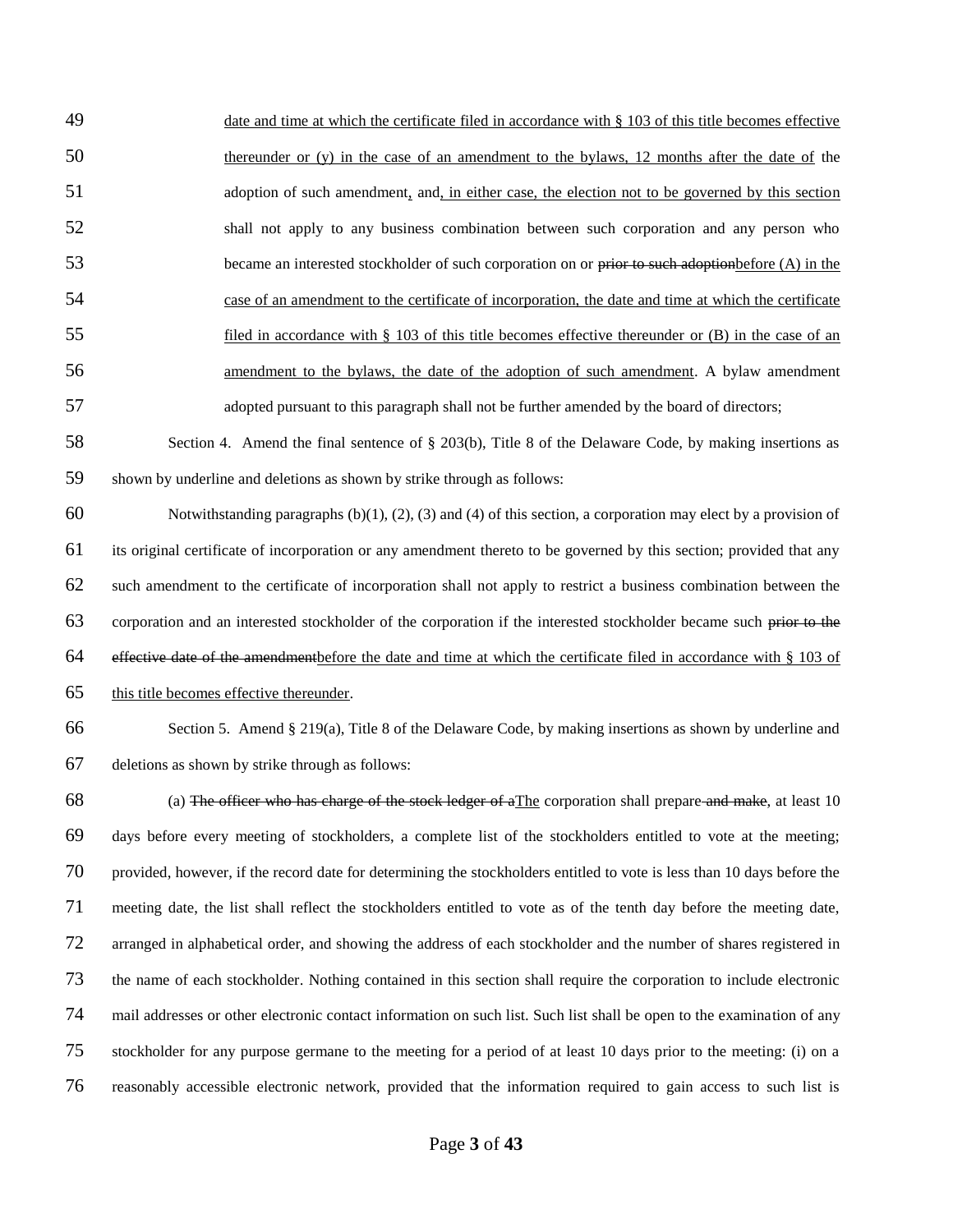provided with the notice of the meeting, or (ii) during ordinary business hours, at the principal place of business of the corporation. In the event that the corporation determines to make the list available on an electronic network, the corporation may take reasonable steps to ensure that such information is available only to stockholders of the corporation. If the meeting is to be held at a place, then a list of stockholders entitled to vote at the meeting shall be produced and kept at the time and place of the meeting during the whole time thereof and may be examined by any stockholder who is present. If the meeting is to be held solely by means of remote communication, then such list shall also be open to the examination of any stockholder during the whole time of the meeting on a reasonably accessible electronic network, and the information required to access such list shall be provided with the notice of the meeting.

86 Section 6. Amend § 219(c), Title 8 of the Delaware Code, by making insertions as shown by underline and deletions as shown by strike through as follows:

88 (c) For purposes of this chapter, "stock ledger" means one or more records administered by or on behalf of the corporation in which the names of all of the corporation's stockholders of record, the address and number of shares registered in the name of each such stockholder, and all issuances and transfers of stock of the corporation are recorded in accordance with § 224 of this title. The stock ledger shall be the only evidence as to who are the stockholders entitled by this section to examine the list required by this section or to vote in person or by proxy at any meeting of stockholders.

## Section 7. Amend § 224, Title 8 of the Delaware Code, by making insertions as shown by underline and deletions as shown by strike through as follows:

§ 224. Form of records.

 Any records maintainedadministered by aor on behalf of the corporation in the regular course of its business, including its stock ledger, books of account, and minute books, may be kept on, or by means of, or be in 99 the form of, any information storage device,  $\theta$ -method, or one or more electronic networks or databases (including one or more distributed electronic networks or databases), provided that the records so kept can be converted into 101 clearly legible paper form within a reasonable time. Any corporation shall so, and, with respect to the stock ledger, that the records so kept (i) can be used to prepare the list of stockholders specified in § 219 and § 220 of this title, (ii) record the information specified in § 156, § 159, § 217(a) and § 218 of this title, and (iii) record transfers of 104 stock as governed by Article 8 of subtitle I of Title 6. Any corporation shall convert any records so kept into clearly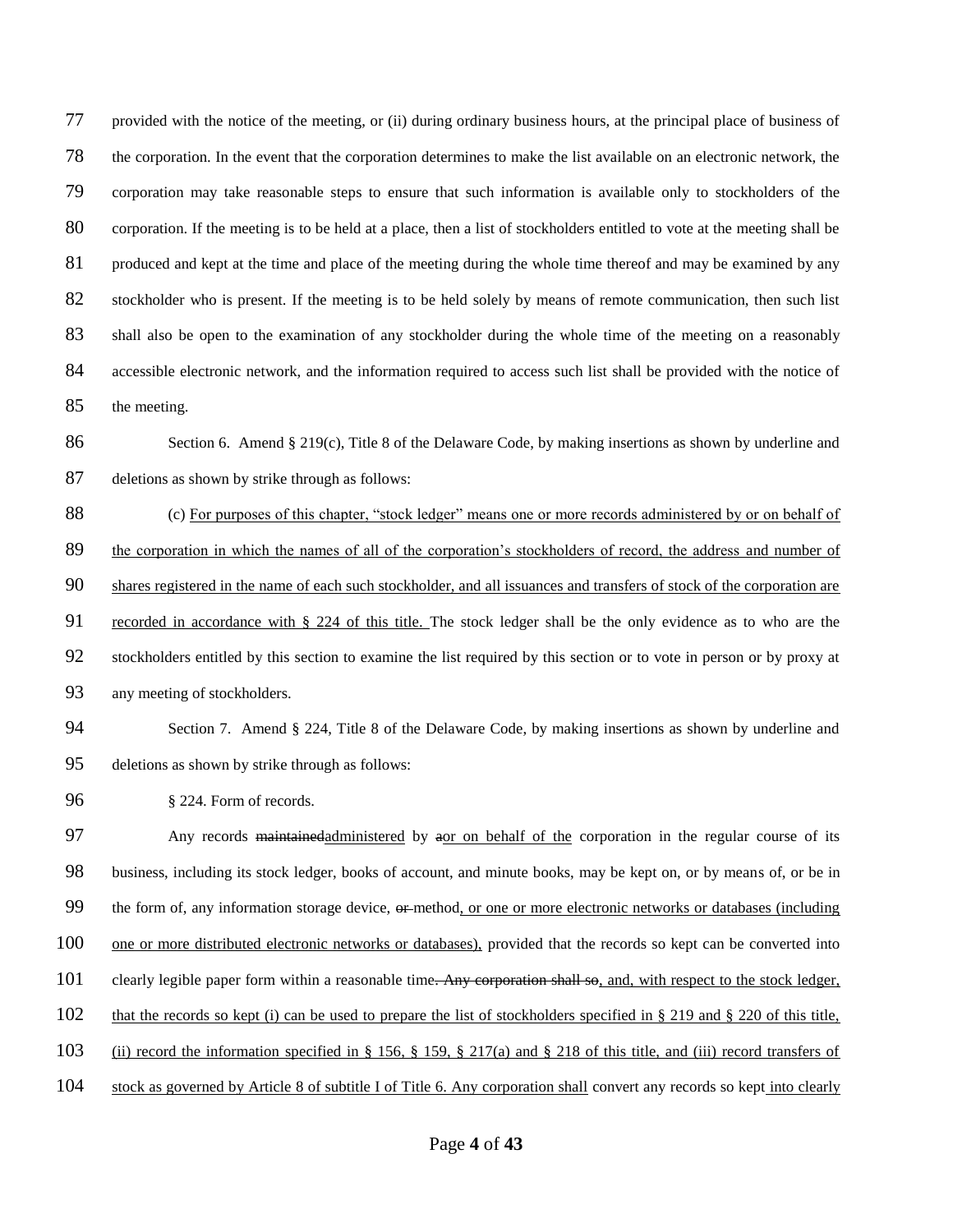105 legible paper form upon the request of any person entitled to inspect such records pursuant to any provision of this 106 chapter. When records are kept in such manner, a clearly legible paper form produced prepared from or by means of 107 the information storage device or method shall be, method, or one or more electronic networks or databases 108 (including one or more distributed electronic networks or databases) shall be valid and admissible in evidence, and 109 accepted for all other purposes, to the same extent as an original paper record of the same information would have 110 been, provided the paper form accurately portrays the record.

111 Section 8. Amend § 228(c), Title 8 of the Delaware Code, by making insertions as shown by underline and 112 deletions as shown by strike through as follows:

113 (c) Every written consent shall bear the date of signature of each stockholder or member who signs the 114 eonsent, and no Wo written consent shall be effective to take the corporate action referred to therein unless, within 115 60 days of the earliest dated consent delivered in the manner required by this section to the corporation, written 116 consents signed by a sufficient number of holders or members to take action are delivered to the corporation by 117 delivery to its registered office in this State, its principal place of business or an officer or agent of the corporation 118 having custody of the book in which proceedings of meetings of stockholders or members are recorded in the 119 manner required by this section within 60 days of the first date on which a written consent is so delivered to the 120 corporation. Delivery made to a corporation's registered office shall be by hand or by certified or registered mail, 121 return receipt requested. Any person executing a consent may provide, whether through instruction to an agent or 122 otherwise, that such a consent will be effective at a future time (including a time determined upon the happening of 123 an event), no later than 60 days after such instruction is given or such provision is made, and, for the purposes of this 124 section, if evidence of such instruction or provision is provided to the corporation, such later effective time shall 125 serve as the date of signature. Unless otherwise provided, any such consent shall be revocable prior to its becoming 126 effective.

## 127 Section 9. Amend § 228(d)(1), Title 8 of the Delaware Code, by making insertions as shown by underline 128 and deletions as shown by strike through as follows:

129 (d)(1) A telegram, cablegram or other electronic transmission consenting to an action to be taken and 130 transmitted by a stockholder, member or proxyholder, or by a person or persons authorized to act for a 131 stockholder, member or proxyholder, shall be deemed to be written, and signed and dated for the purposes 132 of this section, provided that any such telegram, cablegram or other electronic transmission sets forth or is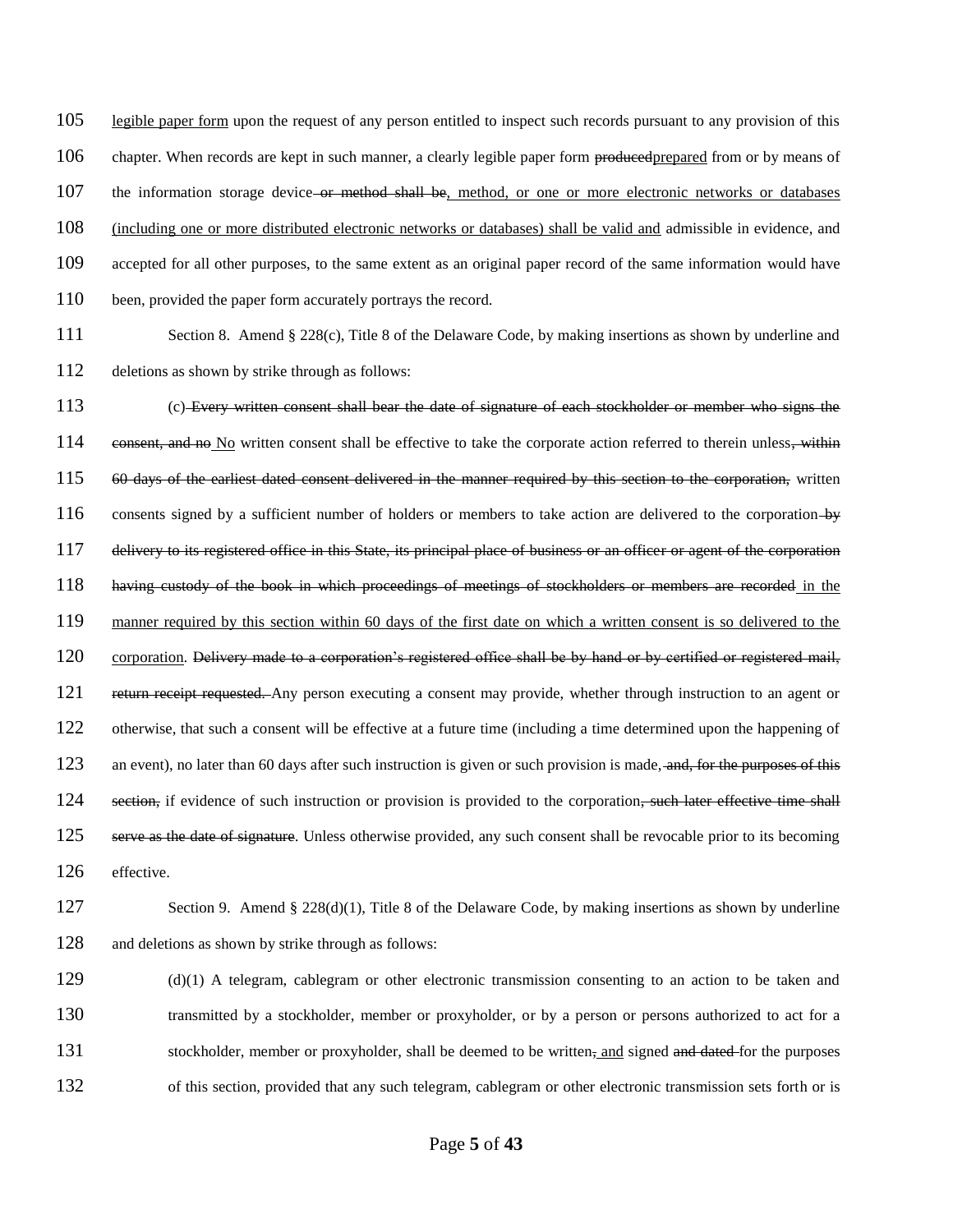delivered with information from which the corporation can determine (A) that the telegram, cablegram or other electronic transmission was transmitted by the stockholder, member or proxyholder or by a person or persons authorized to act for the stockholder, member or proxyholder and (B) the date on which such stockholder, member or proxyholder or authorized person or persons transmitted such telegram, cablegram 137 or electronic transmission. The date on which such telegram, cablegram or electronic transmission is 138 transmitted shall be deemed to be the date on which such consent was signed. No consent given by telegram, cablegram or other electronic transmission shall be deemed to have been delivered until such consent is reproduced in paper form and until such paper form shall be delivered to the corporation by delivery to its registered office in this State, its principal place of business or an officer or agent of the corporation having custody of the book in which proceedings of meetings of stockholders or members are recorded. Delivery made to a corporation's registered office shall be made by hand or by certified or 144 registered mail, return receipt requested. Notwithstanding the foregoing limitations on delivery, consents given by telegram, cablegram or other electronic transmission, may be otherwise delivered to the principal 146 place of business of the corporation or to an officer or agent of the corporation having custody of the book 147 in which proceedings of meetings of stockholders or members are recorded if, to the extent and in the manner provided by resolution of the board of directors or governing body of the corporation.

 Section 10. Amend § 228(e), Title 8 of the Delaware Code, by making insertions as shown by underline and deletions as shown by strike through as follows:

 (e) Prompt notice of the taking of the corporate action without a meeting by less than unanimous written consent shall be given to those stockholders or members who have not consented in writing and who, if the action had been taken at a meeting, would have been entitled to notice of the meeting if the record date for notice of such meeting had been the date that written consents signed by a sufficient number of holders or members to take the 155 action were delivered to the corporation as provided in subsection  $(e)$  of this section. In the event that the action which is consented to is such as would have required the filing of a certificate under any other section of this title, if 157 such action had been voted on by stockholders or by members at a meeting thereof, the certificate filed under such other section shall state, in lieu of any statement required by such section concerning any vote of stockholders or members, that written consent has been given in accordance with this section.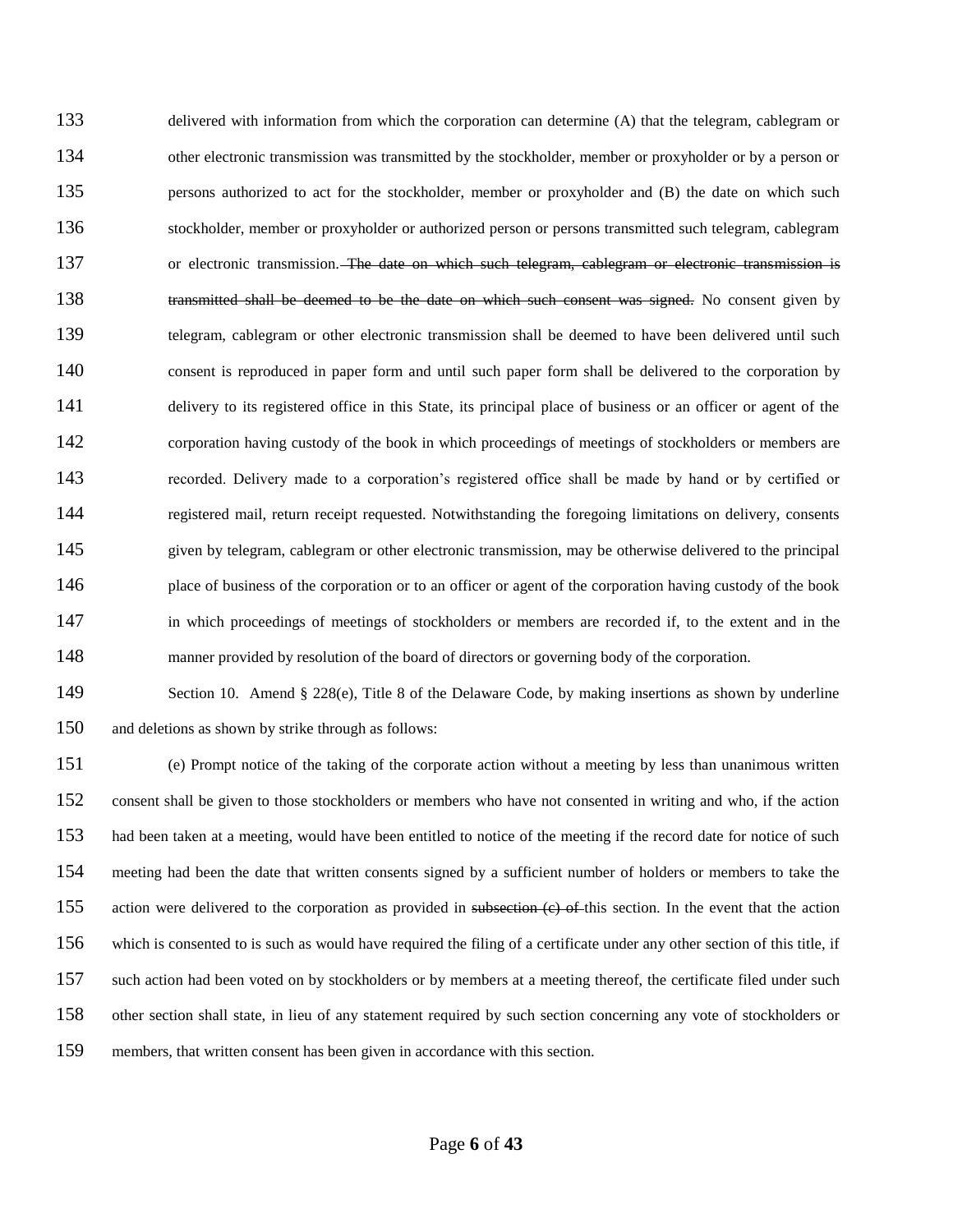Section 11. Amend § 232(c), Title 8 of the Delaware Code, by making insertions as shown by underline and deletions as shown by strike through as follows:

 (c) For purposes of this chapter, "electronic transmission" means any form of communication, not directly involving the physical transmission of paper, including the use of, or participation in, one or more electronic networks or databases (including one or more distributed electronic networks or databases), that creates a record that 165 may be retained, retrieved and reviewed by a recipient thereof, and that may be directly reproduced in paper form by 166 such a recipient through an automated process.

167 Section 12. Amend § 251(a), Title 8 of the Delaware Code, by making insertions as shown by underline 168 and deletions as shown by strike through as follows:

169 (a) Any 2 or more corporations existing under the laws of this State may merge into a single surviving corporation, which may be any 1 of the constituent corporations or may consolidate into a new resulting corporation formed by the consolidation, pursuant to an agreement of merger or consolidation, as the case may be, complying 172 and approved in accordance with this section.

 Section 13. Amend § 251(b)(6), Title 8 of the Delaware Code, by making insertions as shown by underline and deletions as shown by strike through as follows:

 (6) Such other details or provisions as are deemed desirable, including, without limiting the generality of the foregoing, a provision for the payment of cash in lieu of the issuance or 177 recognition of fractional shares, interests or rightsrights or other securities of the surviving or resulting corporation or of any other corporation or entity the shares, rights or other securities of which are to be received in the merger or consolidation, or for any other arrangement with respect 180 thereto, consistent with § 155 of this title.

181 Section 14. Amend § 251(c), Title 8 of the Delaware Code, by making insertions as shown by underline and deletions as shown by strike through as follows:

 (c) The agreement required by subsection (b) of this section shall be submitted to the stockholders of each constituent corporation at an annual or special meeting for the purpose of acting on the agreement. Due notice of the time, place and purpose of the meeting shall be mailed to each holder of stock, whether voting or nonvoting, of the corporation at the stockholder's address as it appears on the records of the corporation, at least 20 days prior to the 187 date of the meeting. The notice shall contain a copy of the agreement or a brief summary thereof. At the meeting, the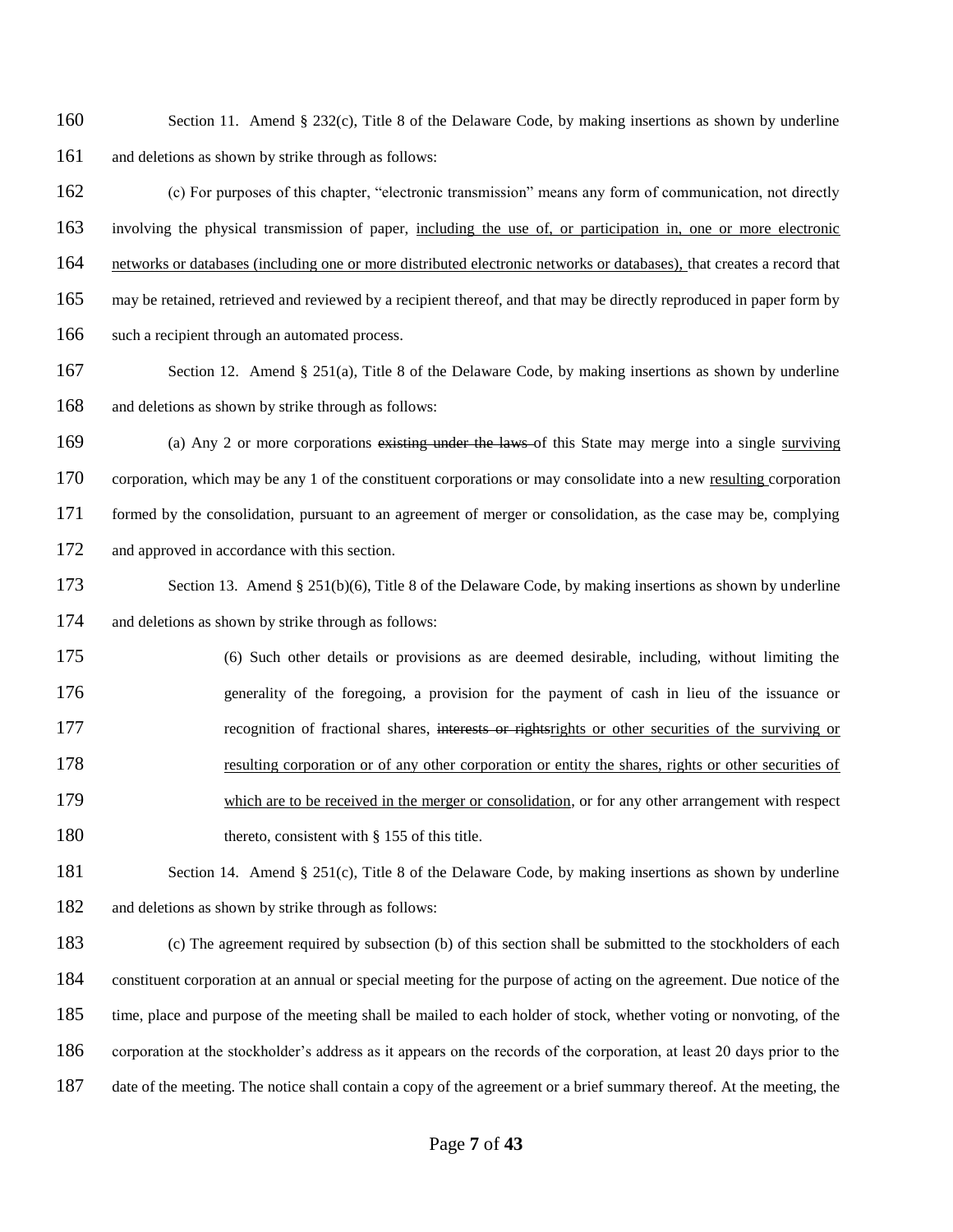agreement shall be considered and a vote taken for its adoption or rejection. If a majority of the outstanding stock of the corporation entitled to vote thereon shall be voted for the adoption of the agreement, that fact shall be certified on the agreement by the secretary or assistant secretary of the corporation, provided that such certification on the agreement shall not be required if a certificate of merger or consolidation is filed in lieu of filing the agreement. If the agreement shall be so adopted and certified by each constituent corporation, it shall then be filed and shall become effective, in accordance with § 103 of this title. In lieu of filing the agreement of merger or consolidation required by this section, the surviving or resulting corporation may file a certificate of merger or consolidation, executed in accordance with § 103 of this title, which states:

- (1) The name and state of incorporation of each of the constituent corporations;
- (2) That an agreement of merger or consolidation has been approved, adopted, executed and acknowledged by each of the constituent corporations in accordance with this section;
- (3) The name of the surviving or resulting corporation;
- (4) In the case of a merger, such amendments or changes in the certificate of incorporation of the surviving corporation as are desired to be effected by the merger (which amendments or changes 202 may amend and restate the certificate of incorporation of the surviving corporation in its entirety),
- or, if no such amendments or changes are desired, a statement that the certificate of incorporation
- of the surviving corporation shall be its certificate of incorporation;
- (5) In the case of a consolidation, that the certificate of incorporation of the resulting corporation 206 shall be as set forth in an attachment to the certificate:
- (6) That the executed agreement of consolidation or merger is on file at an office of the surviving 208 or resulting corporation, stating the address thereof; and
- 209 (7) That a copy of the agreement of consolidation or merger will be furnished by the surviving or resulting corporation, on request and without cost, to any stockholder of any constituent 211 corporation.
- Section 15. Amend § 252, Title 8 of the Delaware Code, by making insertions as shown by underline and deletions as shown by strike through as follows:
- § 252. Merger or consolidation of domestic and foreign corporations; service of process upon surviving or resulting corporation.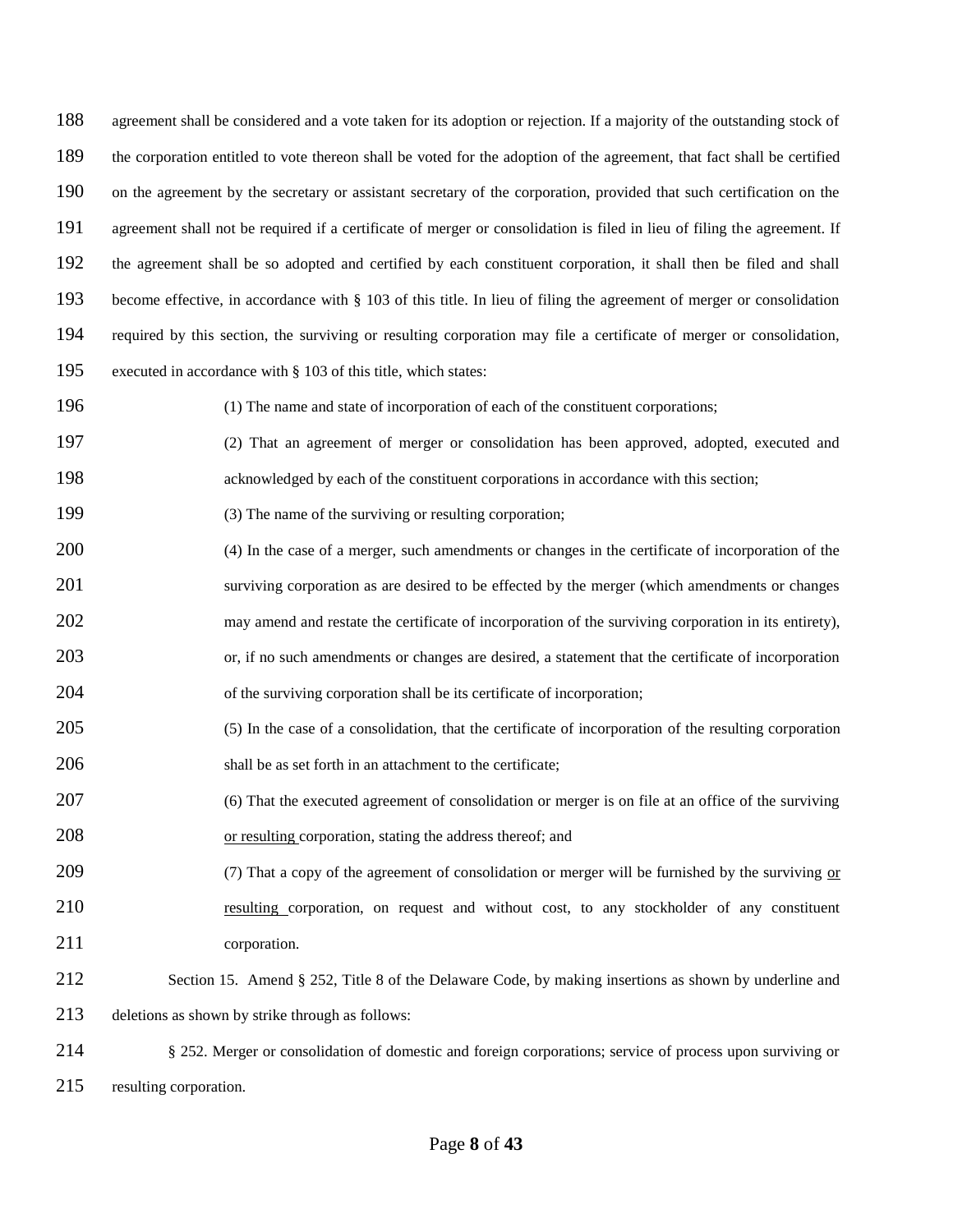| 216 | (a) Any 1 or more corporations of this State may merge or consolidate with 1 or more other corporations of                  |
|-----|-----------------------------------------------------------------------------------------------------------------------------|
| 217 | any other state or states of the United States, or of the District of Columbia if the laws of the other state or states, or |
| 218 | of the District permit a corporation of such jurisdiction to merge or consolidate with a corporation of another             |
| 219 | jurisdiction for eign corporations, unless the laws of the jurisdiction or jurisdictions under which such foreign           |
| 220 | corporation or corporations are organized prohibit such merger or consolidation. The constituent corporations may           |
| 221 | merge into a single surviving corporation, which may be any 1 of the constituent corporations, or they may                  |
| 222 | consolidate into a new resulting corporation formed by the consolidation, which may be a corporation of the state           |
| 223 | jurisdiction of incorporation organization of any 1 of the constituent corporations, pursuant to an agreement of            |
| 224 | merger or consolidation, as the case may be, complying and approved in accordance with this section. In addition,           |
| 225 | any 1 or more corporations existing under the laws of this State may merge or consolidate with 1 or more                    |
| 226 | corporations organized under the laws of any jurisdiction other than 1 of the United States if the laws under which         |
| 227 | the other corporation or corporations are organized permit a corporation of such jurisdiction to merge or consolidate       |
| 228 | with a corporation of another jurisdiction.                                                                                 |
| 229 | (b) All the constituent corporations shall enter into an agreement of merger or consolidation. The                          |
| 230 | agreement shall state:                                                                                                      |
| 231 | (1) The terms and conditions of the merger or consolidation;                                                                |
| 232 | (2) The mode of carrying the same into effect;                                                                              |
| 233 | (3) In the case of a merger in which the surviving corporation is a corporation of this State, such                         |
| 234 | amendments or changes in the certificate of incorporation of the surviving corporation as are                               |
| 235 | desired to be effected by the merger (which amendments or changes may amend and restate the                                 |
| 236 | certificate of incorporation of the surviving corporation in its entirety), or, if no such amendments                       |
| 237 | or changes are desired, a statement that the certificate of incorporation of the surviving corporation                      |
| 238 | shall be its certificate of incorporation;                                                                                  |
| 239 | (4) In the case of a consolidation in which the resulting corporation is a corporation of this State.                       |
| 240 | that the certificate of incorporation of the resulting corporation shall be as is set forth in an                           |
| 241 | attachment to the agreement;                                                                                                |
| 242 | $\left(\frac{3}{2}\right)$ The manner, if any, of converting the shares of each of the constituent corporations into        |
| 243 | shares or other securities of the corporation surviving or resulting from the merger or                                     |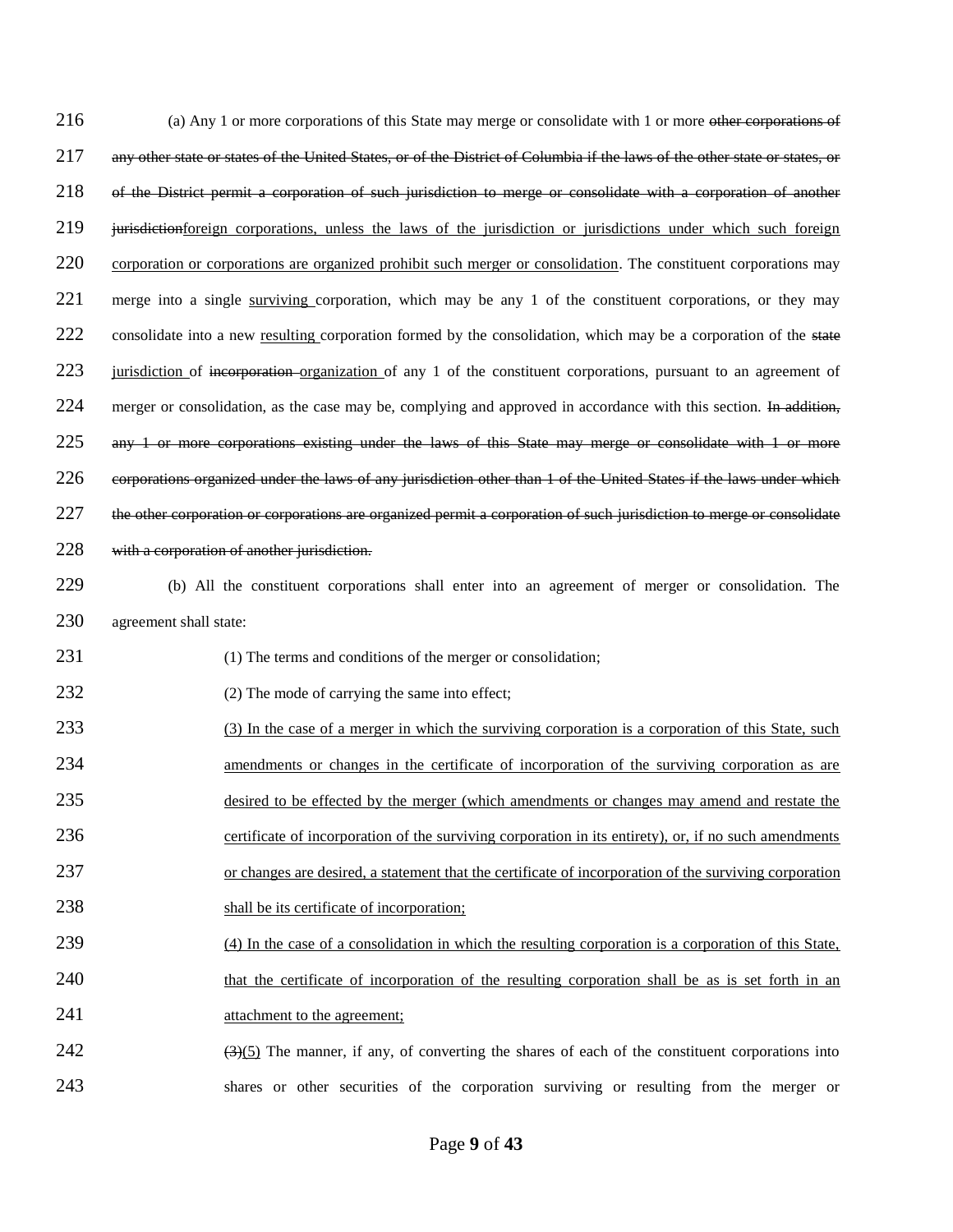consolidation, or of cancelling some or all of such shares, and, if any shares of any of the constituent corporations are not to remain outstanding, to be converted solely into shares or other securities of the surviving or resulting corporation or to be cancelled, the cash, property, rights or securities of any other corporation or entity which the holders of such shares are to receive in exchange for, or upon conversion of, such shares and the surrender of any certificates evidencing them, which cash, property, rights or securities of any other corporation or entity may be in addition to or in lieu of the shares or other securities of the surviving or resulting corporation;

 (4)(6) Such other details or provisions as are deemed desirable, including, without limiting the generality of the foregoing, a provision for the payment of cash in lieu of the issuance or recognition of fractional shares, rights or other securities of the surviving or resulting corporation 254 or of any other corporation <u>or entity</u> the shares, rights or other securities of which are to be received in the merger or consolidation, or for some other arrangement with respect thereto, consistent with § 155 of this title; and

  $(5)(7)$  Such other provisions or facts as shall be required to be set forth in evertificates of incorporation by the laws of the state which are stated in the agreement to be the laws that shall 259 severn the an agreement of merger or consolidation (including any provision for amendment of the certificate of incorporation (or equivalent document) of a surviving or resulting foreign 261 corporation and that can be stated in the case of a merger or consolidation) by the laws of each 262 iurisdiction under which any of the foreign corporations are organized.

 Any of the terms of the agreement of merger or consolidation may be made dependent upon facts ascertainable outside of such agreement, provided that the manner in which such facts shall operate upon the terms of the agreement is clearly and expressly set forth in the agreement of merger or consolidation. The term "facts," as used in the preceding sentence, includes, but is not limited to, the occurrence of any event, including a determination or action by any person or body, including the corporation.

 (c) The agreement shall be adopted, approved, certified, executed and acknowledged by each of the 269 constituent corporations in accordance with the laws under which it is formedorganized, and, in the case of a 270 Delaware corporation of this State, in the same manner as is provided in  $\S$  251 of this title. The agreement shall be filed and shall become effective for all purposes of the laws of this State when and as provided in § 251 of this title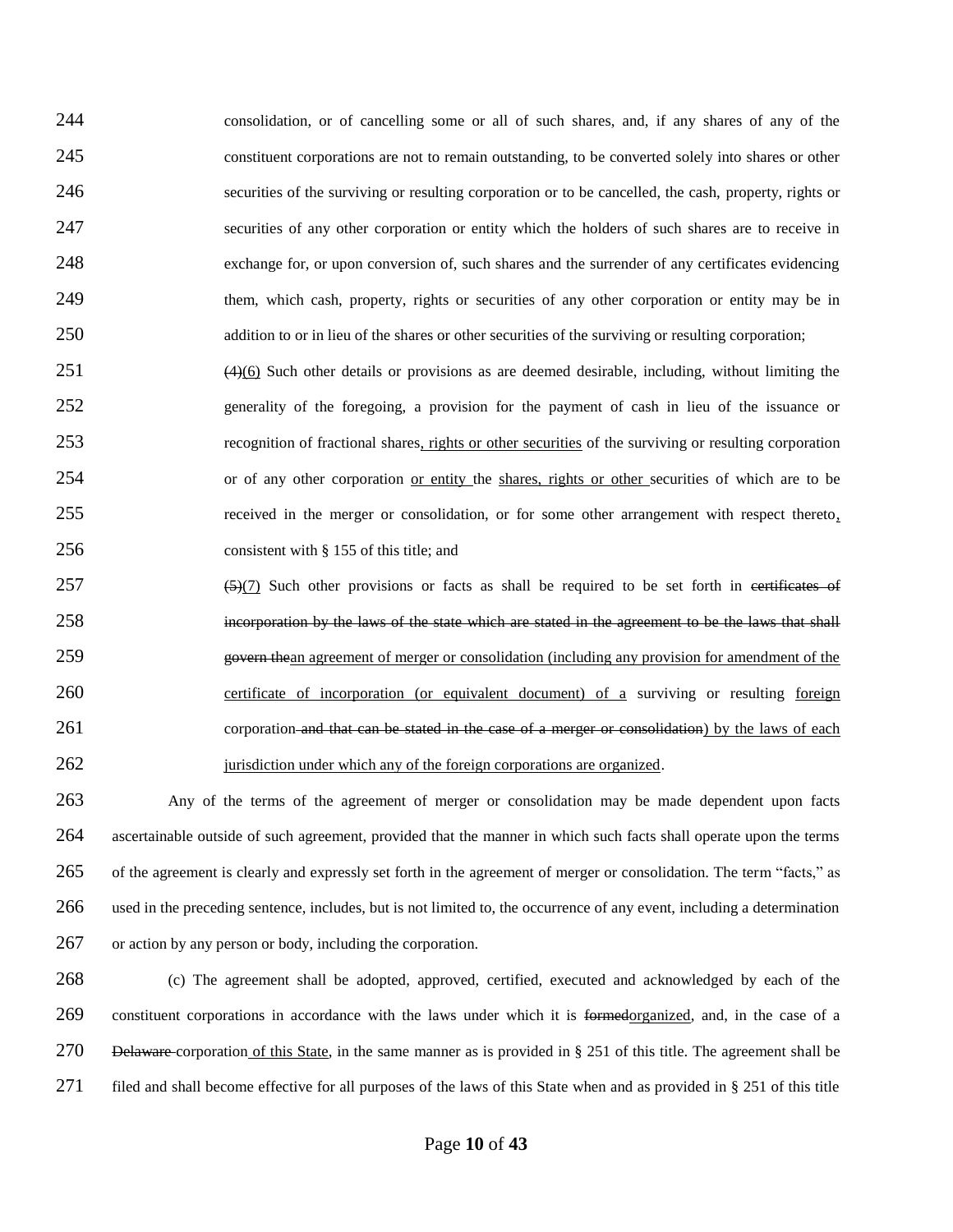- with respect to the merger or consolidation of corporations of this State. In lieu of filing the agreement of merger or consolidation, the surviving or resulting corporation may file a certificate of merger or consolidation, executed in accordance with § 103 of this title, which states:
- 275 (1) The name and state or jurisdiction of incorporation organization of each of the constituent corporations;
- (2) That an agreement of merger or consolidation has been approved, adopted, certified, executed and acknowledged by each of the constituent corporations in accordance with this subsection;
- (3) The name of the surviving or resulting corporation;
- 280 (4) In the case of a merger in which the surviving corporation is a corporation of this State, such amendments or changes in the certificate of incorporation of the surviving corporation as are desired to be effected by the merger (which amendments or changes may amend and restate the certificate of incorporation of the surviving corporation in its entirety), or, if no such amendments or changes are desired, a statement that the certificate of incorporation of the surviving corporation shall be its certificate of incorporation;
- 286 (5) In the case of a consolidation in which the resulting corporation is a corporation of this State,
- 287 that the certificate of incorporation of the resulting corporation shall be as is set forth in an 288 attachment to the certificate;
- (6) That the executed agreement of consolidation or merger is on file at an office of the surviving or resulting corporation and the address thereof;
- (7) That a copy of the agreement of consolidation or merger will be furnished by the surviving or resulting corporation, on request and without cost, to any stockholder of any constituent corporation;
- 294 (8) If the corporation surviving or resulting from the merger or consolidation is  $\theta$  be a corporation of this State, the authorized capital stock of each constituent corporation which is not a corporation
- of this State; and
- 297 (9) The agreement, if any, required by subsection (d) of this section.
- 298 (d) If the corporation surviving or resulting from the merger or consolidation is to be governed by the laws 299 of the District of Columbia or any state or jurisdiction other than this Statea foreign corporation, it shall agree that it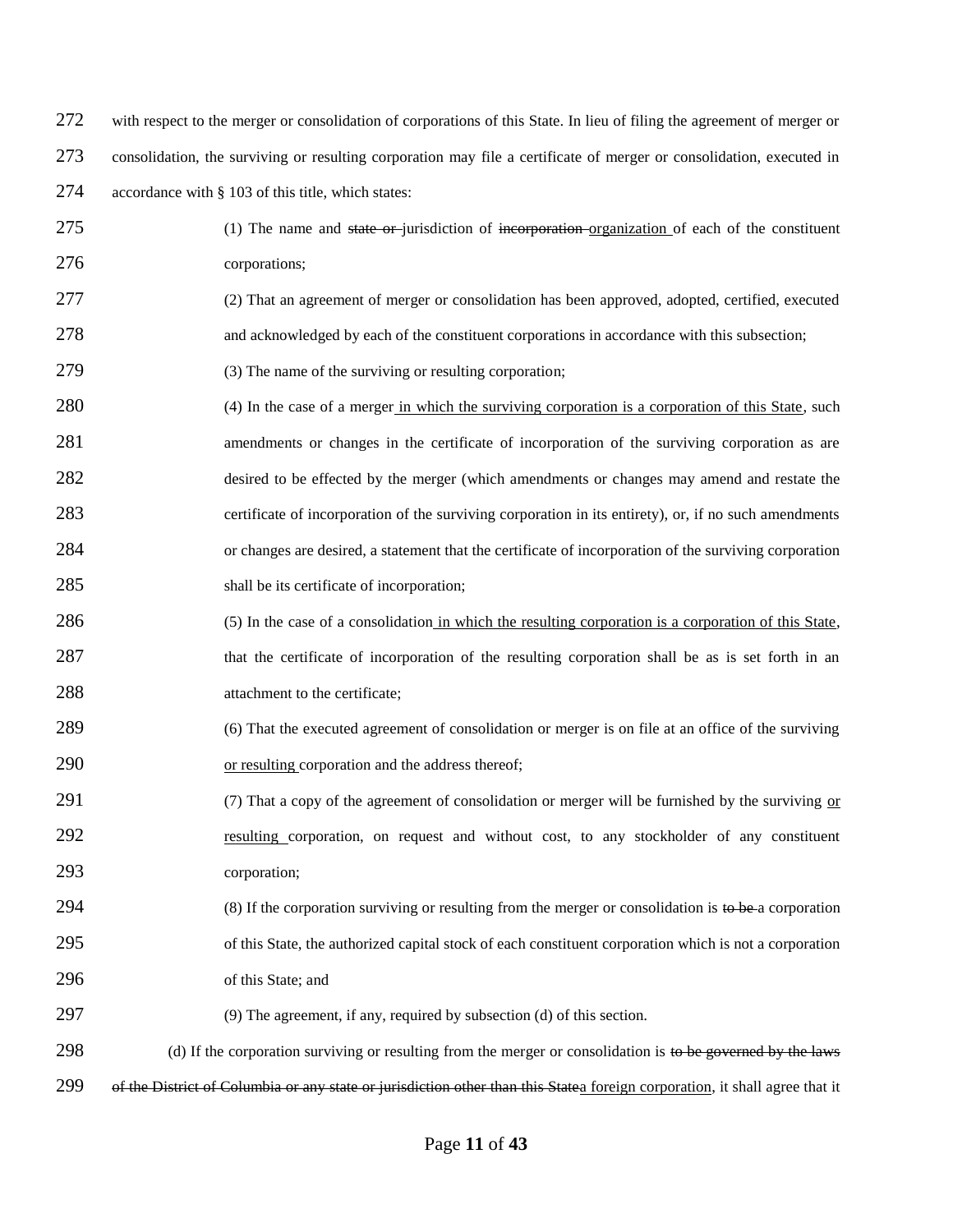may be served with process in this State in any proceeding for enforcement of any obligation of any constituent corporation of this State, as well as for enforcement of any obligation of the surviving or resulting corporation arising from the merger or consolidation, including any suit or other proceeding to enforce the right of any stockholders as determined in appraisal proceedings pursuant to § 262 of this title, and shall irrevocably appoint the Secretary of State as its agent to accept service of process in any such suit or other proceedings and shall specify the address to which a copy of such process shall be mailed by the Secretary of State. Process may be served upon the Secretary of State under this subsection by means of electronic transmission but only as prescribed by the Secretary of State. The Secretary of State is authorized to issue such rules and regulations with respect to such service as the Secretary of State deems necessary or appropriate. In the event of such service upon the Secretary of State in accordance with this subsection, the Secretary of State shall forthwith notify such surviving or resulting corporation thereof by letter, directed to such surviving or resulting corporation at its address so specified, unless such surviving or resulting corporation shall have designated in writing to the Secretary of State a different address for such purpose, in which case it shall be mailed to the last address so designated. Such letter shall be sent by a mail or courier service that includes a record of mailing or deposit with the courier and a record of delivery evidenced by the signature of the recipient. Such letter shall enclose a copy of the process and any other papers served on the Secretary of State pursuant to this subsection. It shall be the duty of the plaintiff in the event of such service to serve process and any other papers in duplicate, to notify the Secretary of State that service is being effected pursuant to this subsection and to pay the Secretary of State the sum of \$50 for the use of the State, which sum shall be taxed as part of the costs in the proceeding, if the plaintiff shall prevail therein. The Secretary of State shall maintain an alphabetical record of any such service setting forth the name of the plaintiff and the defendant, the title, docket number and nature of the proceeding in which process has been served, the fact that service has been effected pursuant to this subsection, the return date thereof, and the day and hour service was made. The Secretary of State shall not be required to retain such information longer than 5 years from receipt of the service of process.

- 323 (e) Section 251(d) of this title shall apply to any merger or consolidation under this section;  $§$  251(e) of this title shall apply to a merger under this section in which the surviving corporation is a corporation of this State; and § 251(f) and (h) of this title shall apply to any merger under this section.
- Section 16. Amend § 253(a), Title 8 of the Delaware Code, and amend the heading of § 253, by making insertions as shown by underline and deletions as shown by strike through as follows: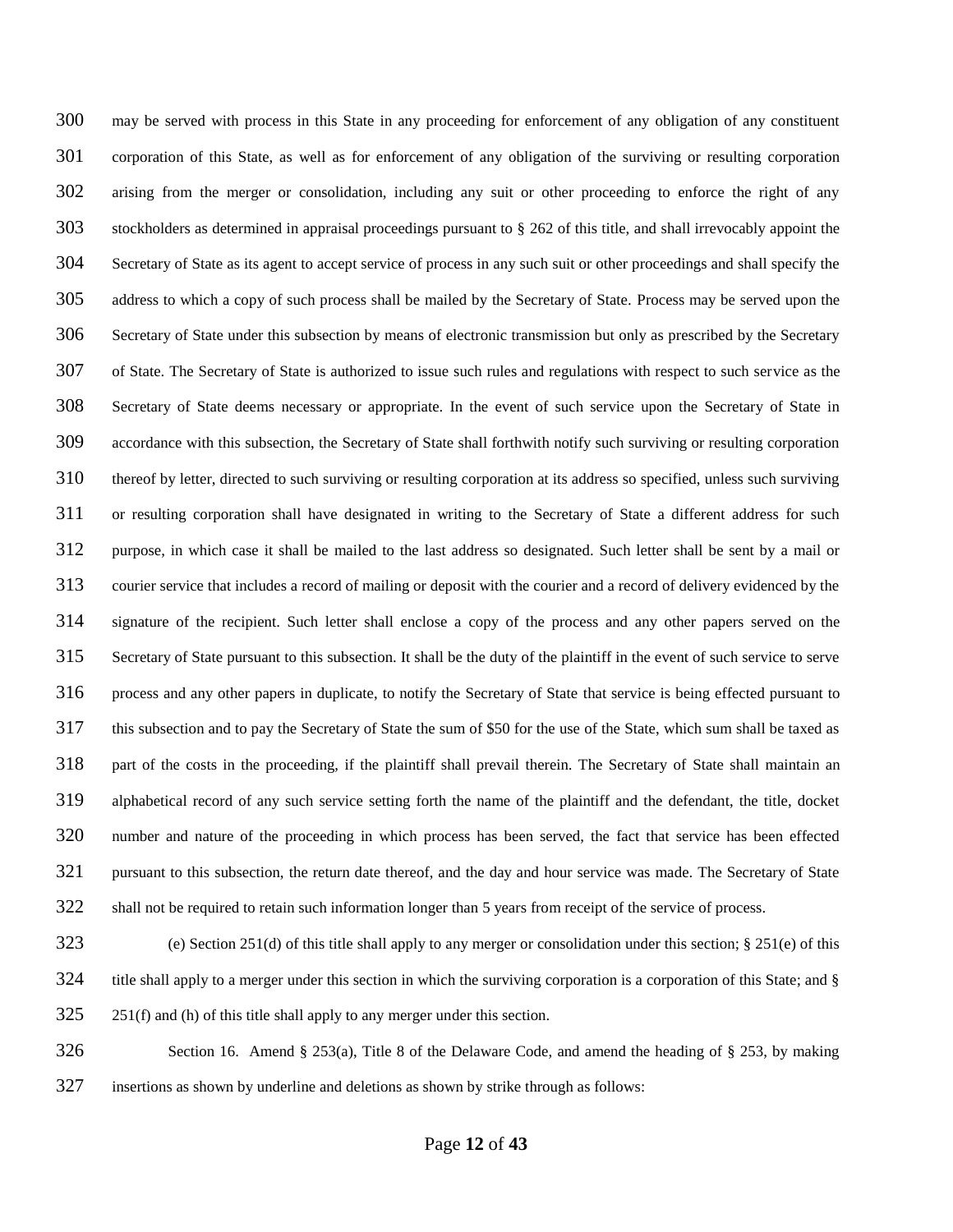328 § 253. Merger of parent corporation and subsidiary or subsidiaries corporation or corporations.

 (a) In any case in which: (1) at least 90% of the outstanding shares of each class of the stock of a corporation or corporations (other than a corporation which has in its certificate of incorporation the provision 331 required by § 251(g)(7)(i) of this title), of which class there are outstanding shares that, absent this subsection, 332 would be entitled to vote on such merger, is owned by another corporation and 1 of the corporations is a corporation 333 of this State and the other or others are corporations of this State, or any other state or states, or the District of Columbia and the laws of the other state or states, or the District permit a corporation of such jurisdiction to merge 335 with a corporation of another jurisdiction, the corporation having such stock ownership may either merge the other or a foreign corporation, and (2) 1 or more of such corporations is a corporation of this State, unless the laws of the jurisdiction or jurisdictions under which the foreign corporation or corporations are organized prohibit such merger, the parent corporation may either merge the subsidiary corporation or corporations into itself and assume all of its or their obligations, or merge itself, or itself and 1 or more of such other subsidiary corporations, into 1 of the other subsidiary corporations by executing, acknowledging and filing, in accordance with § 103 of this title, a certificate of such ownership and merger setting forth a copy of the resolution of its board of directors to so merge and the date of the adoption; provided, however, that in case the parent corporation shall not own all the outstanding stock of all the subsidiary corporations, parties to a merger as aforesaid, the resolution of the board of directors of the parent corporation shall state the terms and conditions of the merger, including the securities, cash, property, or rights to be issued, paid, delivered or granted by the surviving corporation upon surrender of each share of the subsidiary corporation or corporations not owned by the parent corporation, or the cancellation of some or all of such shares. Any of the terms of the resolution of the board of directors to so merge may be made dependent upon facts ascertainable outside of such resolution, provided that the manner in which such facts shall operate upon the terms of the resolution is clearly and expressly set forth in the resolution. The term "facts," as used in the preceding sentence, includes, but is not limited to, the occurrence of any event, including a determination or action by any person or body, including the corporation. If the parent corporation be not the surviving corporation, the resolution shall include provision for the pro rata issuance of stock of the surviving corporation to the holders of the stock of the parent corporation on surrender of any certificates therefor, and the certificate of ownership and merger shall state that the proposed merger has been approved by a majority of the outstanding stock of the parent corporation entitled to vote thereon at a meeting duly called and held after 20 days' notice of the purpose of the meeting mailed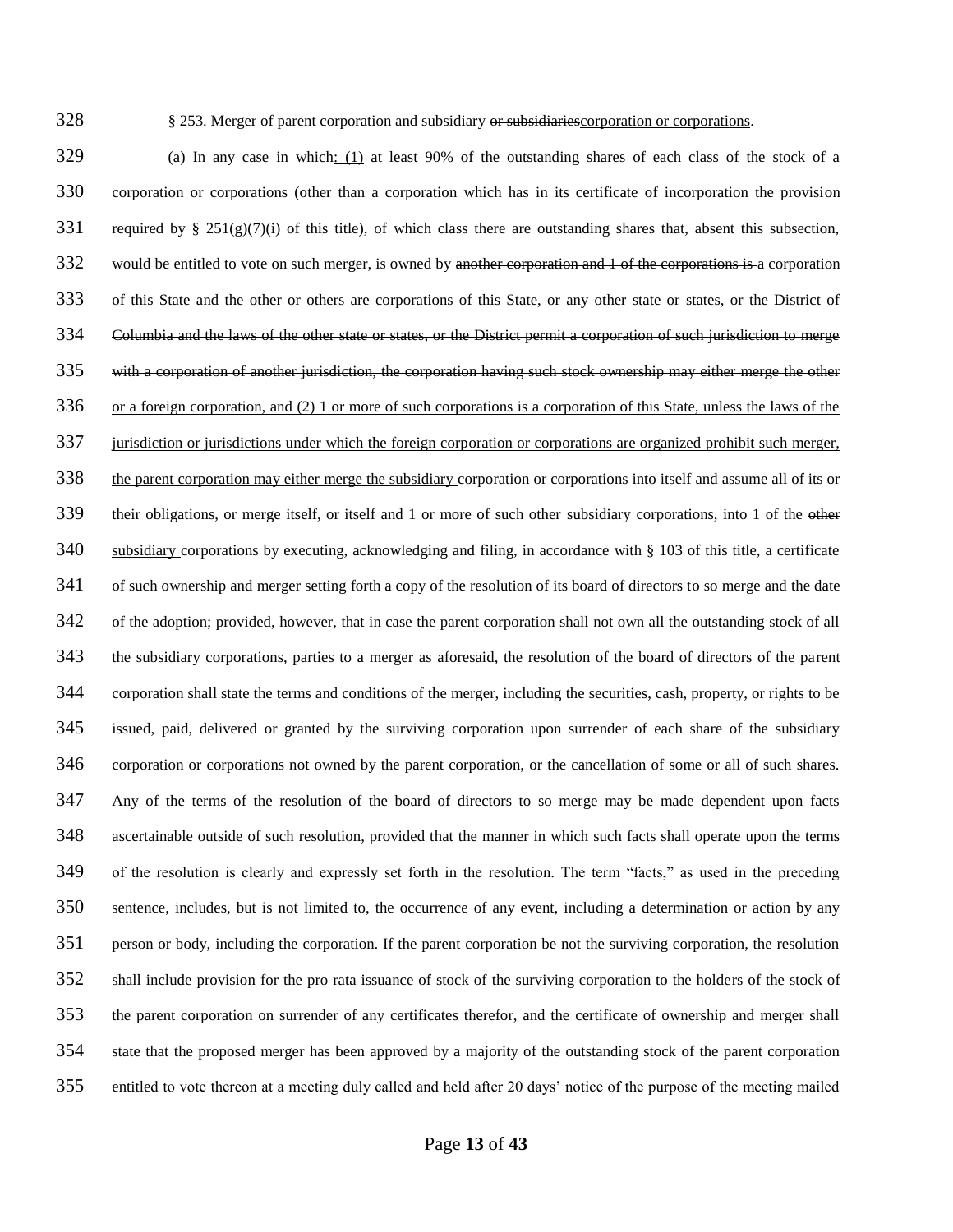to each such stockholder at the stockholder's address as it appears on the records of the corporation if the parent corporation is a corporation of this State or state that the proposed merger has been adopted, approved, certified, executed and acknowledged by the parent corporation in accordance with the laws under which it is organized if the 359 parent corporation is not a foreign corporation of this State. If the surviving corporation exists under the laws of the District of Columbia or any state or jurisdiction other than this Stateis a foreign corporation: (1) Section 252(d) of this title or § 258(c) of this title, as applicable, shall also apply to a merger under this section; and (2) The terms and conditions of the merger shall obligate the surviving corporation to provide the agreement, and take the actions, required by § 252(d) of this title or § 258(c) of this title, as applicable. Section 17. Amend § 253(e), Title 8 of the Delaware Code, by making insertions as shown by underline and deletions as shown by strike through as follows: (e) A merger may be effected under this section although 1 or more of the corporations parties to the merger is a corporation organized under the laws of a jurisdiction other than 1 of the United States; provided that the laws of such jurisdiction permit a corporation of such jurisdiction to merge with a corporation of another 371 jurisdiction. Section 18. Amend § 253(f), Title 8 of the Delaware Code, by making insertions as shown by underline and deletions as shown by strike through as follows: ( $f$ )(e) This section shall apply to nonstock corporations if the parent corporation is such a corporation and is the surviving corporation of the merger; provided, however, that references to the directors of the parent corporation shall be deemed to be references to members of the governing body of the parent corporation, and references to the

 board of directors of the parent corporation shall be deemed to be references to the governing body of the parent corporation.

## Section 19. Amend § 253(g), Title 8 of the Delaware Code, by making insertions as shown by underline and deletions as shown by strike through as follows:

 (g)(f) Nothing in this section shall be deemed to authorize the merger of a corporation with a charitable nonstock corporation, if the charitable status of such charitable nonstock corporation would thereby be lost or impaired.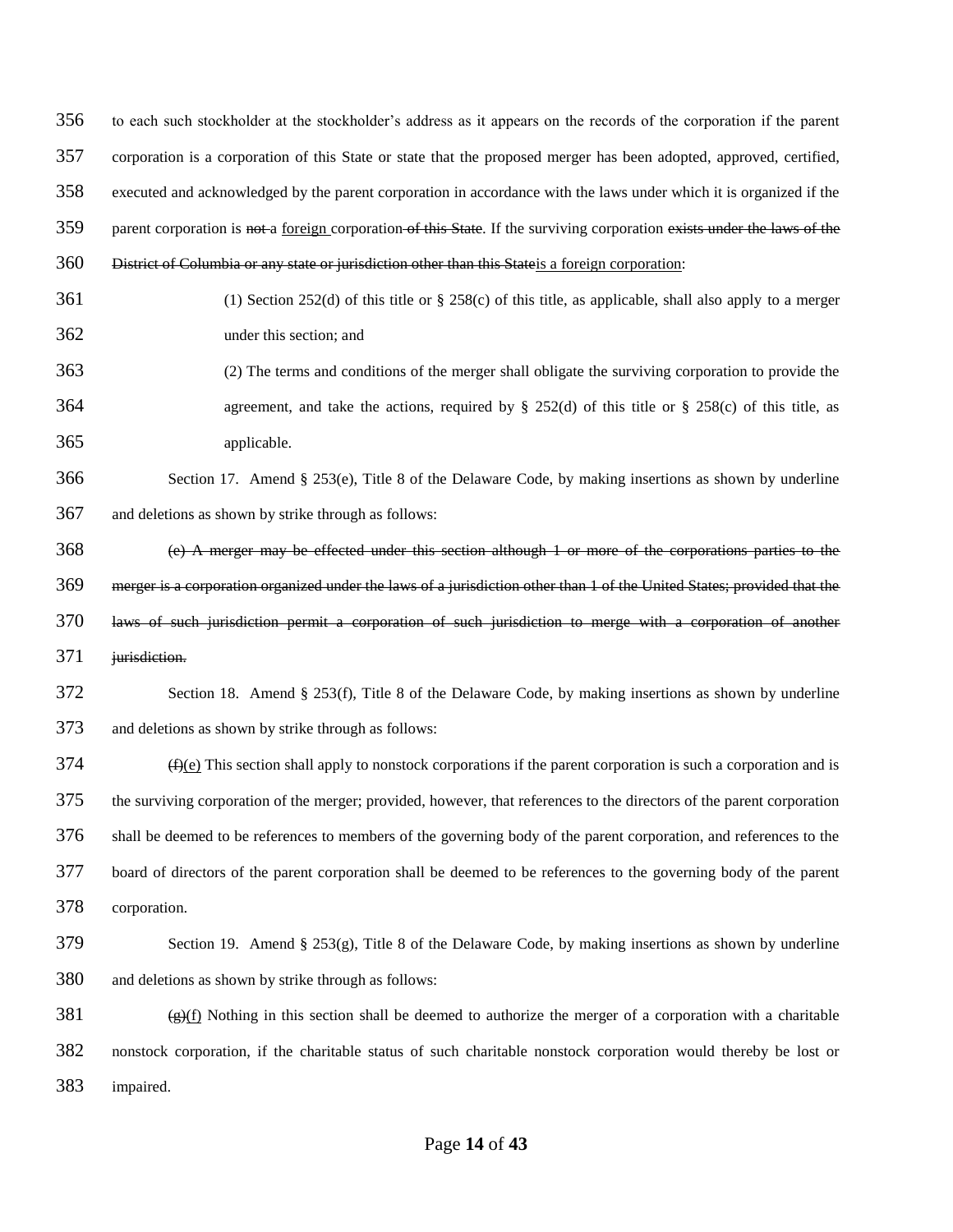Section 20. Amend § 254, Title 8 of the Delaware Code, by making insertions as shown by underline and deletions as shown by strike through as follows:

 § 254. Merger or consolidation of domestic corporationcorporations and joint-stock or other associationassociations.

 (a) The term "joint-stock association" as used in this section, includes any association of the kind commonly known as a joint-stock association or joint-stock company and any unincorporated association, trust or enterprise having members or having outstanding shares of stock or other evidences of financial or beneficial interest therein, whether formed or organized by agreement or under statutory authority or otherwise and whether formed or organized under the laws of this State or any other jurisdiction, but does not include a corporation, partnership or limited liability company. The term "stockholder" as used in this section, includes every member of such joint-stock association or holder of a share of stock or other evidence of financial or beneficial interest therein.

 (b) Any 1 or more corporations of this State may merge or consolidate with 1 or more joint-stock 396 associations, except aunless the laws of the jurisdiction or jurisdictions under which such joint-stock association formed under the laws of a state which forbidsor associations are formed or organized prohibit such merger or consolidation. Such corporation or corporations and such 1 or more joint-stock associations may merge into a single surviving corporation, or joint-stock association, which may be any one of such corporations or joint-stock 400 associations, or they may consolidate into a new resulting corporation or this State or a joint-stock association of 401 this State, pursuant to an agreement of merger or consolidation, as the case may be, complying and approved in accordance with this section. The surviving or resulting entity may be organized for profit or not organized for profit, and if the surviving or resulting entity is a corporation, it may be a stock corporation of this State or a nonstock corporation of this State.

 (c) Each such corporation and joint-stock association shall enter into a written agreement of merger or consolidation. The agreement shall state:

- (1) The terms and conditions of the merger or consolidation;
- (2) The mode of carrying the same into effect;
- (3) In the case of a merger in which the surviving entity is a corporation of this State, such
- amendments or changes in the certificate of incorporation of the surviving corporation as are
- desired to be effected by the merger (which amendments or changes may amend and restate the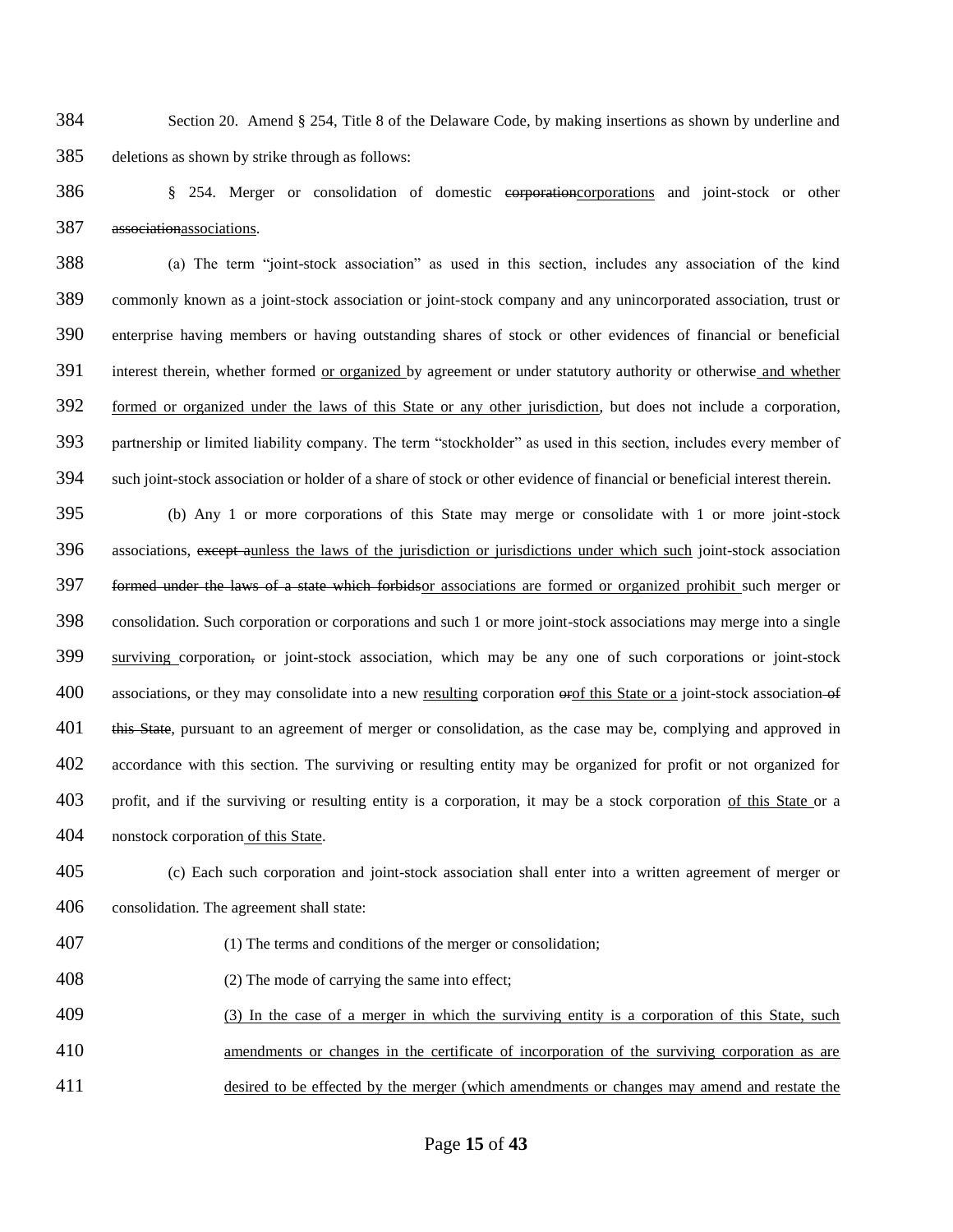- certificate of incorporation of the surviving corporation in its entirety), or, if no such amendments or changes are desired, a statement that the certificate of incorporation of the surviving corporation shall be its certificate of incorporation;
- (4) In the case of a consolidation in which the resulting entity is a corporation of this State, that the certificate of incorporation of the resulting corporation shall be as is set forth in an attachment to 417 the agreement;
- (3)(5) The manner, if any, of converting the shares of stock of each stock corporation, the interest of members of each nonstock corporation, and the shares, membership or financial or beneficial interests in each of the joint-stock associations into shares or other securities of a stock corporation or membership interests of a nonstock corporation or into shares, memberships or financial or beneficial interests of the joint-stock association surviving or resulting from such merger or consolidation, or of cancelling some or all of such shares, memberships or financial or beneficial interests, and, if any shares of any such stock corporation, any membership interests of any such nonstock corporation or any shares, memberships or financial or beneficial interests in any such **joint-stock association are not to remain outstanding, to be converted solely into shares or other**  securities of the stock corporation or membership interests of the nonstock corporation or into shares, memberships or financial or beneficial interests of the joint-stock association surviving or resulting from such merger or consolidation or to be cancelled, the cash, property, rights or securities of any other corporation or entity which the holders of shares of any such stock corporation, membership interests of any such nonstock corporation, or shares, memberships or financial or beneficial interests of any such joint-stock association are to receive in exchange for, or upon conversion of such shares, membership interests or shares, memberships or financial or beneficial interests, and the surrender of any certificates evidencing them, which cash, property, rights or securities of any other corporation or entity may be in addition to or in lieu of shares or other securities of the stock corporation or membership interests of the nonstock corporation or shares, memberships or financial or beneficial interests of the joint-stock association surviving or 438 resulting from such merger or consolidation; and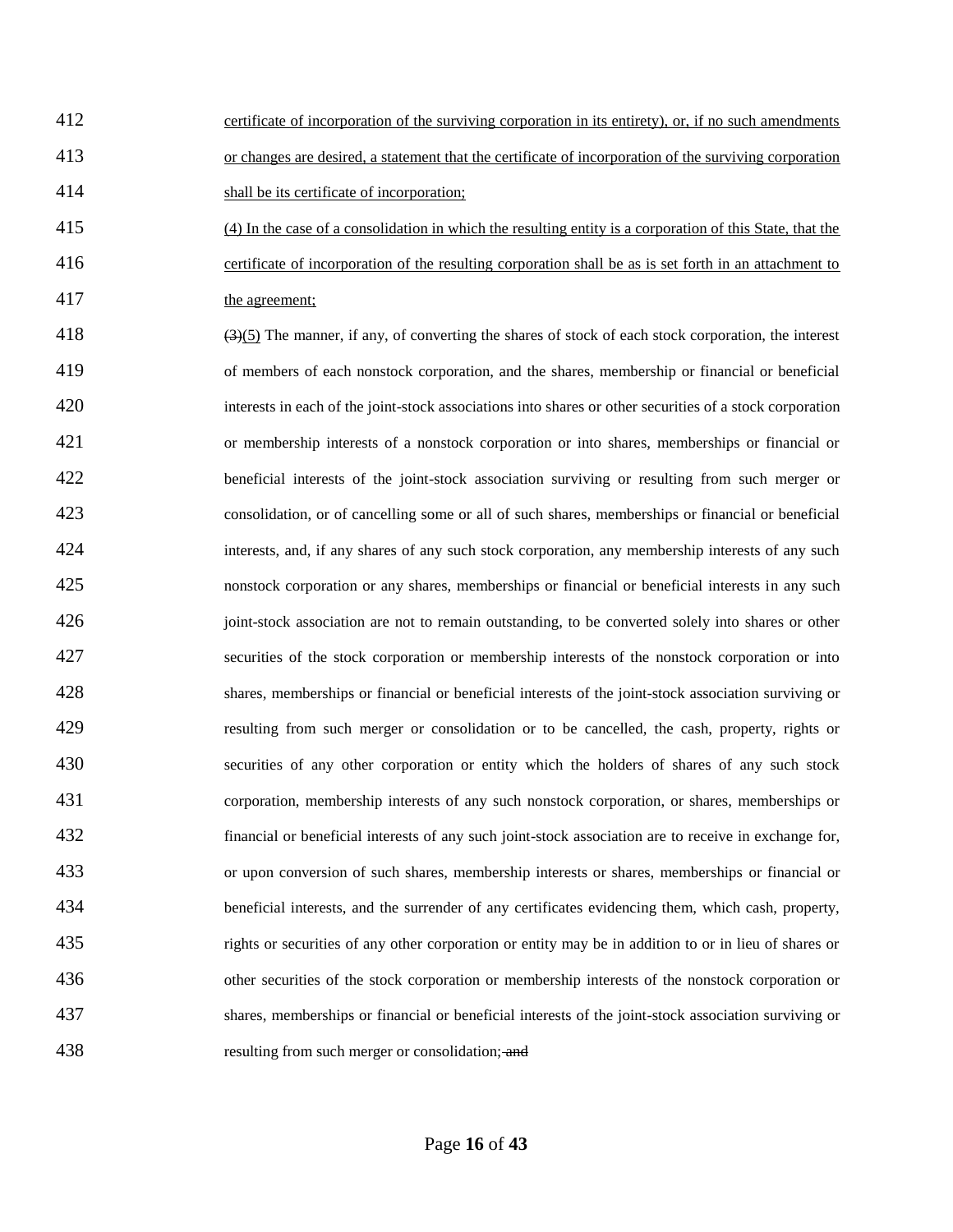(4)(6) Such other details or provisions as are deemed desirable, including, without limiting the generality of the foregoing, a provision for the payment of cash in lieu of the issuance or 441 recognition of fractional shares–where, rights, other securities or interests of the surviving or 442 resulting entity is a corporation or of fractional shares, rights, other securities or interests of any other corporation or entity the securities of which are to be received in the merger or consolidation, or for some other arrangement with respect thereto, consistent with § 155 of this title; and

 (7) Such other provisions or facts as shall be required to be set forth in an agreement of merger or consolidation (including any provision for amendment of the governing documents of a surviving joint-stock association) or required to establish and maintain a joint-stock association by the laws under which the joint-stock association is formed or organized.

450 There shall also be set forth in the agreement such other matters or provisions as shall then be required to be set forth in certificates of incorporation or documents required to establish and maintain a joint-stock association by the 452 laws of this State and that can be stated in the case of such merger or consolidation. Any of the terms of the agreement of merger or consolidation may be made dependent upon facts ascertainable outside of such agreement, provided that the manner in which such facts shall operate upon the terms of the agreement is clearly and expressly set forth in the agreement of merger or consolidation. The term "facts," as used in the preceding sentence, includes, but is not limited to, the occurrence of any event, including a determination or action by any person or body, including the corporation.

 (d) The agreement required by subsection (c) of this section shall be adopted, approved, certified, executed and acknowledged by each of the stock or nonstock corporations in the same manner as is provided in § 251 or § 460 255 of this title, respectively, and in the case of the joint-stock associations in accordance with their articles of association or other instrument containing the provisions by which they are organized or regulated or in accordance 462 with the laws of the state jurisdiction under which they are formed, as the case may be or organized. Where the 463 surviving or resulting entity is a corporation, the The agreement shall be filed and shall become effective for all purposes of the laws of this State when and as provided in § 251 of this title with respect to the merger or 465 consolidation of corporations of this State. In lieu of filing the agreement of merger or consolidation, where the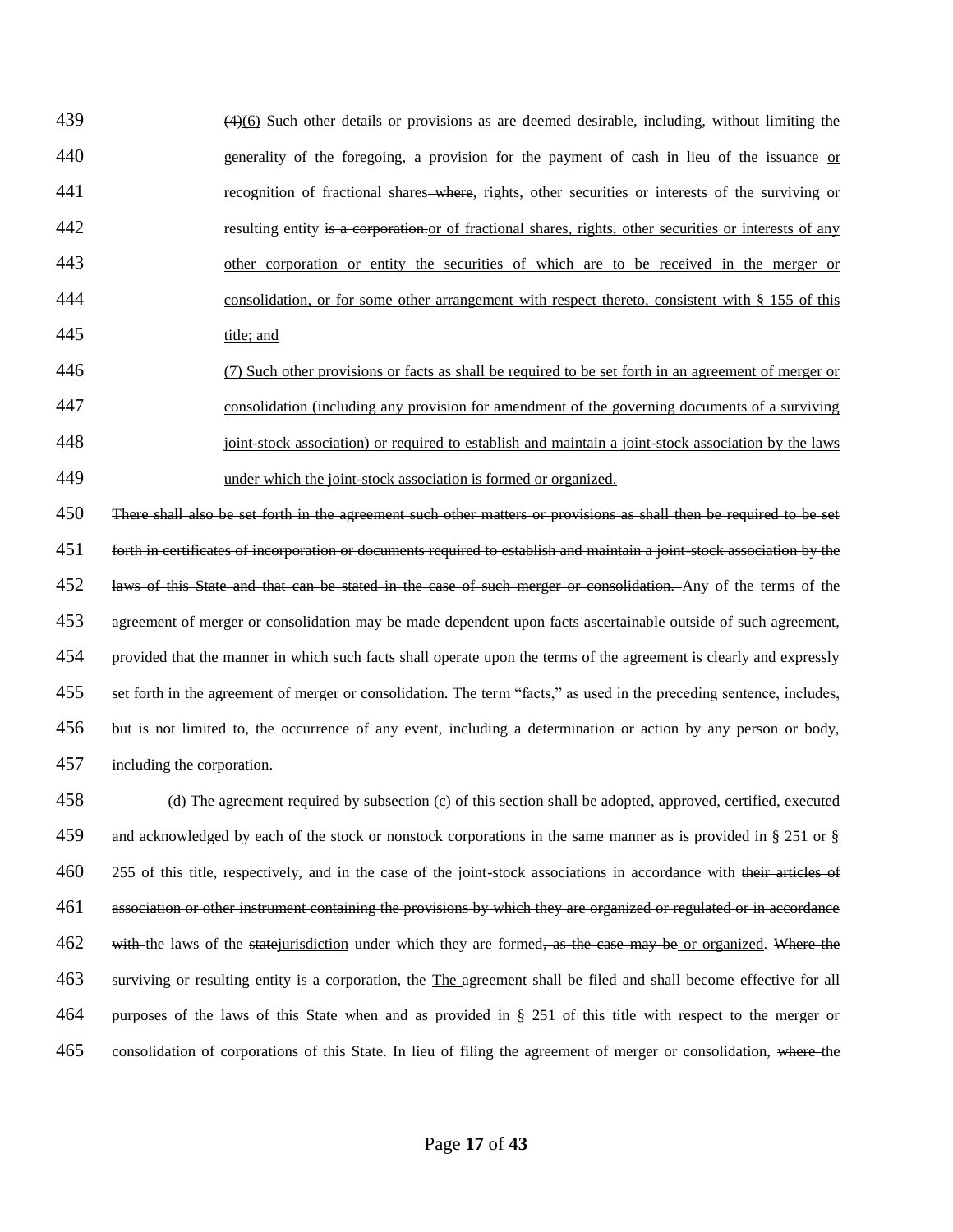466 surviving or resulting entity is a corporation it may file a certificate of merger or consolidation, executed in accordance with § 103 of this title, which states:

- 468 (1) The name, state of domicile jurisdiction of formation or organization and type of entity of each of the constituent entities;
- (2) That an agreement of merger or consolidation has been approved, adopted, certified, executed
- and acknowledged by each of the constituent entities in accordance with this subsection;
- 472 (3) The name of the surviving or resulting corporation or joint-stock association;
- 473 (4) In the case of a merger in which the surviving entity is a corporation of this State, such amendments or changes in the certificate of incorporation of the surviving corporation as are desired to be effected by the merger (which amendments or changes may amend and restate the certificate of incorporation of the surviving corporation in its entirety), or, if no such amendments or changes are desired, a statement that the certificate of incorporation of the surviving corporation shall be its certificate of incorporation;
- (5) In the case of a consolidation in which the resulting entity is a corporation of this State, that the certificate of incorporation of the resulting corporation shall be as is set forth in an attachment to
- 481 the certificate:
- (6) That the executed agreement of consolidation or merger is on file at an office of the surviving 483 or resulting corporation or joint-stock association and the address thereof; and
- (7) That a copy of the agreement of consolidation or merger will be furnished by the surviving or resulting corporation or joint-stock association, on request and without cost, to any stockholder or 486 member of any constituent entity-; and
- (8) The agreement, if any, required by § 252(d) of this title.
- Where the surviving or resulting entity is a joint-stock association, the agreement shall be filed and shall be 489 effective for all purposes when filed in accordance with the laws regulating the creation of joint stock associations.
- (e) Sections 251(d), 251(e) to the extent the surviving entity is a corporation of this State, 251(f), 252(d),
- 259 through 262 and 328 of this title shall, insofar as they are applicable, apply to mergers or consolidations between corporations and joint-stock associations; the word "corporation" where applicable, as used in those sections, being deemed to include joint-stock associations as defined herein. Where the surviving or resulting entity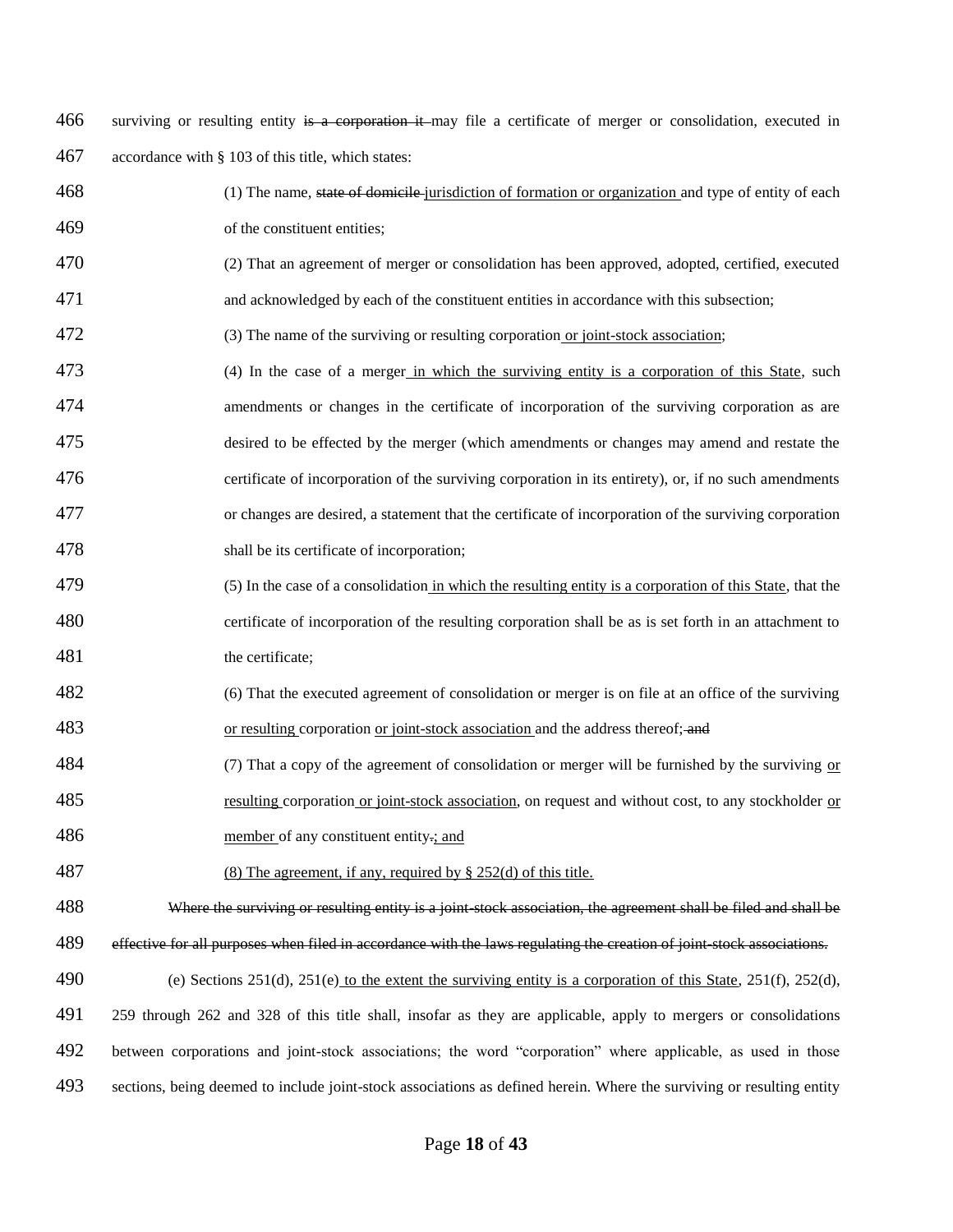is a corporation, for purposes of the laws of this State, the personal liability, if any, of any stockholder of a joint- stock association existing at the time of such merger or consolidation shall not thereby be extinguished, shall remain personal to such stockholder and shall not become the liability of any subsequent transferee of any share of stock in such surviving or resulting corporation or of any other stockholder of such surviving or resulting corporation.

 (f) Nothing in this section shall be deemed to authorize the merger of a charitable nonstock corporation or charitable joint-stock association into a stock corporation or joint-stock association if the charitable status of such nonstock corporation or joint-stock association would be thereby lost or impaired, but a stock corporation or a joint- stock association may be merged into a charitable nonstock corporation or charitable joint-stock association which shall continue as the surviving corporation or joint-stock association.

 Section 21. Amend § 255(a), Title 8 of the Delaware Code, by making insertions as shown by underline and deletions as shown by strike through as follows:

 (a) Any 2 or more nonstock corporations of this State, whether or not organized for profit, may merge into a single surviving corporation, which may be any 1 of the constituent corporations, or they may consolidate into a new resulting nonstock corporation, whether or not organized for profit, formed by the consolidation, pursuant to an agreement of merger or consolidation, as the case may be, complying and approved in accordance with this section.

 Section 22. Amend § 255(b), Title 8 of the Delaware Code, by making insertions as shown by underline and deletions as shown by strike through as follows:

 (b) Subject to subsection (d) of this section, the governing body of each corporation which desires to merge or consolidate shall adopt a resolution approving an agreement of merger or consolidation. The agreement shall state:

- (1) The terms and conditions of the merger or consolidation;
- (2) The mode of carrying the same into effect;
- (3) Such other provisions or facts required or permitted by this chapter to be stated in a certificate of incorporation for nonstock corporations as can be stated in the case of a merger or 518 consolidation, stated in such altered form as the circumstances of the case require; In the case of a merger, such amendments or changes in the certificate of incorporation of the surviving corporation as are desired to be effected by the merger (which amendments or changes may amend and restate the certificate of incorporation of the surviving corporation in its entirety), or, if no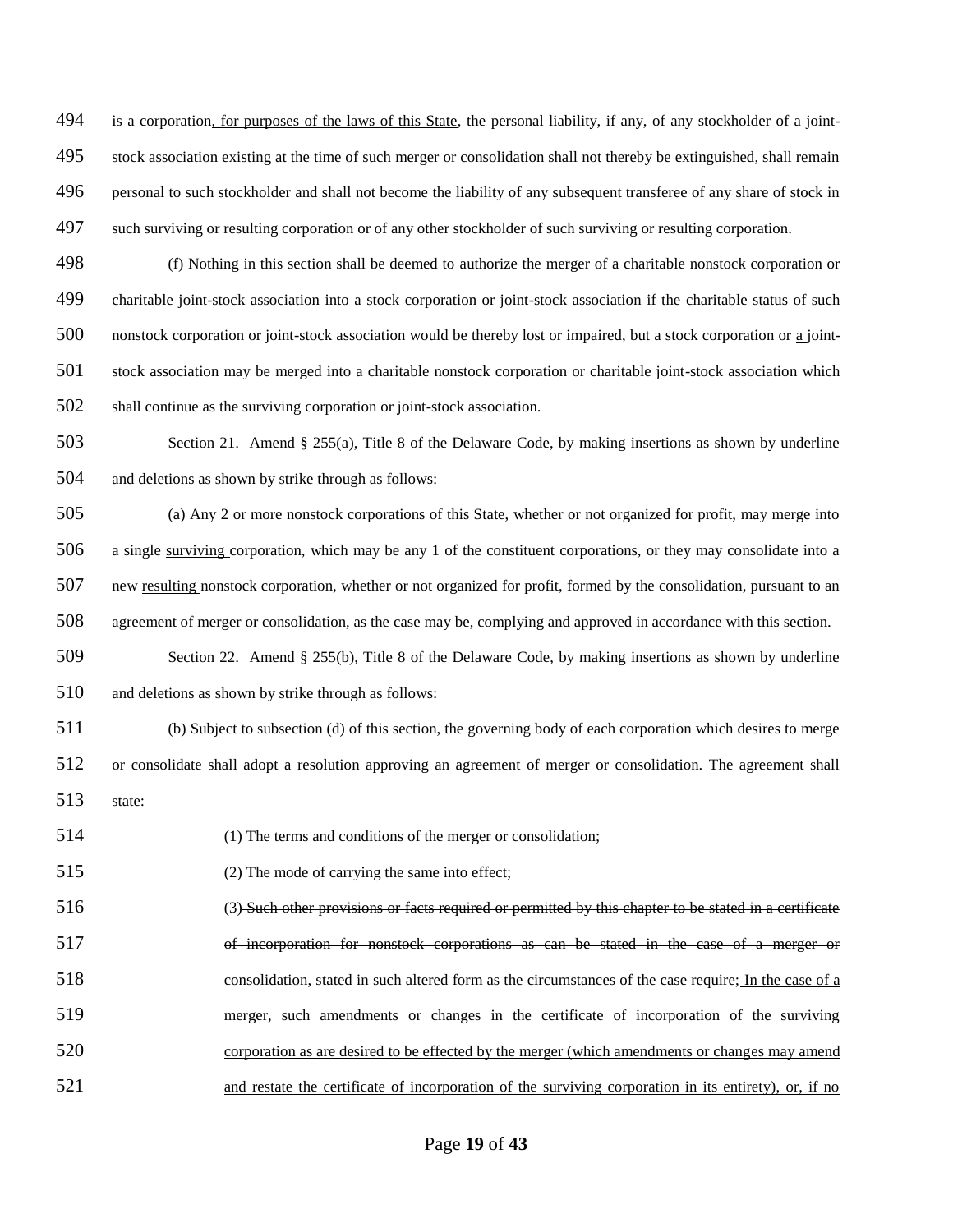- such amendments or changes are desired, a statement that the certificate of incorporation of the surviving corporation shall be its certificate of incorporation;
- (4) In the case of a consolidation, that the certificate of incorporation of the resulting corporation 525 shall be as is set forth in an attachment to the agreement;
- (4)(5) The manner, if any, of converting the memberships or membership interests of each of the constituent corporations into memberships or membership interests of the corporation surviving or resulting from the merger or consolidation, or of cancelling some or all of such memberships or membership interests, and, if any memberships or membership interests of any of the constituent corporations are not to remain outstanding, to be converted solely into memberships or membership interests of the surviving or resulting corporation or to be cancelled, the cash, 532 property, rights or securities of any other corporation or entity which the holders of such 533 memberships or membership interests are to receive in exchange for, or upon conversion of, such memberships or membership interests, which cash, property, rights or securities of any other corporation or entity may be in addition to or in lieu of memberships or membership interests of 536 the surviving or resulting corporation; and
- $(5)(6)$  Such other details or provisions as are deemed desirable, including, without limiting the generality of the foregoing, a provision for the payment of cash in lieu of the issuance or recognition of fractional shares, rights or other securities of any other corporation or entity the shares, rights or other securities of which are to be received in the merger or consolidation, or for
- 541 some other arrangement with respect thereto, consistent with § 155 of this title.
- 542 The agreement so adopted shall be executed and acknowledged in accordance with § 103 of this title. Any of the terms of the agreement of merger or consolidation may be made dependent upon facts ascertainable outside of such agreement, provided that the manner in which such facts shall operate upon the terms of the agreement is clearly and expressly set forth in the agreement of merger or consolidation. The term "facts," as used in the preceding sentence, includes, but is not limited to, the occurrence of any event, including a determination or action by any person or body, including the corporation.
- Section 23. Amend § 256(a), Title 8 of the Delaware Code, by making insertions as shown by underline and deletions as shown by strike through as follows: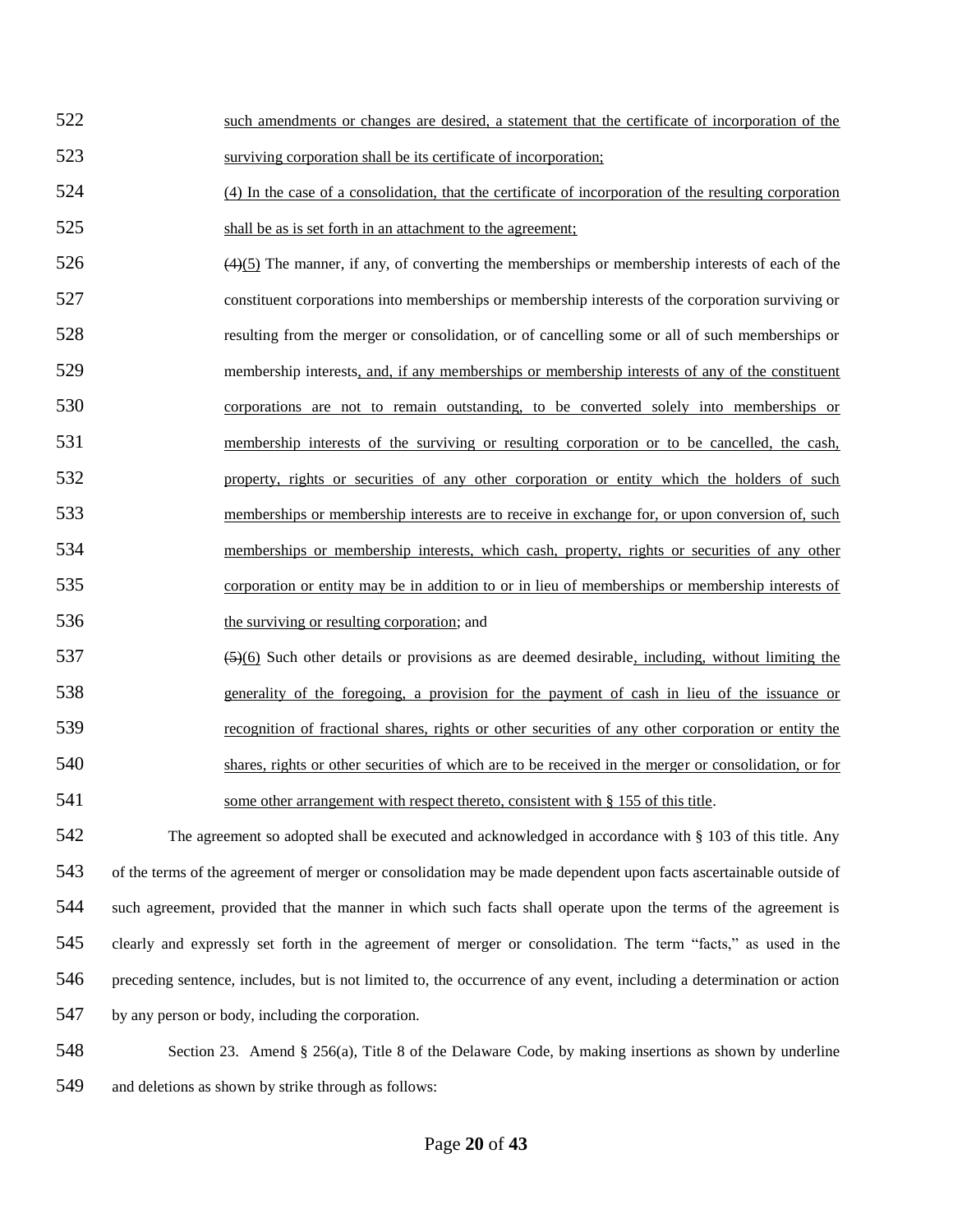(a) Any 1 or more nonstock corporations of this State may merge or consolidate with 1 or more other nonstock corporations of any other state or states of the United States, or of the District of Columbia if the laws of such other state or states or of the District permit a corporation of such jurisdiction to merge with a corporation of another jurisdiction. foreign nonstock corporations, unless the laws of the jurisdiction or jurisdictions under which such foreign nonstock corporation or corporations are organized prohibit such merger or consolidation. The constituent corporations may merge into a single surviving corporation, which may be any 1 of the constituent corporations, or they may consolidate into a new resulting nonstock corporation formed by the consolidation, which 557 may be a corporation of the state-jurisdiction of incorporation organization of any 1 of the constituent corporations, pursuant to an agreement of merger or consolidation, as the case may be, complying and approved in accordance 559 with this section. In addition, any 1 or more The term "foreign nonstock corporations corporation" means a nonstock 560 corporation organized under the laws of any jurisdiction other than 1 of the United States may merge or consolidate with 1 or more nonstock corporations of this State if the surviving or resulting corporation will be a corporation of this State, and if the laws under which the other corporation or corporations are formed permit a corporation of such 563 jurisdiction to merge with a corporation of another jurisdictionthis State. Section 24. Amend § 256(b), Title 8 of the Delaware Code, by making insertions as shown by underline and deletions as shown by strike through as follows: (b) All the constituent corporations shall enter into an agreement of merger or consolidation. The agreement shall state: (1) The terms and conditions of the merger or consolidation; (2) The mode of carrying the same into effect; (3) In the case of a merger in which the surviving corporation is a corporation of this State, such amendments or changes in the certificate of incorporation of the surviving corporation as are desired to be effected by the merger (which amendments or changes may amend and restate the certificate of incorporation of the surviving corporation in its entirety), or, if no such amendments or changes are desired, a statement that the certificate of incorporation of the surviving corporation shall be its certificate of incorporation;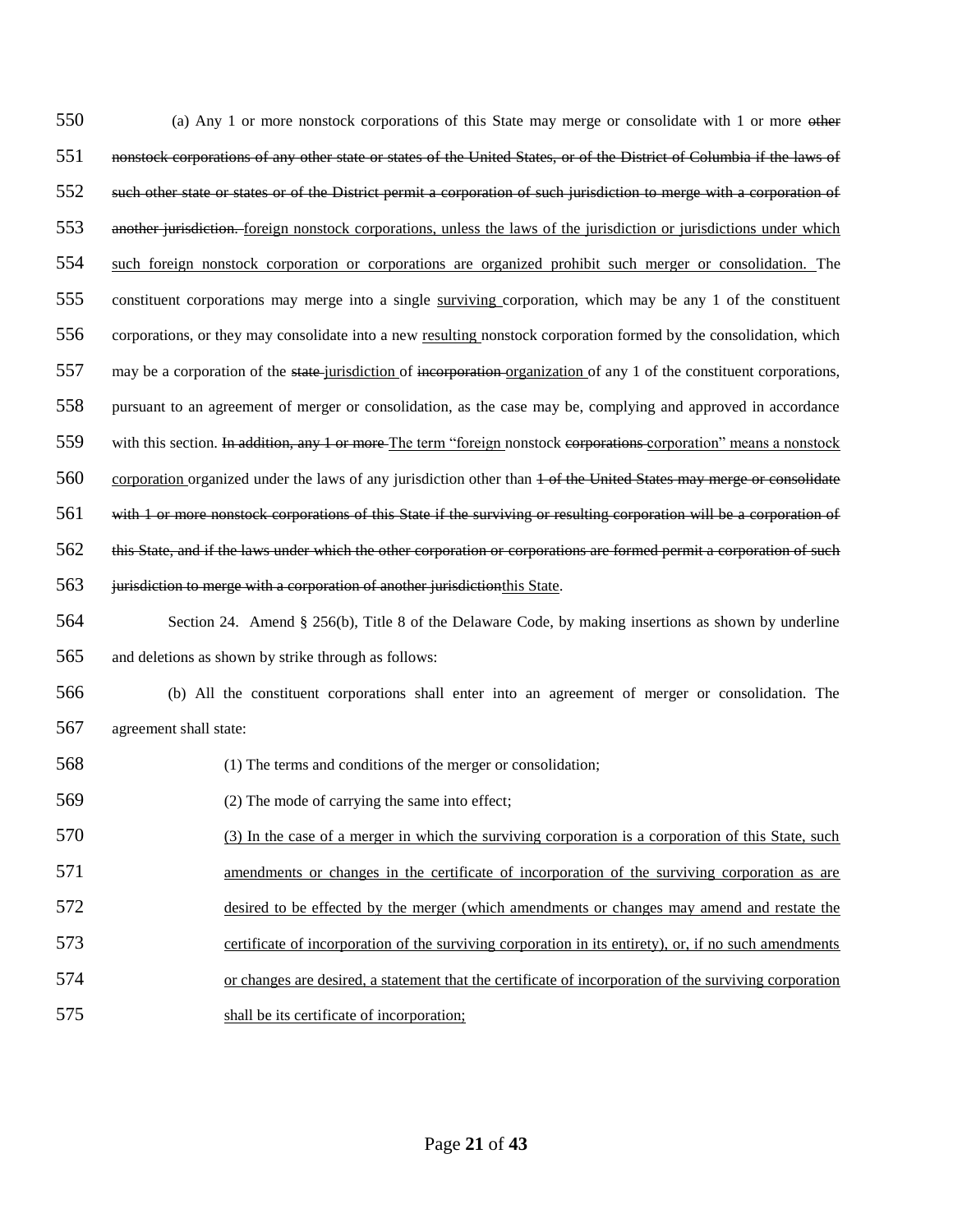(4) In the case of a consolidation in which the resulting corporation is a corporation of this State, 577 that the certificate of incorporation of the resulting corporation shall be as is set forth in an attachment to the agreement;

579 (3)(5) The manner, if any, of converting the memberships or membership interests of each of the constituent corporations into memberships or membership interests of the corporation surviving or 581 resulting from such the merger or consolidation, or of cancelling some or all of such memberships or membership interests;, and, if any memberships or membership interests of any of the constituent corporations are not to remain outstanding, to be converted solely into memberships or membership interests of the surviving or resulting corporation or to be cancelled, the cash, property, rights or securities of any other corporation or entity which the holders of such 586 memberships or membership interests are to receive in exchange for, or upon conversion of, such memberships or membership interests, which cash, property, rights or securities of any other corporation or entity may be in addition to or in lieu of memberships or membership interests of the surviving or resulting corporation;

590 (4)(6) Such other details and or provisions as shall beare deemed desirable, including, without limiting the generality of the foregoing, a provision for the payment of cash in lieu of the issuance or recognition of fractional shares, rights or other securities of any other corporation or entity the shares, rights or other securities of which are to be received in the merger or consolidation, or for

594 some other arrangement with respect thereto, consistent with § 155 of this title; and

 $(5)(7)$  Such other provisions or facts as shall then be required to be stated in a certificate of incorporationset forth in an agreement of merger or consolidation (including any provision for amendment of the certificate of incorporation (or equivalent document) of a surviving foreign 598 nonstock corporation) by the laws of the state which are stated in the agreement to be the laws that shall govern the surviving or resulting corporation and that can be stated in the case of a merger or consolidationeach jurisdiction under which any of the foreign nonstock corporations are organized.

 Any of the terms of the agreement of merger or consolidation may be made dependent upon facts ascertainable outside of such agreement, provided that the manner in which such facts shall operate upon the terms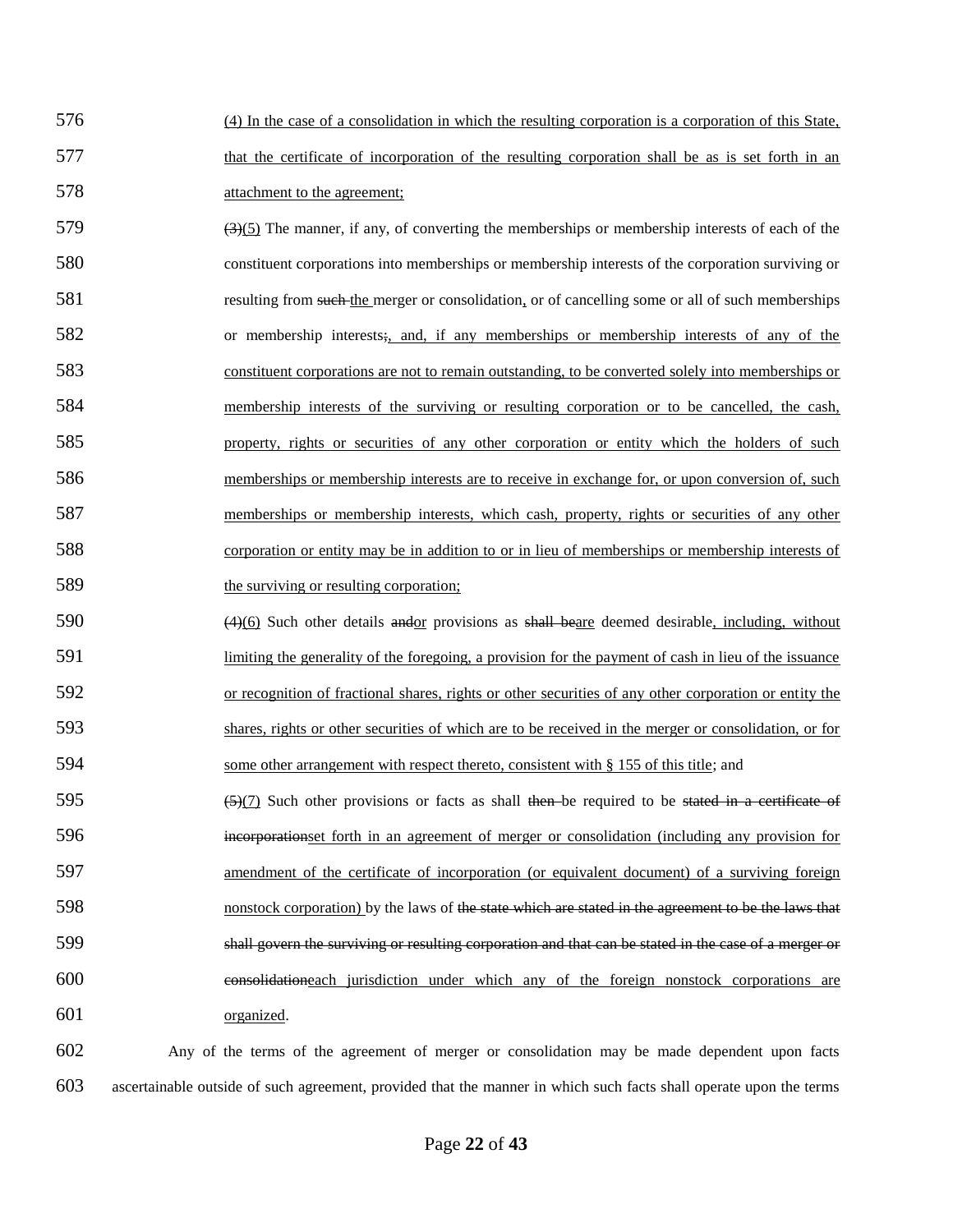of the agreement is clearly and expressly set forth in the agreement of merger or consolidation. The term "facts," as used in the preceding sentence, includes, but is not limited to, the occurrence of any event, including a determination or action by any person or body, including the corporation.

 Section 25. Amend § 256(c), Title 8 of the Delaware Code, by making insertions as shown by underline and deletions as shown by strike through as follows:

 (c) The agreement shall be adopted, approved, certified, executed and acknowledged by each of the constituent corporations in accordance with the laws under which it is formed organized and, in the case of a Delaware corporation, in the same manner as is provided in § 255 of this title. The agreement shall be filed and shall become effective for all purposes of the laws of this State when and as provided in § 255 of this title with respect to the merger of nonstock corporations of this State. Insofar as they may be applicable, the provisions set forth in the last sentence of § 252(c) of this title shall apply to a merger under this section, and the reference therein to "stockholder" shall be deemed to include "member" hereunder.

 Section 26. Amend § 256(d), Title 8 of the Delaware Code, by making insertions as shown by underline and deletions as shown by strike through as follows:

618 (d) If the corporation surviving or resulting from the merger or consolidation is to be governed by the laws of any state other than this Statea foreign nonstock corporation, it shall agree that it may be served with process in this State in any proceeding for enforcement of any obligation of any constituent corporation of this State, as well as for enforcement of any obligation of the surviving or resulting corporation arising from the merger or consolidation and shall irrevocably appoint the Secretary of State as its agent to accept service of process in any suit or other proceedings and shall specify the address to which a copy of such process shall be mailed by the Secretary of State. Process may be served upon the Secretary of State under this subsection by means of electronic transmission but only as prescribed by the Secretary of State. The Secretary of State is authorized to issue such rules and regulations with respect to such service as the Secretary of State deems necessary or appropriate. In the event of such service upon the Secretary of State in accordance with this subsection, the Secretary of State shall forthwith notify such surviving or resulting corporation thereof by letter, directed to such corporation at its address so specified, unless such surviving or resulting corporation shall have designated in writing to the Secretary of State a different address for such purpose, in which case it shall be mailed to the last address so designated. Such letter shall be sent by a mail or courier service that includes a record of mailing or deposit with the courier and a record of delivery evidenced by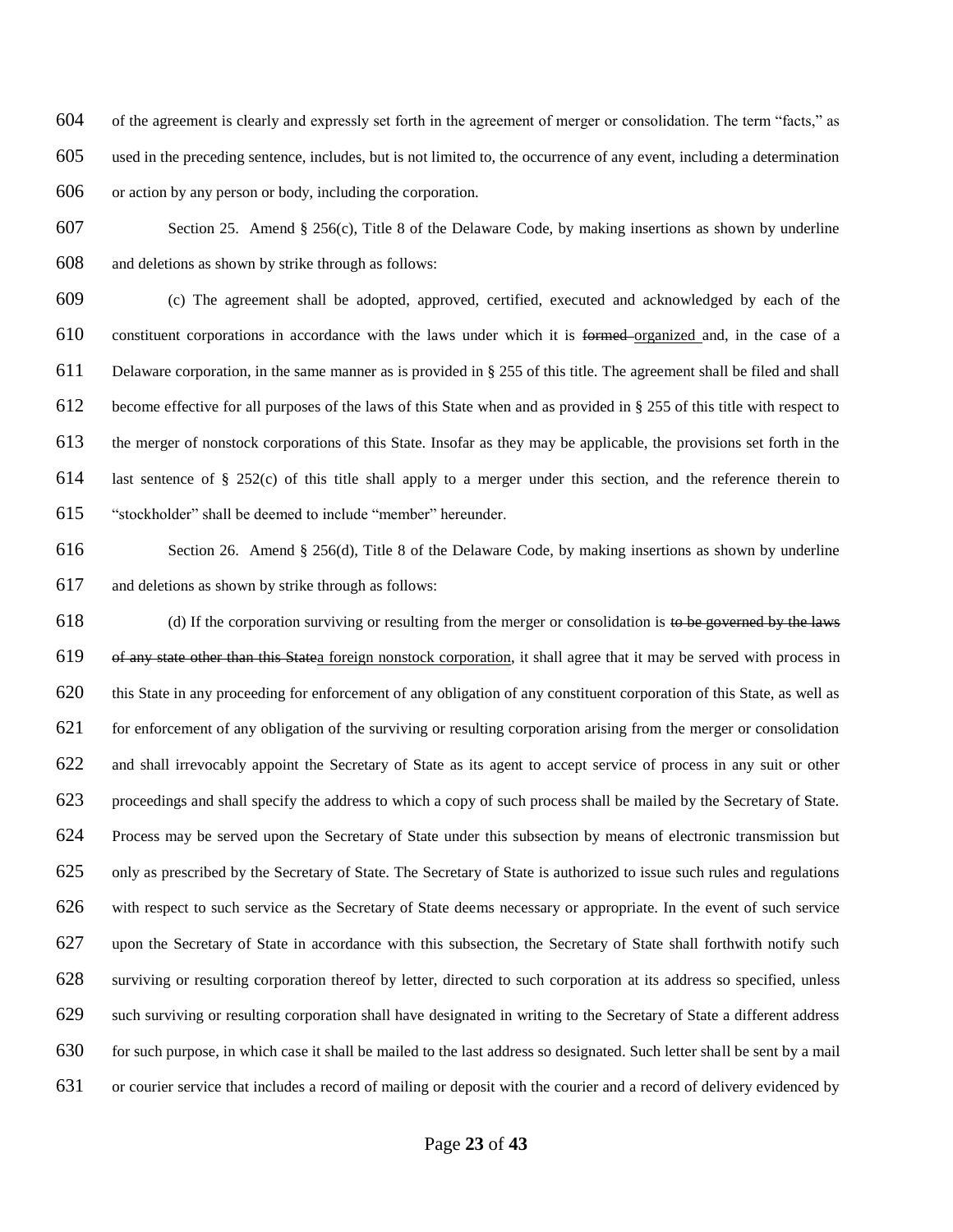the signature of the recipient. Such letter shall enclose a copy of the process and any other papers served upon the Secretary of State. It shall be the duty of the plaintiff in the event of such service to serve process and any other papers in duplicate, to notify the Secretary of State that service is being made pursuant to this subsection, and to pay the Secretary of State the sum of \$50 for the use of the State, which sum shall be taxed as a part of the costs in the proceeding if the plaintiff shall prevail therein. The Secretary of State shall maintain an alphabetical record of any such service setting forth the name of the plaintiff and defendant, the title, docket number and nature of the proceeding in which process has been served upon the Secretary of State, the fact that service has been effected pursuant to this subsection, the return date thereof, and the day and hour when the service was made. The Secretary of State shall not be required to retain such information for a period longer than 5 years from receipt of the service of process.

 Section 27. Amend § 257(a), Title 8 of the Delaware Code, by making insertions as shown by underline and deletions as shown by strike through as follows:

 (a) Any 1 or more nonstock corporations of this State, whether or not organized for profit, may merge or consolidate with 1 or more stock corporations of this State, whether or not organized for profit. The constituent 646 corporations may merge into a single surviving corporation, which may be any 1 of the constituent corporations, or they may consolidate into a new resulting corporation formed by the consolidation, pursuant to an agreement of merger or consolidation, as the case may be, complying and approved in accordance with this section. The surviving 649 constituent corporation or the new-resulting corporation may be organized for profit or not organized for profit and may be a stock corporation or a nonstock corporation.

 Section 28. Amend § 257(b), Title 8 of the Delaware Code, by making insertions as shown by underline and deletions as shown by strike through as follows:

 (b) The board of directors of each stock corporation which desires to merge or consolidate and the governing body of each nonstock corporation which desires to merge or consolidate shall adopt a resolution approving an agreement of merger or consolidation. The agreement shall state:

(1) The terms and conditions of the merger or consolidation;

(2) The mode of carrying the same into effect;

 (3) Such other provisions or facts required or permitted by this chapter to be stated in a certificate of incorporation as can be stated in the case of a merger or consolidation, stated in such altered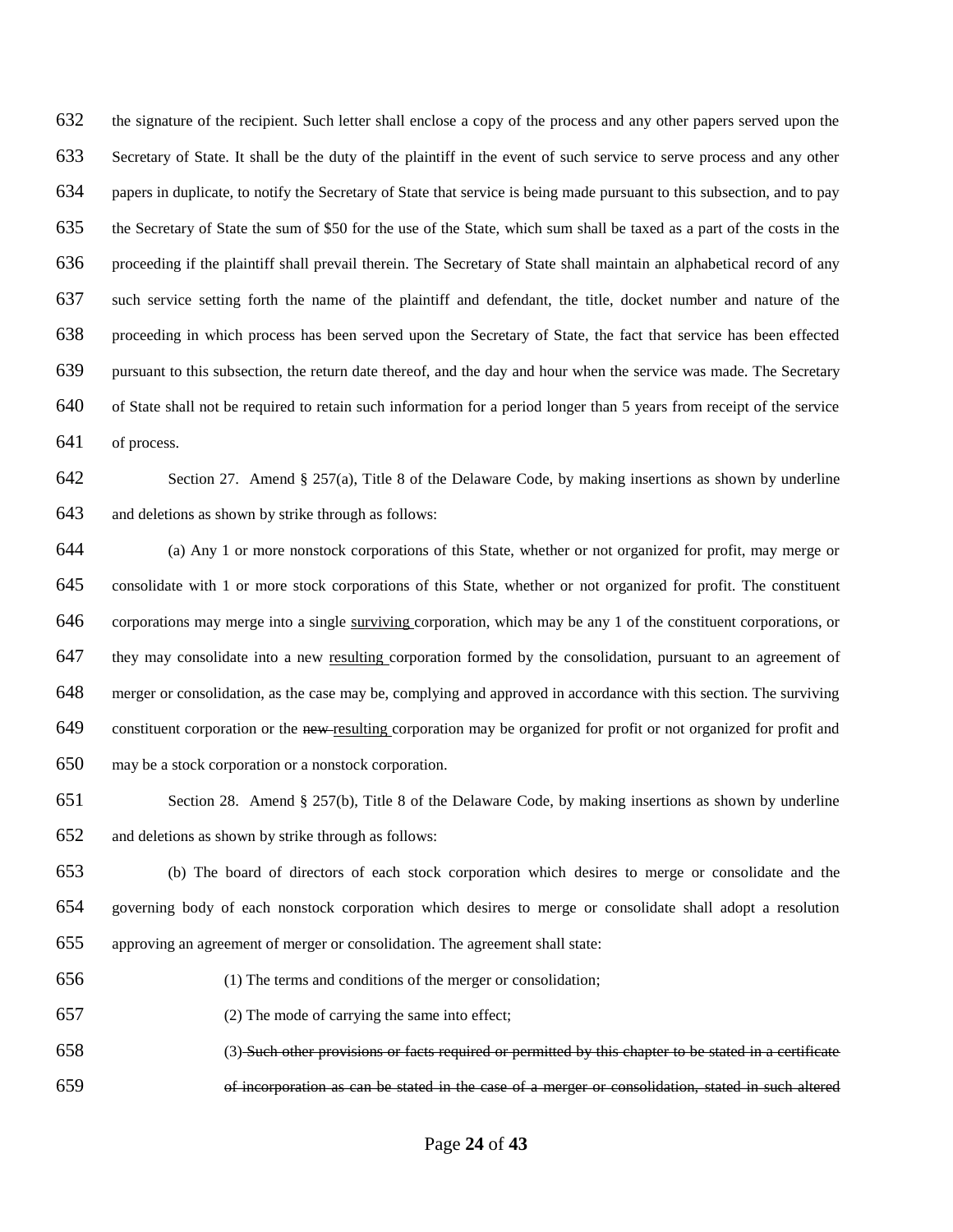form as the circumstances of the case require; In the case of a merger, such amendments or changes in the certificate of incorporation of the surviving corporation as are desired to be effected by the merger (which amendments or changes may amend and restate the certificate of incorporation of the surviving corporation in its entirety), or, if no such amendments or changes are desired, a statement that the certificate of incorporation of the surviving corporation shall be its certificate of incorporation;

- (4) In the case of a consolidation, that the certificate of incorporation of the resulting corporation shall be as is set forth in an attachment to the agreement;
- (4)(5) The manner, if any, of converting the shares of stock of a stock corporation and the memberships or membership interests of a nonstock corporation into shares or other securities of a stock corporation or memberships or membership interests of a nonstock corporation surviving or resulting from such merger or consolidation or of cancelling some or all of such shares or memberships or membership interests, and, if any shares of any such stock corporation or memberships or membership interests of any such nonstock corporation are not to remain outstanding, to be converted solely into shares or other securities of the stock corporation or memberships or membership interests of the nonstock corporation surviving or resulting from such merger or consolidation or to be cancelled, the cash, property, rights or securities of any other corporation or entity which the holders of shares of any such stock corporation or memberships or membership interests of any such nonstock corporation are to receive in exchange for, or upon conversion of such shares or memberships or membership interests, and the surrender of any certificates evidencing them, which cash, property, rights or securities of any other corporation or entity may be in addition to or in lieu of shares or other securities of any stock corporation or memberships or membership interests of any nonstock corporation surviving or resulting from such merger or consolidation; and

# (5)(6) Such other details or provisions as are deemed desirable., including, without limiting the generality of the foregoing, a provision for the payment of cash in lieu of the issuance or recognition of fractional shares, rights or other securities of the surviving or resulting corporation or of any other corporation or entity the shares, rights or other securities of which are to be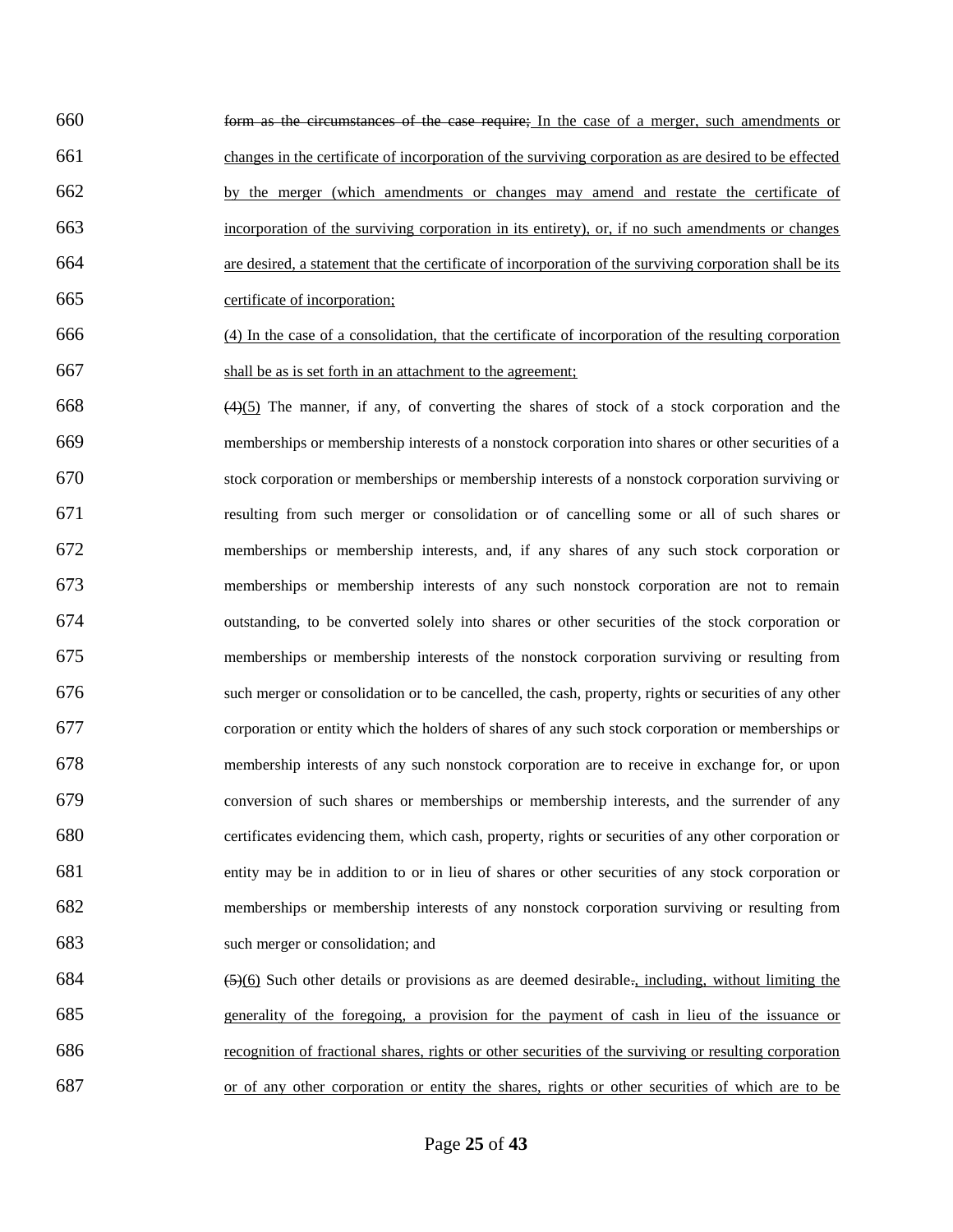received in the merger or consolidation, or for some other arrangement with respect thereto, consistent with § 155 of this title. In such merger or consolidation the memberships or membership interests of a constituent nonstock corporation may be treated in various ways so as to convert such memberships or membership interests into interests of value, other than shares of stock, in the surviving or resulting stock corporation or into shares of stock in the surviving or resulting stock corporation, voting or nonvoting, or into creditor interests or any other interests of value equivalent to their memberships or membership interests in their nonstock corporation. The voting rights of members of a constituent nonstock corporation need not be considered an element of value in measuring the reasonable equivalence of the value of the interests received in the surviving or resulting stock corporation by members of a constituent nonstock corporation, nor need the voting rights of shares of stock in a constituent stock corporation be considered as an element of value in measuring the reasonable equivalence of the value of the interests in the surviving or resulting nonstock corporations received by stockholders of a constituent stock corporation, and the voting or nonvoting shares of a stock corporation may be converted into any type of membership or membership interest, however designated, creditor interests or participating interests, in the nonstock corporation surviving or resulting from such merger or consolidation of a stock corporation and a nonstock corporation. Any of the terms of the agreement of merger or consolidation may be made dependent upon facts

 ascertainable outside of such agreement, provided that the manner in which such facts shall operate upon the terms of the agreement is clearly and expressly set forth in the agreement of merger or consolidation. The term "facts," as used in the preceding sentence, includes, but is not limited to, the occurrence of any event, including a determination or action by any person or body, including the corporation.

 Section 29. Amend § 257(d), Title 8 of the Delaware Code, by making insertions as shown by underline and deletions as shown by strike through as follows:

712 (d) Section 251(e) of this title shall apply to a merger under this section, if the surviving corporation is a 713 e<del>orporation of this State</del>; § 251(d) of this title shall apply to any constituent stock corporation participating in a merger or consolidation under this section; and § 251(f) of this title shall apply to any constituent stock corporation participating in a merger under this section.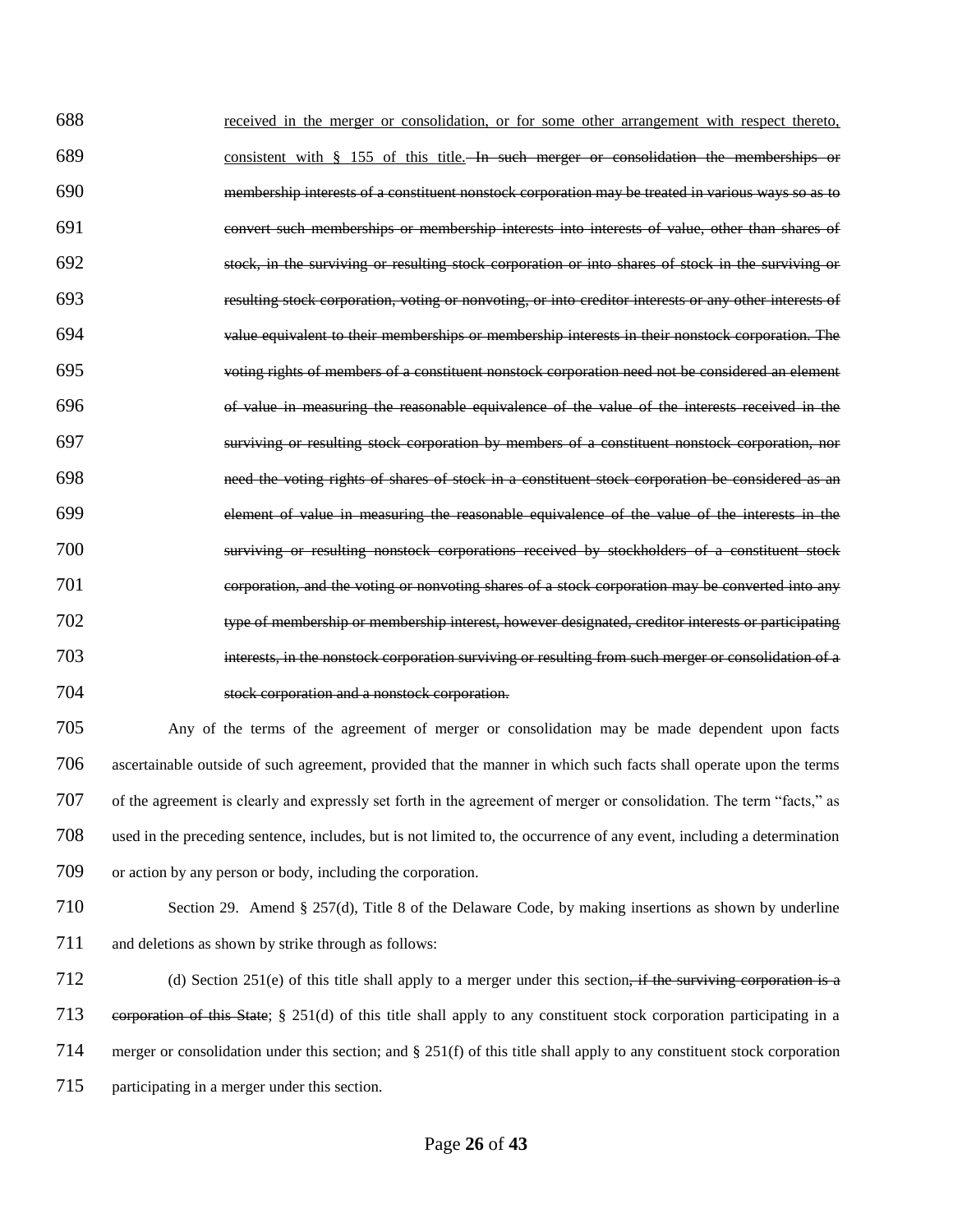Section 30. Amend § 258, Title 8 of the Delaware Code, by making insertions as shown by underline and deletions as shown by strike through as follows:

§ 258. Merger or consolidation of domestic and foreign stock and nonstock corporations.

 (a) Any 1 or more corporations of this State, whether stock or nonstock corporations and whether or not 720 organized for profit, may merge or consolidate with 1 or more other corporations of any other state or states of the United States or of the District of Columbia whether stock or nonstock corporations and whether or not organized for profit, if the laws under which the other corporation or corporations are formed shall permit such a corporation 723 of such jurisdiction to merge with a corporation of another jurisdictionforeign corporations, unless the laws of the jurisdiction or jurisdictions under which such foreign corporation or corporations are organized prohibit such merger or consolidation. The constituent corporations may merge into a single surviving corporation, which may be any 1 of the constituent corporations, or they may consolidate into a new resulting corporation formed by the consolidation, 727 which may be a corporation of the place-jurisdiction of incorporation-organization of any 1 of the constituent corporations, pursuant to an agreement of merger or consolidation, as the case may be, complying and approved in 729 accordance with this section. The surviving or new resulting corporation may be either a domestic or foreign stock corporation or a domestic or foreign nonstock corporation, as shall be specified in the agreement of merger or consolidation required by subsection (b) of this section. For purposes of this section, the term "foreign corporation" includes a nonstock corporation organized under the laws of any jurisdiction other than this State.

 (b) The method and procedure to be followed by the constituent corporations so merging or consolidating shall be as prescribed in § 257 of this title in the case of Delaware corporations. The agreement of merger or 735 consolidation shall be as provided in  $\S 257$  of this title and also set forth such other matters or provisions or facts as 736 shall then be required to be set forth in eertificates an agreement of merger or consolidation (including any provision for amendment of the certificate of incorporation (or equivalent document) of a surviving foreign corporation) by 738 the laws of the state-jurisdiction or jurisdictions which are stated in the agreement to be the laws under which shall govern the surviving or resulting the foreign corporation and that can be stated in the case of a merger or consolidationor corporations are organized. The agreement, in the case of foreign corporations, shall be adopted, 741 approved, certified, executed and acknowledged by each of the constituent foreign corporations in accordance with 742 the laws under which each is formedorganized.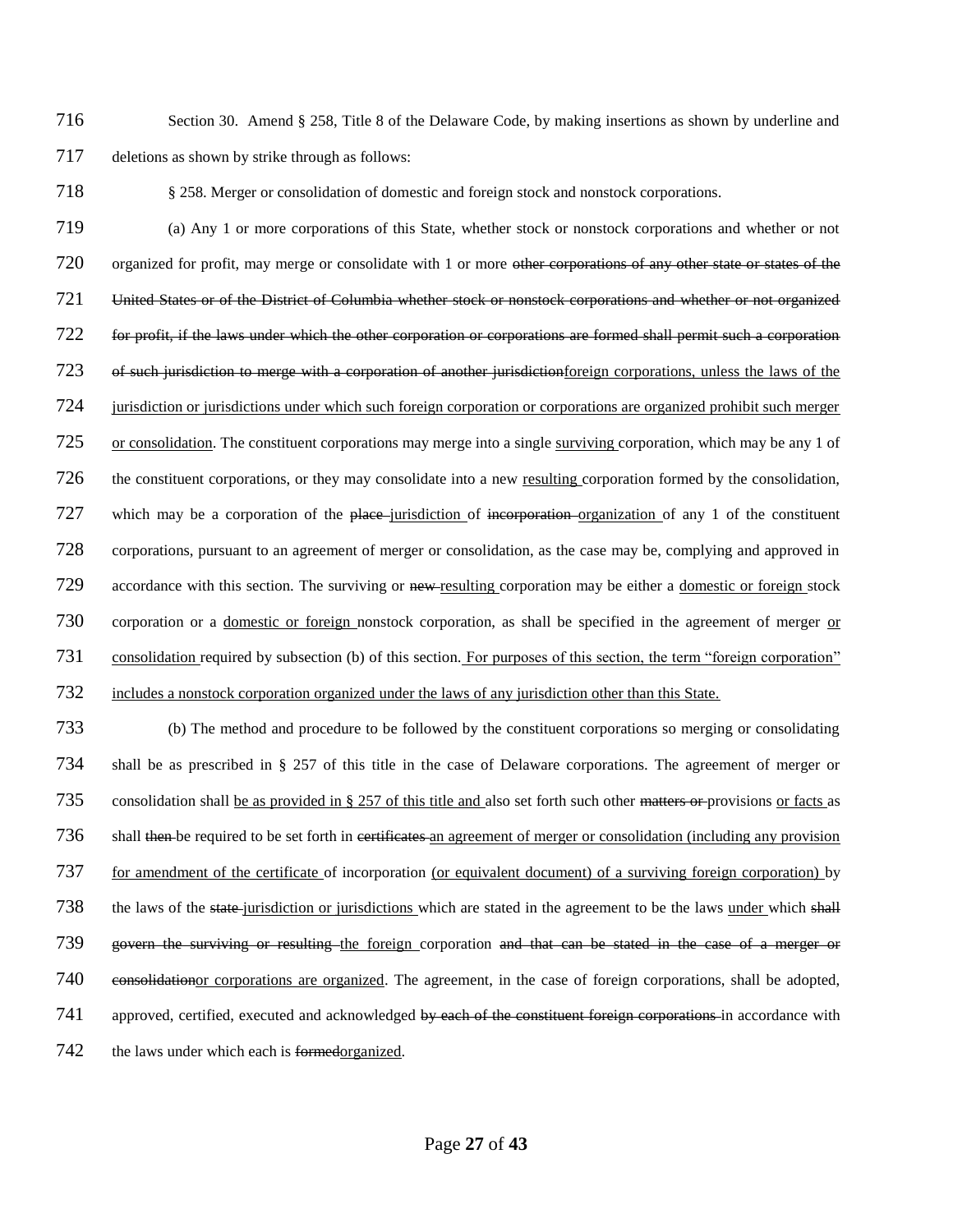(c) The requirements of § 252(d) of this title as to the appointment of the Secretary of State to receive 744 process and the manner of serving the same in the event the surviving or new-resulting corporation is to be governed 745 by the laws of any other state a foreign corporation shall also apply to mergers or consolidations effected under this section and such appointment, if any, shall be included in the certificate of merger or consolidation, if any, filed pursuant to subsection (b) of this section. Section 251(e) of this title shall apply to mergers effected under this section if the surviving corporation is a corporation of this State; § 251(d) of this title shall apply to any constituent corporation participating in a merger or consolidation under this section (provided, however, that for purposes of a constituent nonstock corporation, references to the board of directors, to stockholders, and to shares shall be deemed to be references to the governing body of the corporation, to members of the corporation, and to memberships or membership interests of the corporation, as applicable, respectively); and § 251(f) of this title shall apply to any constituent stock corporation of this State participating in a merger under this section.

 (d) Nothing in this section shall be deemed to authorize the merger of a charitable nonstock corporation into a stock corporation, if the charitable status of such nonstock corporation would thereby be lost or impaired; but a stock corporation may be merged into a charitable nonstock corporation which shall continue as the surviving corporation.

 Section 31. Amend § 263, Title 8 of the Delaware Code, by making insertions as shown by underline and deletions as shown by strike through as follows:

 § 263. Merger or consolidation of domestic corporations and partnerships; service of process upon surviving or resulting corporation or partnership.

 (a) Any 1 or more corporations of this State may merge or consolidate with 1 or more partnerships (whether general (including a limited liability partnership) or limited (including a limited liability limited 764 partnership)), of this State or of any other state or states of the United States, or of the District of Columbia, unless the laws of such other state or states or the District of Columbia forbid unless the laws of the jurisdiction or jurisdictions under which such partnership or partnerships are formed prohibit such merger or consolidation. Such corporation or corporations and such 1 or more partnerships may merge with or into a surviving corporation, which may be any 1 of such corporations, or they may merge with or into a surviving partnership, which may be any 1 of such partnerships, or they may consolidate into a new resulting corporation, which corporation shall be a corporation 770 of this State, or a partnership formed by the consolidation, which corporation shall be a corporation or partnership of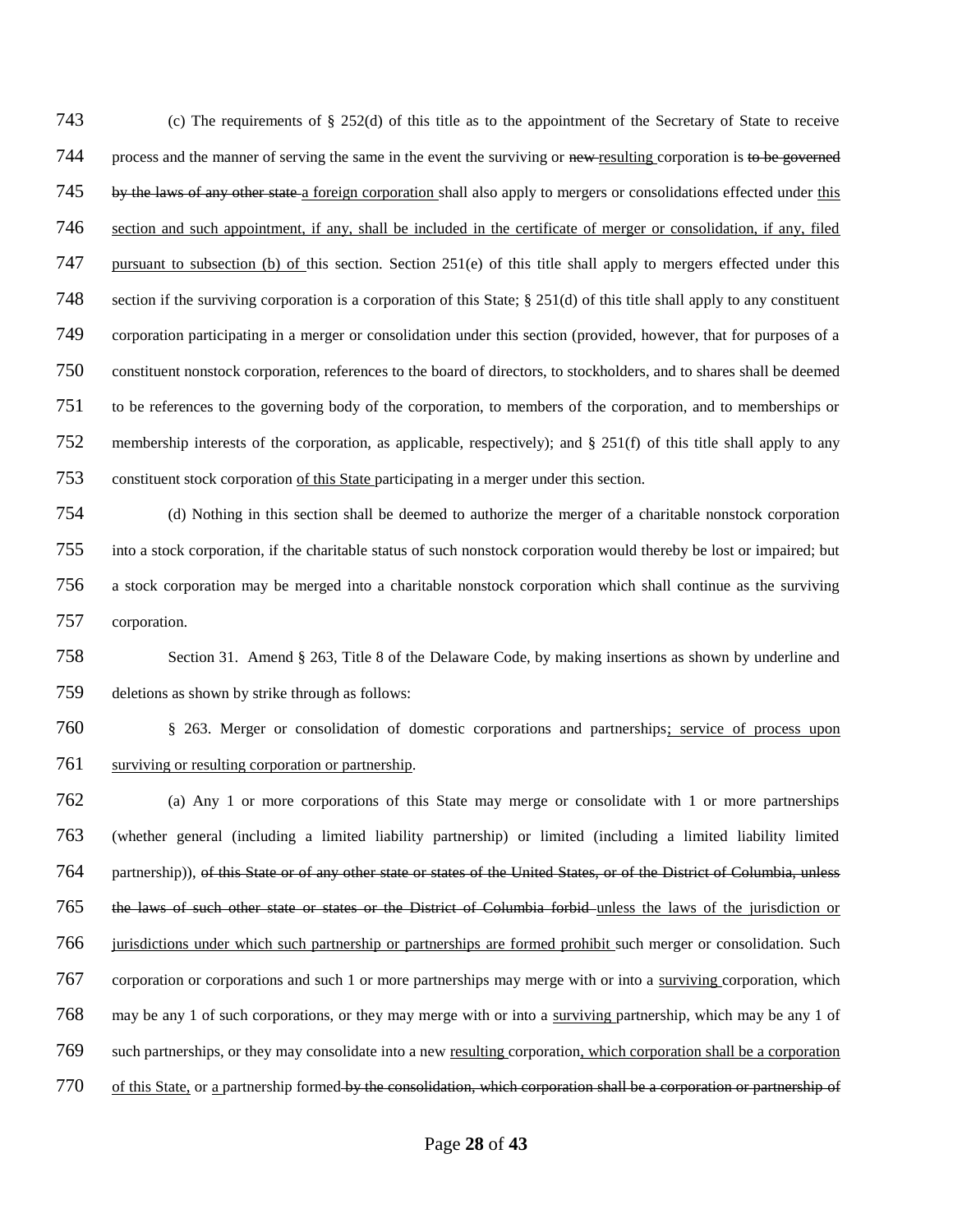this State or any other state of the United States, or the District of Columbia, which permits such merger or 772 eonsolidation, pursuant to an agreement of merger or consolidation, as the case may be, complying and approved in accordance with this section. The term "partnership" as used in this section includes any partnership (whether

general (including a limited liability partnership) or limited (including a limited liability limited partnership))

- formed under the laws of this State or the laws of any other jurisdiction.
- (b) Each such corporation and partnership shall enter into a written agreement of merger or consolidation.

The agreement shall state:

- (1) The terms and conditions of the merger or consolidation;
- (2) The mode of carrying the same into effect;
- (3) In the case of a merger in which the surviving entity is a corporation of this State, such amendments or changes in the certificate of incorporation of the surviving corporation as are desired to be effected by the merger (which amendments or changes may amend and restate the certificate of incorporation of the surviving corporation in its entirety), or, if no such amendments or changes are desired, a statement that the certificate of incorporation of the surviving corporation shall be its certificate of incorporation;
- (4) In the case of a consolidation in which the resulting entity is a corporation of this State, that the certificate of incorporation of the resulting corporation shall be as is set forth in an attachment to 788 the agreement;
- (3)(5) The manner, if any, of converting the shares of stock of each such corporation and the partnership interests of each such partnership into shares, partnership interests or other securities of the entity surviving or resulting from such merger or consolidation or of cancelling some or all of such shares or interests, and if any shares of any such corporation or any partnership interests of any such partnership are not to remain outstanding, to be converted solely into shares, partnership interests or other securities of the entity surviving or resulting from such merger or consolidation or to be cancelled, the cash, property, rights or securities of any other corporation or entity which the holders of such shares or partnership interests are to receive in exchange for, or upon conversion of such shares or partnership interests and the surrender of any certificates evidencing them, which cash, property, rights or securities of any other corporation or entity may be in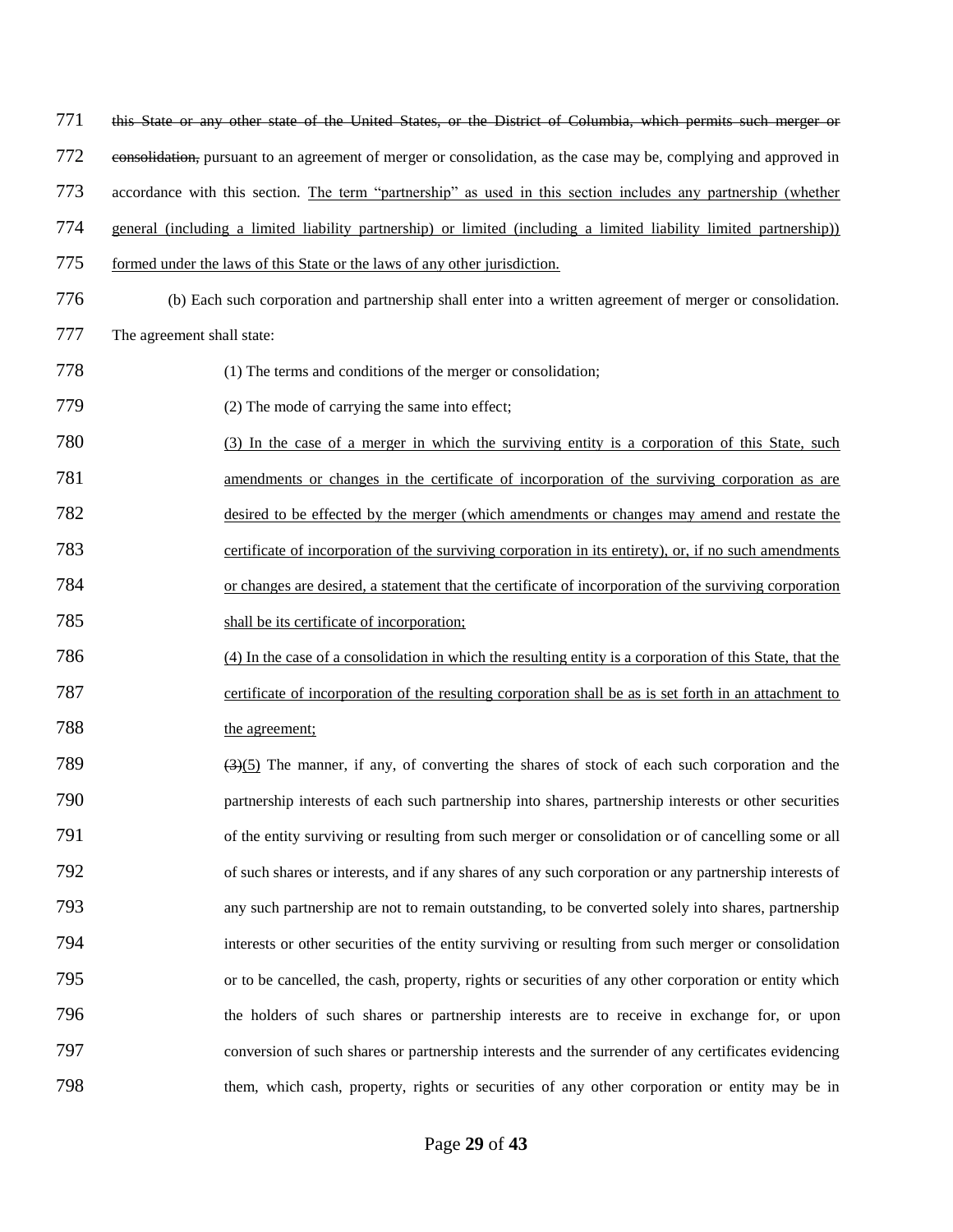addition to or in lieu of shares, partnership interests or other securities of the entity surviving or 800 resulting from such merger or consolidation; and

801 (4)(6) Such other details or provisions as are deemed desirable, including, without limiting the generality of the foregoing, a provision for the payment of cash in lieu of the issuance or recognition of fractional shares, rights, other securities or interests of the surviving or resulting 804 corporation or partnership. or of any other corporation or entity the shares, rights, other securities or interests of which are to be received in the merger or consolidation, or for some other **arrangement with respect thereto, consistent with § 155 of this title; and** 

 (7) Such other provisions or facts as shall be required to be set forth in an agreement of merger or consolidation (including any provision for amendment of the partnership agreement and statement of partnership existence or certificate of limited partnership (or equivalent documents) of the surviving partnership) by the laws of each jurisdiction under which any of the partnerships are

811 formed.

 Any of the terms of the agreement of merger or consolidation may be made dependent upon facts ascertainable outside of such agreement, provided that the manner in which such facts shall operate upon the terms of the agreement is clearly and expressly set forth in the agreement of merger or consolidation. The term "facts," as used in the preceding sentence, includes, but is not limited to, the occurrence of any event, including a determination 816 or action by any person or body, including the corporation.

 (c) The agreement required by subsection (b) of this section shall be adopted, approved, certified, executed 818 and acknowledged by each of the corporations in the same manner as is provided in § 251 or § 255 of this title and, in the case of the partnerships, in accordance with their partnership agreements and in accordance with the laws of 820 the state-jurisdiction under which they are formed, as the case may be. If the surviving or resulting entity is a partnership, in addition to any other approvals, each stockholder of a merging corporation who will become a general partner of the surviving or resulting partnership must approve the agreement of merger or consolidation. The agreement shall be filed and shall become effective for all purposes of the laws of this State when and as provided in § 251 or § 255 of this title with respect to the merger or consolidation of corporations of this State. In lieu of filing 825 the agreement of merger or consolidation, the surviving or resulting corporation or partnership may file a certificate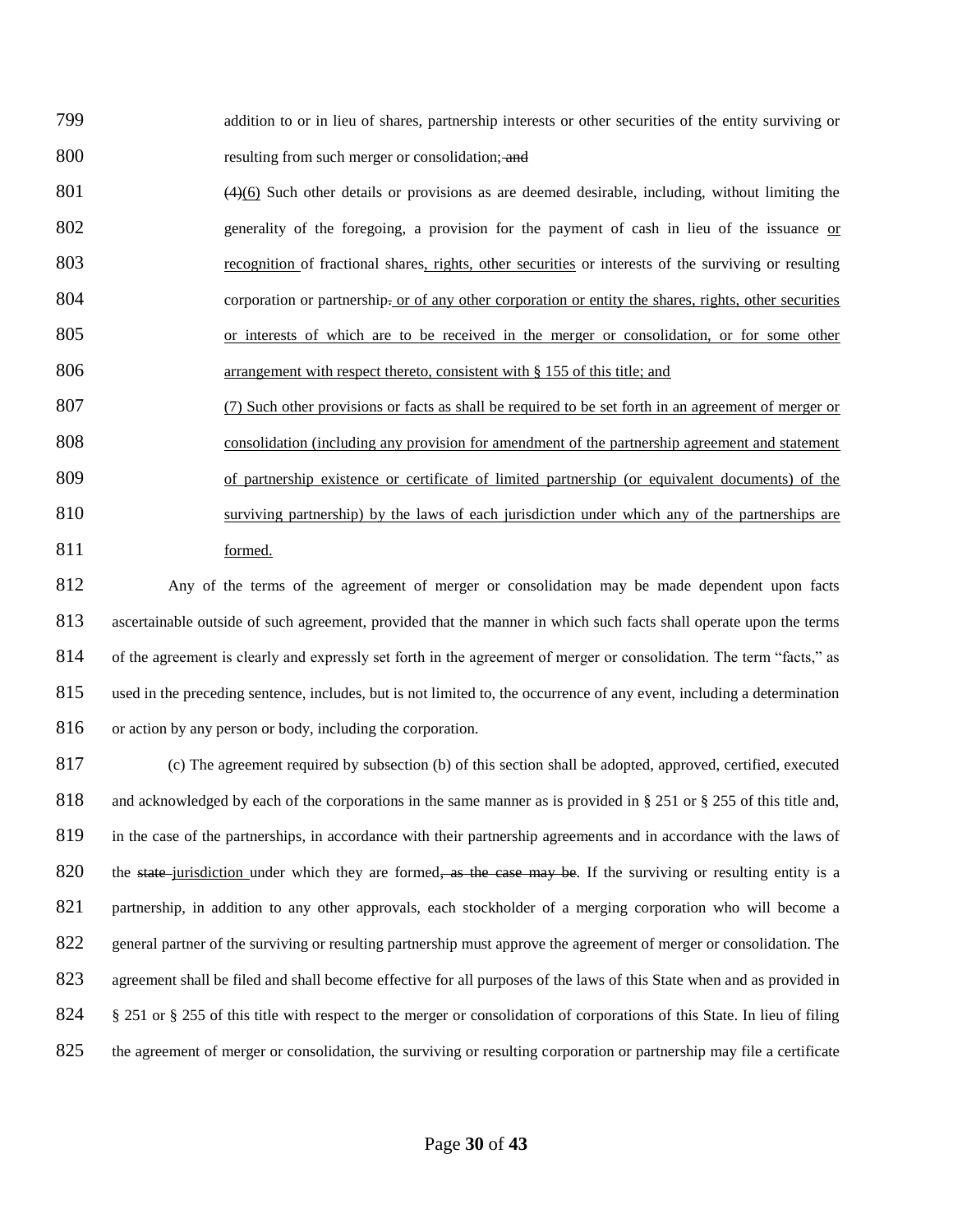826 of merger or consolidation, executed in accordance with § 103 of this title, if the surviving or resulting entity is a 827 corporation, or by a general partner, if the surviving or resulting entity is a partnership, which states:

- 828 (1) The name, state of domicile jurisdiction of formation or organization and type of entity of each 829 of the constituent entities;
- 830 (2) That an agreement of merger or consolidation has been approved, adopted, certified, executed
- 831 and acknowledged by each of the constituent entities in accordance with this subsection;
- 832 (3) The name of the surviving or resulting corporation or partnership;
- 833 (4) In the case of a merger in which a corporation is the surviving entity, such amendments or 834 changes in the certificate of incorporation of the surviving corporation as are desired to be effected 835 by the merger (which amendments or changes may amend and restate the certificate of 836 incorporation of the surviving corporation in its entirety), or, if no such amendments or changes 837 are desired, a statement that the certificate of incorporation of the surviving corporation shall be its 838 certificate of incorporation;
- 839 (5) In the case of a consolidation in which a corporation is the resulting entity, that the certificate 840 of incorporation of the resulting corporation shall be as is set forth in an attachment to the 841 certificate:
- 842 (6) That the executed agreement of consolidation or merger is on file at an office of the surviving 843 or resulting corporation or partnership and the address thereof;
- 844 (7) That a copy of the agreement of consolidation or merger will be furnished by the surviving or 845 resulting entity, on request and without cost, to any stockholder of any constituent corporation or 846 any partner of any constituent partnership; and
- 847 (8) The agreement, if any, required by subsection (d) of this section.
- 848 (d) If the entity surviving or resulting from the merger or consolidation is to be governed by a partnership 849 formed under the laws of the District of Columbia or any state a jurisdiction other than this State, it shall agree that it 850 may be served with process in this State in any proceeding for enforcement of any obligation of any constituent 851 corporation or partnership of this State, as well as for enforcement of any obligation of the surviving or resulting 852 corporation or partnership arising from the merger or consolidation, including any suit or other proceeding to 853 enforce the right of any stockholders as determined in appraisal proceedings pursuant to § 262 of this title, and shall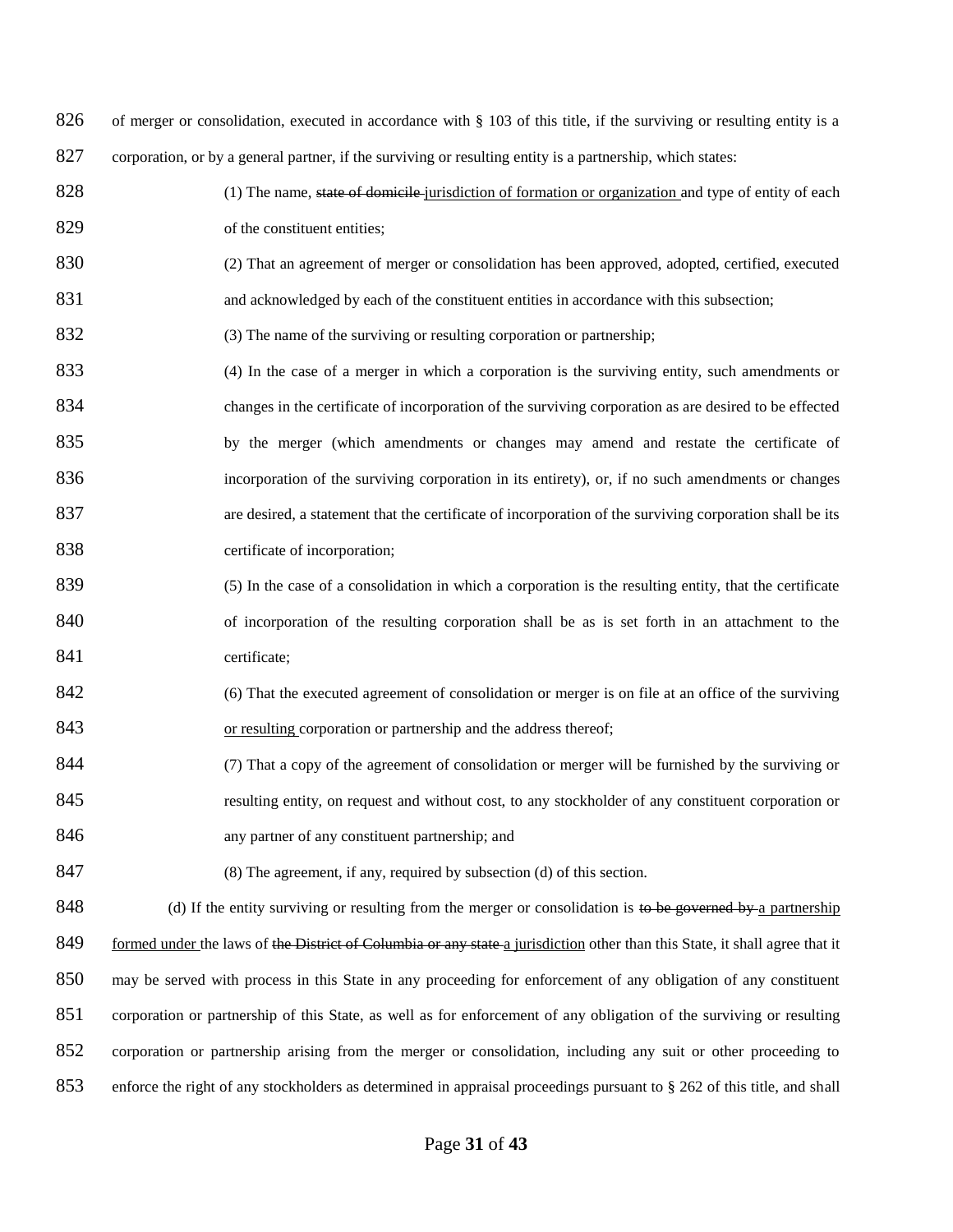irrevocably appoint the Secretary of State as its agent to accept service of process in any such suit or other proceedings and shall specify the address to which a copy of such process shall be mailed by the Secretary of State. Process may be served upon the Secretary of State under this subsection by means of electronic transmission but only as prescribed by the Secretary of State. The Secretary of State is authorized to issue such rules and regulations with respect to such service as the Secretary of State deems necessary or appropriate. In the event of such service upon the Secretary of State in accordance with this subsection, the Secretary of State shall forthwith notify such surviving or resulting corporation or partnership thereof by letter, directed to such surviving or resulting corporation or partnership at its address so specified, unless such surviving or resulting corporation or partnership shall have designated in writing to the Secretary of State a different address for such purpose, in which case it shall be mailed to the last address so designated. Such letter shall be sent by a mail or courier service that includes a record of mailing or deposit with the courier and a record of delivery evidenced by the signature of the recipient. Such letter shall enclose a copy of the process and any other papers served on the Secretary of State pursuant to this subsection. It shall be the duty of the plaintiff in the event of such service to serve process and any other papers in duplicate, to notify the Secretary of State that service is being effected pursuant to this subsection and to pay the Secretary of State the sum of \$50 for the use of the State, which sum shall be taxed as part of the costs in the proceeding, if the plaintiff shall prevail therein. The Secretary of State shall maintain an alphabetical record of any such service setting 870 forth the name of the plaintiff and the defendant, the title, docket number and nature of the proceeding in which 871 process has been served upon the Secretary of State, the fact that service has been effected pursuant to this subsection, the return date thereof, and the day and hour service was made. The Secretary of State shall not be 873 required to retain such information longer than 5 years from receipt of the service of process.

874 (e) Sections  $251(d)$ -(f),  $255(c)$  (second sentence) and (d)-(f),  $259-261$  and 328 of this title shall, insofar as 875 they are applicable, apply to mergers or consolidations between corporations and partnerships.

876 (f) Nothing in this section shall be deemed to authorize the merger of a charitable nonstock corporation into a partnership, if the charitable status of such nonstock corporation would thereby be lost or impaired; but a partnership may be merged into a charitable nonstock corporation which shall continue as the surviving corporation.

 Section 32. Amend § 264, Title 8 of the Delaware Code, by making insertions as shown by underline and 880 deletions as shown by strike through as follows: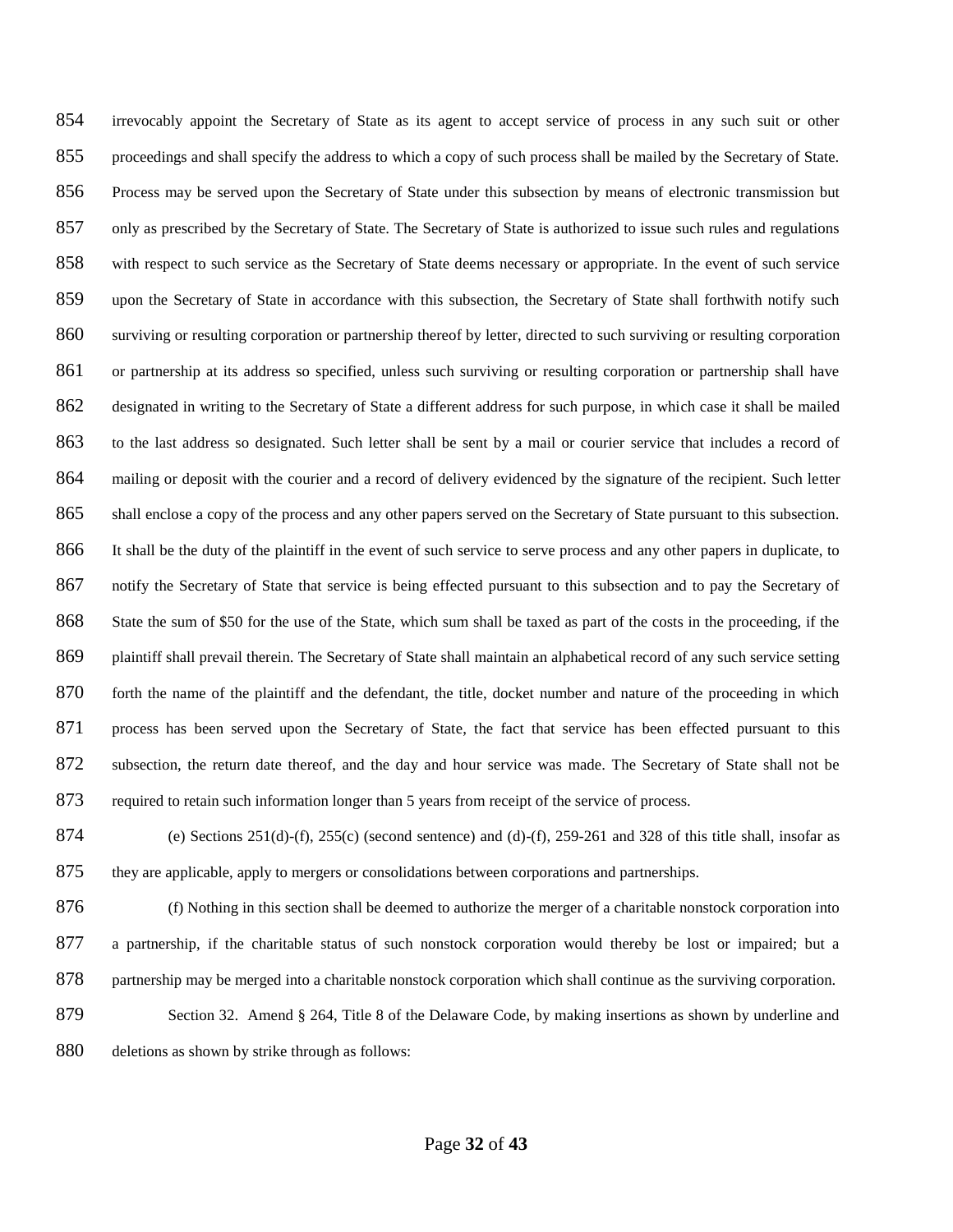881 § 264. Merger or consolidation of domestic corporations and limited liability companies; service of process 882 upon surviving or resulting corporation and or limited liability company.

883 (a) Any 1 or more corporations of this State may merge or consolidate with 1 or more limited liability 884 companies, of this State or of any other state or states of the United States, or of the District of Columbia, unless the 885 laws of such other state or states or the District of Columbia forbid unless the laws of the jurisdiction or jurisdictions under which such limited liability company or limited liability companies are formed prohibit such merger or consolidation. Such corporation or corporations and such 1 or more limited liability companies may merge with or into a surviving corporation, which may be any 1 of such corporations, or they may merge with or into a surviving limited liability company, which may be any 1 of such limited liability companies, or they may consolidate into a new resulting corporation, which corporation shall be a corporation of this State, or a limited liability company 891 formed by the consolidation, which shall be a corporation or limited liability company of this State or any other state 892 of the United States, or the District of Columbia, which permits such merger or consolidation, pursuant to an 893 agreement of merger or consolidation, as the case may be, complying and approved in accordance with this section. The term "limited liability company" as used in this section includes any limited liability company formed under the 895 laws of this State or the laws of any other jurisdiction. (b) Each such corporation and limited liability company shall enter into a written agreement of merger or 897 consolidation. The agreement shall state: 898 (1) The terms and conditions of the merger or consolidation; (2) The mode of carrying the same into effect; (3) In the case of a merger in which the surviving entity is a corporation of this State, such amendments or changes in the certificate of incorporation of the surviving corporation as are desired to be effected by the merger (which amendments or changes may amend and restate the certificate of incorporation of the surviving corporation in its entirety), or, if no such amendments or changes are desired, a statement that the certificate of incorporation of the surviving corporation shall be its certificate of incorporation; (4) In the case of a consolidation in which the resulting entity is a corporation of this State, that the certificate of incorporation of the resulting corporation shall be as is set forth in an attachment to 908 the agreement;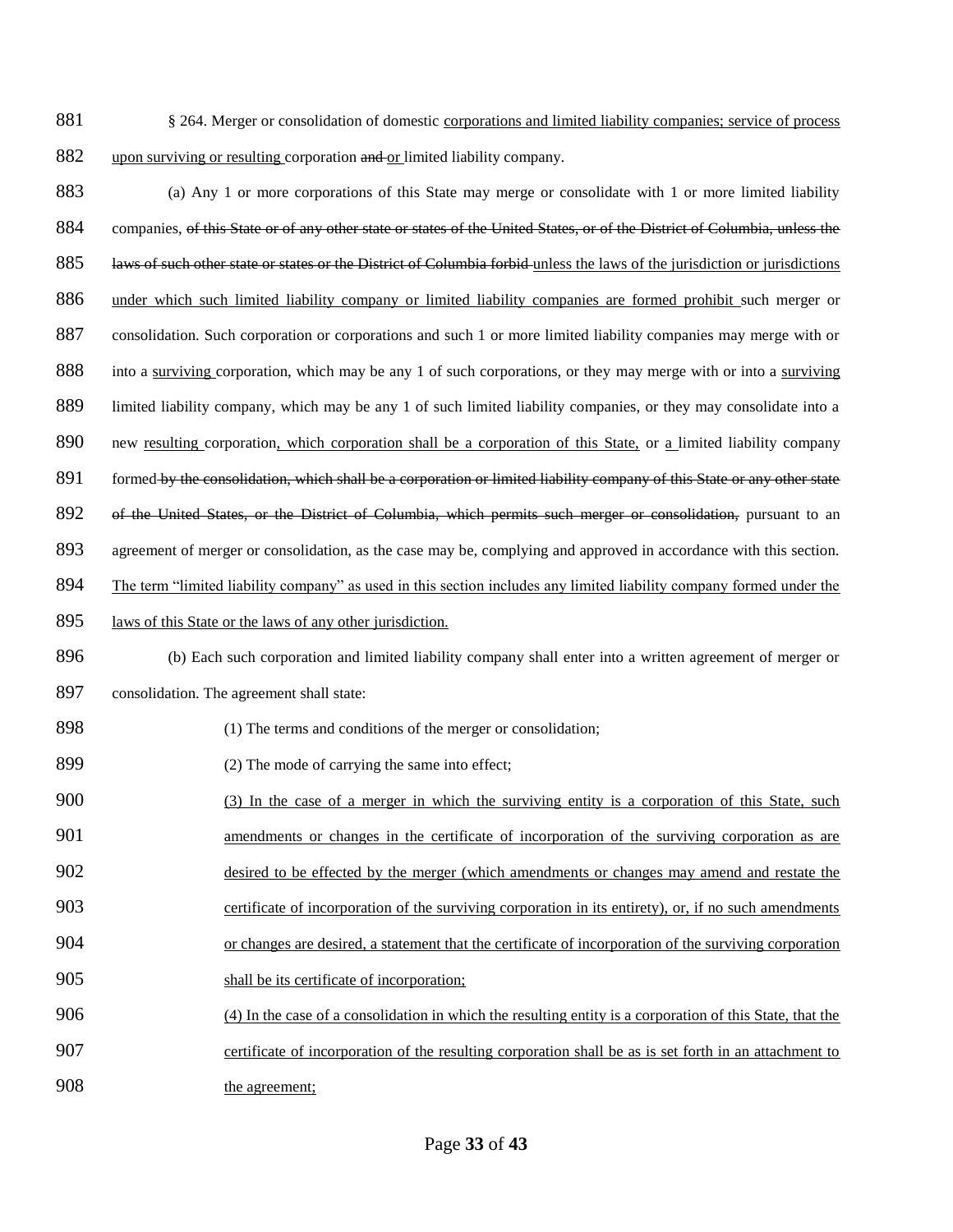$(3)(5)$  The manner, if any, of converting the shares of stock of each such corporation and the limited liability company interests of each such limited liability company into shares, limited liability company interests or other securities of the entity surviving or resulting from such merger or consolidation or of cancelling some or all of such shares or interests, and if any shares of any such corporation or any limited liability company interests of any such limited liability company are not to remain outstanding, to be converted solely into shares, limited liability company interests or other securities of the entity surviving or resulting from such merger or consolidation or to be cancelled, the cash, property, rights or securities of any other corporation or entity which the holders of such shares or limited liability company interests are to receive in exchange for, or upon conversion of such shares or limited liability company interests and the surrender of any certificates evidencing them, which cash, property, rights or securities of any other corporation or entity may be in addition to or in lieu of shares, limited liability company interests or other 921 securities of the entity surviving or resulting from such merger or consolidation; and

 (4)(6) Such other details or provisions as are deemed desirable, including, without limiting the generality of the foregoing, a provision for the payment of cash in lieu of the issuance or 924 recognition of fractional shares, rights, other securities or interests of the surviving or resulting 925 corporation or limited liability company- or of any other corporation or entity the shares, rights, other securities or interests of which are to be received in the merger or consolidation, or for some

other arrangement with respect thereto, consistent with § 155 of this title; and

 (7) Such other provisions or facts as shall be required to be set forth in an agreement of merger or consolidation (including any provision for amendment of the limited liability company agreement and certificate of formation (or equivalent documents) of the surviving limited liability company)

by the laws of each jurisdiction under which any of the limited liability companies are formed.

 Any of the terms of the agreement of merger or consolidation may be made dependent upon facts ascertainable outside of such agreement, provided that the manner in which such facts shall operate upon the terms of the agreement is clearly and expressly set forth in the agreement of merger or consolidation. The term "facts," as used in the preceding sentence, includes, but is not limited to, the occurrence of any event, including a determination 936 or action by any person or body, including the corporation.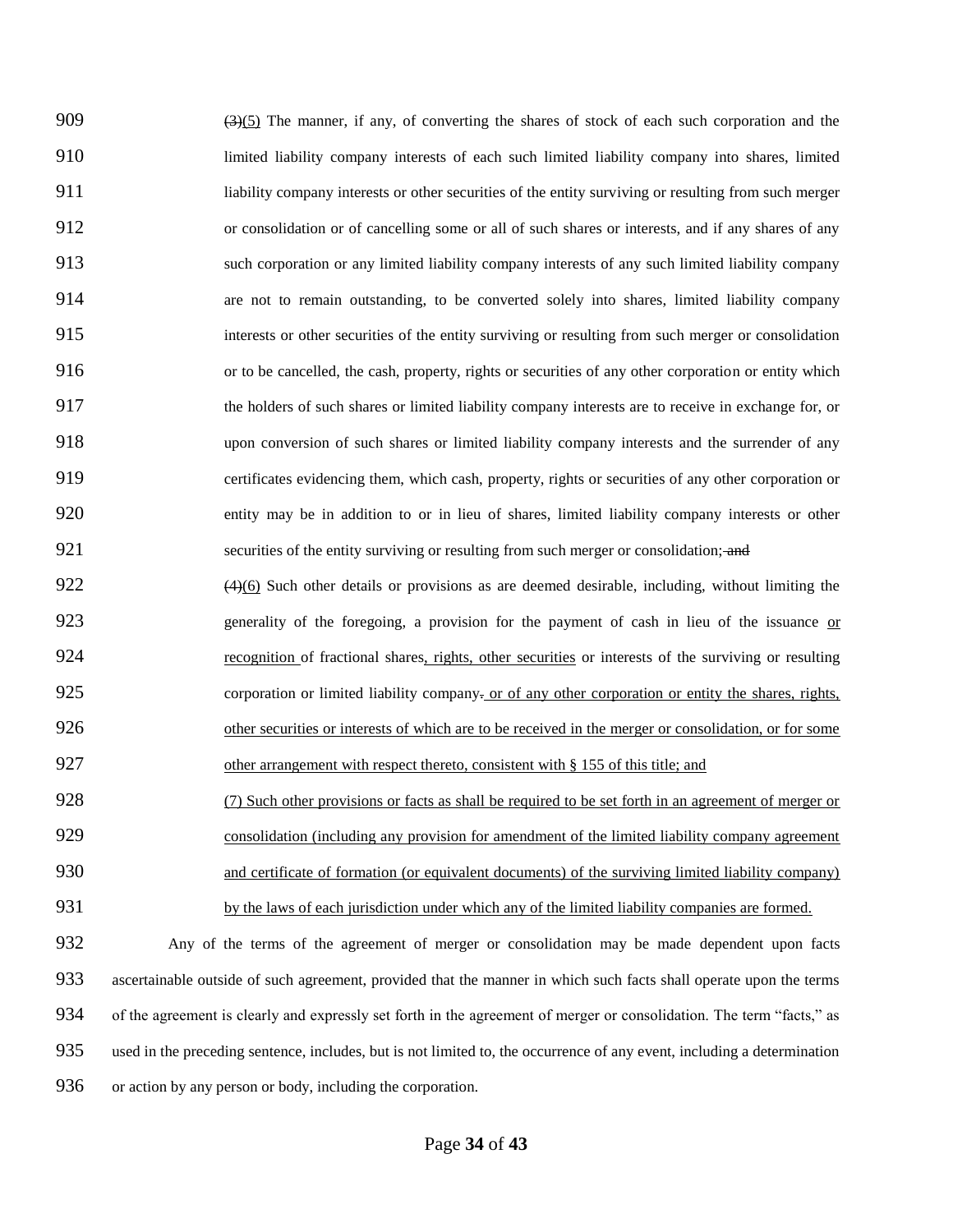(c) The agreement required by subsection (b) of this section shall be adopted, approved, certified, executed and acknowledged by each of the corporations in the same manner as is provided in § 251 or § 255 of this title and, in the case of the limited liability companies, in accordance with their limited liability company agreements and in 940 accordance with the laws of the state-jurisdiction under which they are formed, as the case may be. The agreement shall be filed and shall become effective for all purposes of the laws of this State when and as provided in § 251 or § 255 of this title with respect to the merger or consolidation of corporations of this State. In lieu of filing the agreement of merger or consolidation, the surviving or resulting corporation or limited liability company may file a certificate of merger or consolidation, executed in accordance with § 103 of this title, if the surviving or resulting entity is a corporation, or by an authorized person, if the surviving or resulting entity is a limited liability company, which states:

947 (1) The name and state of domicile jurisdiction of formation or organization of each of the constituent entities;

 (2) That an agreement of merger or consolidation has been approved, adopted, certified, executed and acknowledged by each of the constituent entities in accordance with this subsection;

(3) The name of the surviving or resulting corporation or limited liability company;

 (4) In the case of a merger in which a corporation is the surviving entity, such amendments or changes in the certificate of incorporation of the surviving corporation as are desired to be effected by the merger (which amendments or changes may amend and restate the certificate of incorporation of the surviving corporation in its entirety), or, if no such amendments or changes are desired, a statement that the certificate of incorporation of the surviving corporation shall be its certificate of incorporation;

 (5) In the case of a consolidation in which a corporation is the resulting entity, that the certificate of incorporation of the resulting corporation shall be as is set forth in an attachment to the certificate;

 (6) That the executed agreement of consolidation or merger is on file at an office of the surviving or resulting corporation or limited liability company and the address thereof;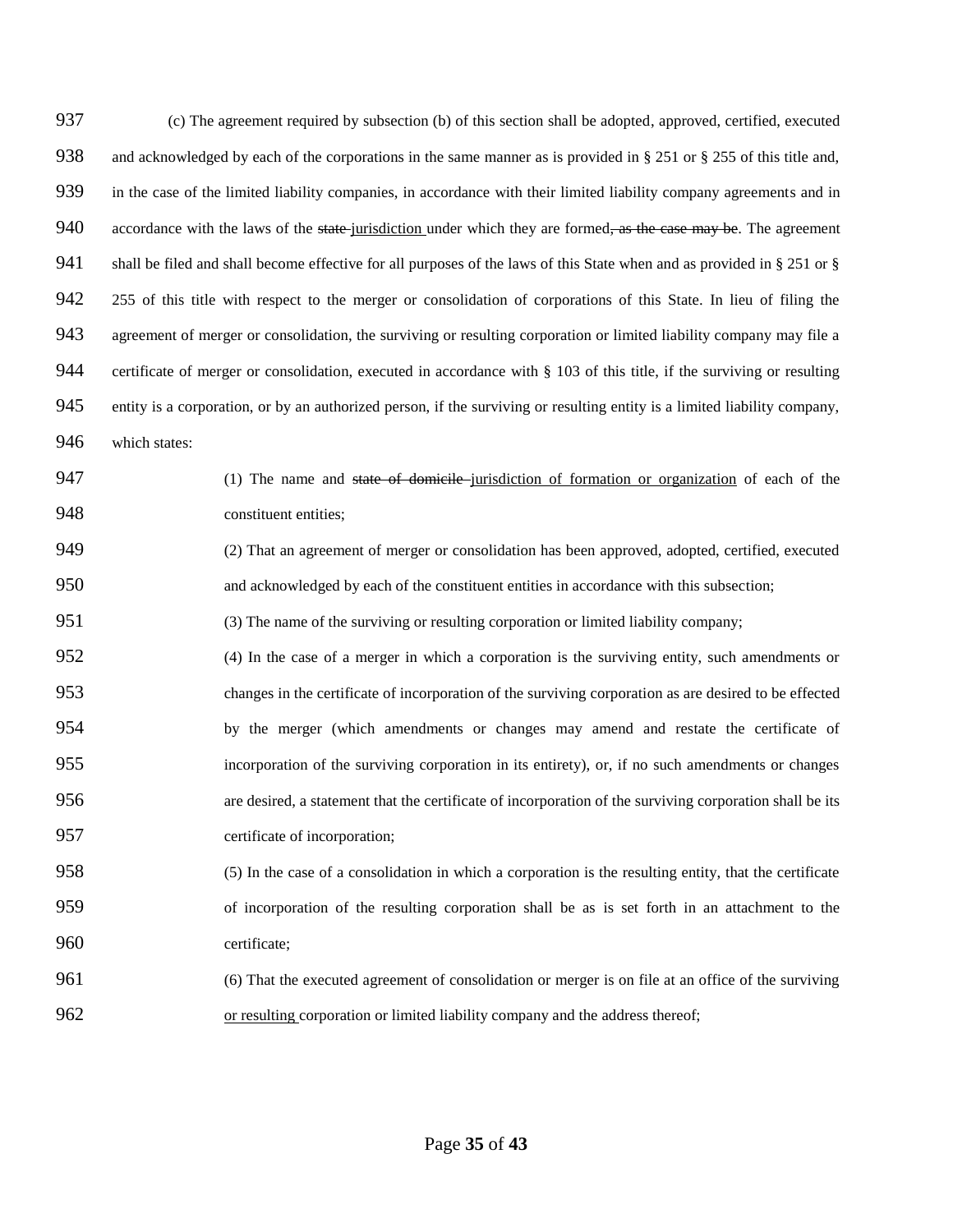(7) That a copy of the agreement of consolidation or merger will be furnished by the surviving or resulting entity, on request and without cost, to any stockholder of any constituent corporation or any member of any constituent limited liability company; and

(8) The agreement, if any, required by subsection (d) of this section.

967 (d) If the entity surviving or resulting from the merger or consolidation is to be governed by a limited 968 liability company formed under the laws of the District of Columbia or any state a jurisdiction other than this State, it shall agree that it may be served with process in this State in any proceeding for enforcement of any obligation of any constituent corporation or limited liability company of this State, as well as for enforcement of any obligation of the surviving or resulting corporation or limited liability company arising from the merger or consolidation, including any suit or other proceeding to enforce the right of any stockholders as determined in appraisal proceedings pursuant to the provisions of § 262 of this title, and shall irrevocably appoint the Secretary of State as its agent to accept service of process in any such suit or other proceedings and shall specify the address to which a copy of such process shall be mailed by the Secretary of State. Process may be served upon the Secretary of State under this subsection by means of electronic transmission but only as prescribed by the Secretary of State. The Secretary of State is authorized to issue such rules and regulations with respect to such service as the Secretary of State deems necessary or appropriate. In the event of such service upon the Secretary of State in accordance with this subsection, the Secretary of State shall forthwith notify such surviving or resulting corporation or limited liability company thereof by letter, directed to such surviving or resulting corporation or limited liability company at its address so specified, unless such surviving or resulting corporation or limited liability company shall have designated in writing to the Secretary of State a different address for such purpose, in which case it shall be mailed to the last address so designated. Such letter shall be sent by a mail or courier service that includes a record of mailing or deposit with the courier and a record of delivery evidenced by the signature of the recipient. Such letter shall enclose a copy of the process and any other papers served on the Secretary of State pursuant to this subsection. It shall be the duty of the plaintiff in the event of such service to serve process and any other papers in duplicate, to notify the Secretary of State that service is being effected pursuant to this subsection and to pay the Secretary of State the sum of \$50 for the use of the State, which sum shall be taxed as part of the costs in the proceeding, if the plaintiff shall prevail therein. The Secretary of State shall maintain an alphabetical record of any such service setting forth the name of the plaintiff and the defendant, the title, docket number and nature of the proceeding in which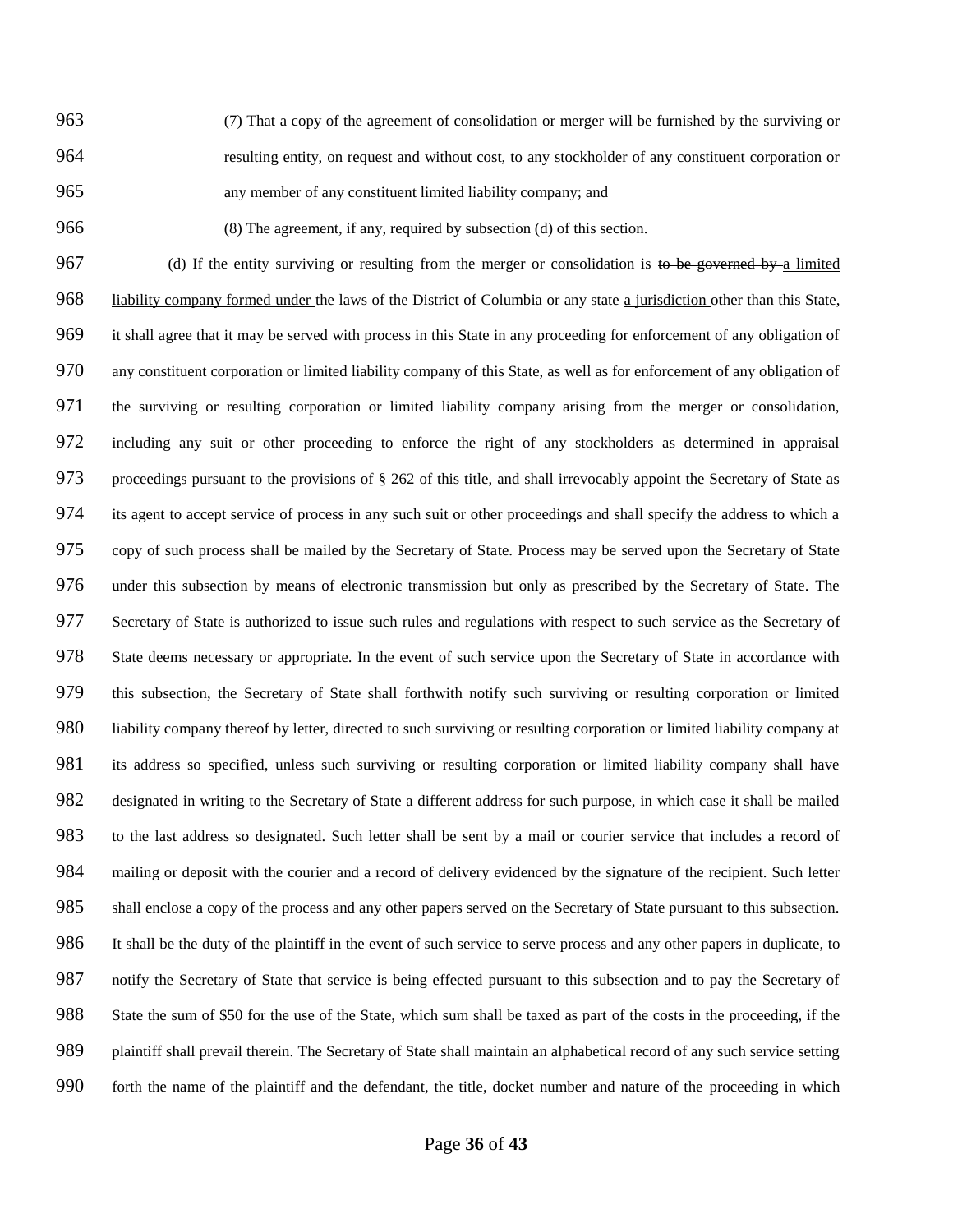process has been served upon the Secretary of State, the fact that service has been effected pursuant to this subsection, the return date thereof, and the day and hour service was made. The Secretary of State shall not be required to retain such information longer than 5 years from receipt of the service of process.

 (e) Sections 251(d)-(f), 255(c) (second sentence) and (d)-(f), 259-261 and 328 of this title shall, insofar as they are applicable, apply to mergers or consolidations between corporations and limited liability companies.

 (f) Nothing in this section shall be deemed to authorize the merger of a charitable nonstock corporation into a limited liability company, if the charitable status of such nonstock corporation would thereby be lost or impaired; but a limited liability company may be merged into a charitable nonstock corporation which shall continue as the surviving corporation.

 Section 33. Amend § 267(a), Title 8 of the Delaware Code, by making insertions as shown by underline 1001 and deletions as shown by strike through as follows:

 (a) In any case in which: (1) at least 90% of the outstanding shares of each class of the stock of a corporation or corporations (other than a corporation which has in its certificate of incorporation the provision 1004 required by § 251(g)(7)(i) of this title), of which class there are outstanding shares that, absent this subsection, 1005 would be entitled to vote on such merger, is owned by an entity,  $\frac{\text{and}(2)}{2}$  1 or more of such corporations is a 1006 corporation of this State, and (3) any entity or corporation that is not an entity or corporation of this State is an entity 1007 or corporation of any other state or the District of Columbia, the laws of which do not forbid-unless the laws of the jurisdiction or jurisdictions under which such entity or such foreign corporations are formed or organized prohibit such merger, the entity having such stock ownership may either merge the corporation or corporations into itself and assume all of its or their obligations, or merge itself, or itself and 1 or more of such corporations, into 1 of the other corporations by (a) authorizing such merger in accordance with such entity's governing documents and the laws of the jurisdiction under which such entity is formed or organized and (b) acknowledging and filing with the Secretary of State, in accordance with § 103 of this title, a certificate of such ownership and merger certifying (i) that such merger was authorized in accordance with such entity's governing documents and the laws of the jurisdiction under which such entity is formed or organized, such certificate executed in accordance with such entity's governing documents and in accordance with the laws of the jurisdiction under which such entity is formed or organized and (ii) the type of entity of each constituent entity to the merger; provided, however, that in case the entity shall not own all the outstanding stock of all the corporations, parties to a merger as aforesaid, (A) the certificate of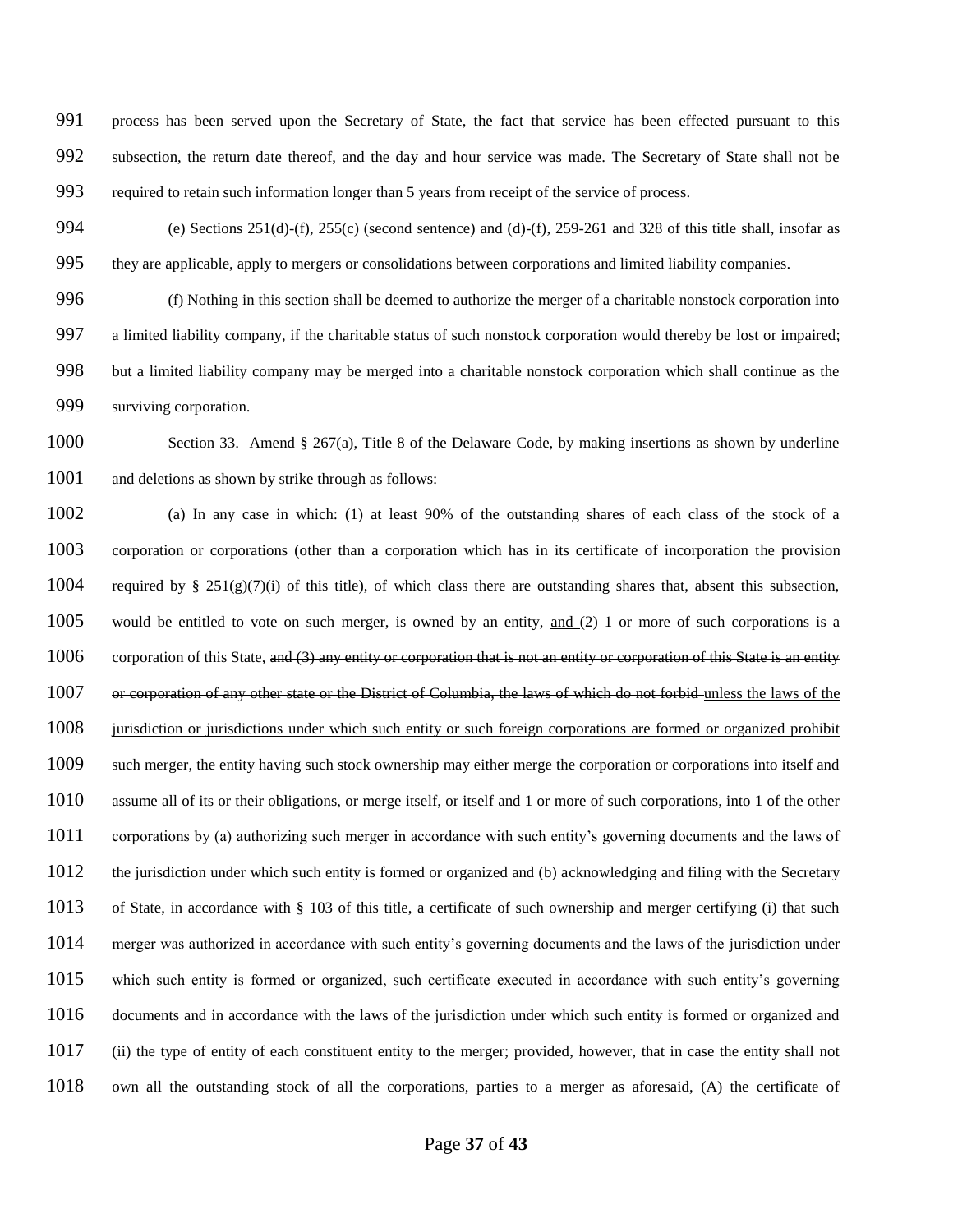ownership and merger shall state the terms and conditions of the merger, including the securities, cash, property, or rights to be issued, paid, delivered or granted by the surviving constituent party upon surrender of each share of the corporation or corporations not owned by the entity, or the cancellation of some or all of such shares and (B) such terms and conditions of the merger may not result in a holder of stock in a corporation becoming a general partner in a surviving entity that is a partnership (other than a limited liability partnership or a limited liability limited partnership). Any of the terms of the merger may be made dependent upon facts ascertainable outside of the 1025 certificate of ownership and merger, provided that the manner in which such facts shall operate upon the terms of the merger is clearly and expressly set forth in the certificate of ownership and merger. The term "facts," as used in the preceding sentence, includes, but is not limited to, the occurrence of any event, including a determination or 1028 action by any person or body, including the entity. If the surviving constituent party exists is an entity formed or 1029 organized under the laws of the District of Columbia or any state or a jurisdiction other than this State, (1) § 252(d) of this title shall also apply to a merger under this section; if the surviving constituent party is the entity, the word 1031 "corporation" where applicable, as used in  $\S$  252(d) of this title, shall be deemed to include an entity as defined herein; and (2) the terms and conditions of the merger shall obligate the surviving constituent party to provide the agreement, and take the actions, required by § 252(d) of this title.

 Section 34. Amend § 267(d), Title 8 of the Delaware Code, by making insertions as shown by underline and deletions as shown by strike through as follows:

- 1036 (d) A merger may be effected under this section although 1 or more of the constituent parties is a 1037 corporation organized under the laws of a jurisdiction other than 1 of the United States; provided that the laws of 1038 such jurisdiction do not forbid such merger.
- Section 35. Amend § 267(e), Title 8 of the Delaware Code, by making insertions as shown by underline and deletions as shown by strike through as follows:
- 1041 (e)(d) As used in this section only, the term:
- 1042 (1) "Constituent party" means an entity or corporation to be merged pursuant to this section;
- (2) "Eentity" means a partnership (whether general (including a limited liability partnership) or limited (including a limited liability limited partnership)), limited liability company, any association of the kind commonly known as a joint-stock association or joint-stock company and any unincorporated association, trust or enterprise having members or having outstanding shares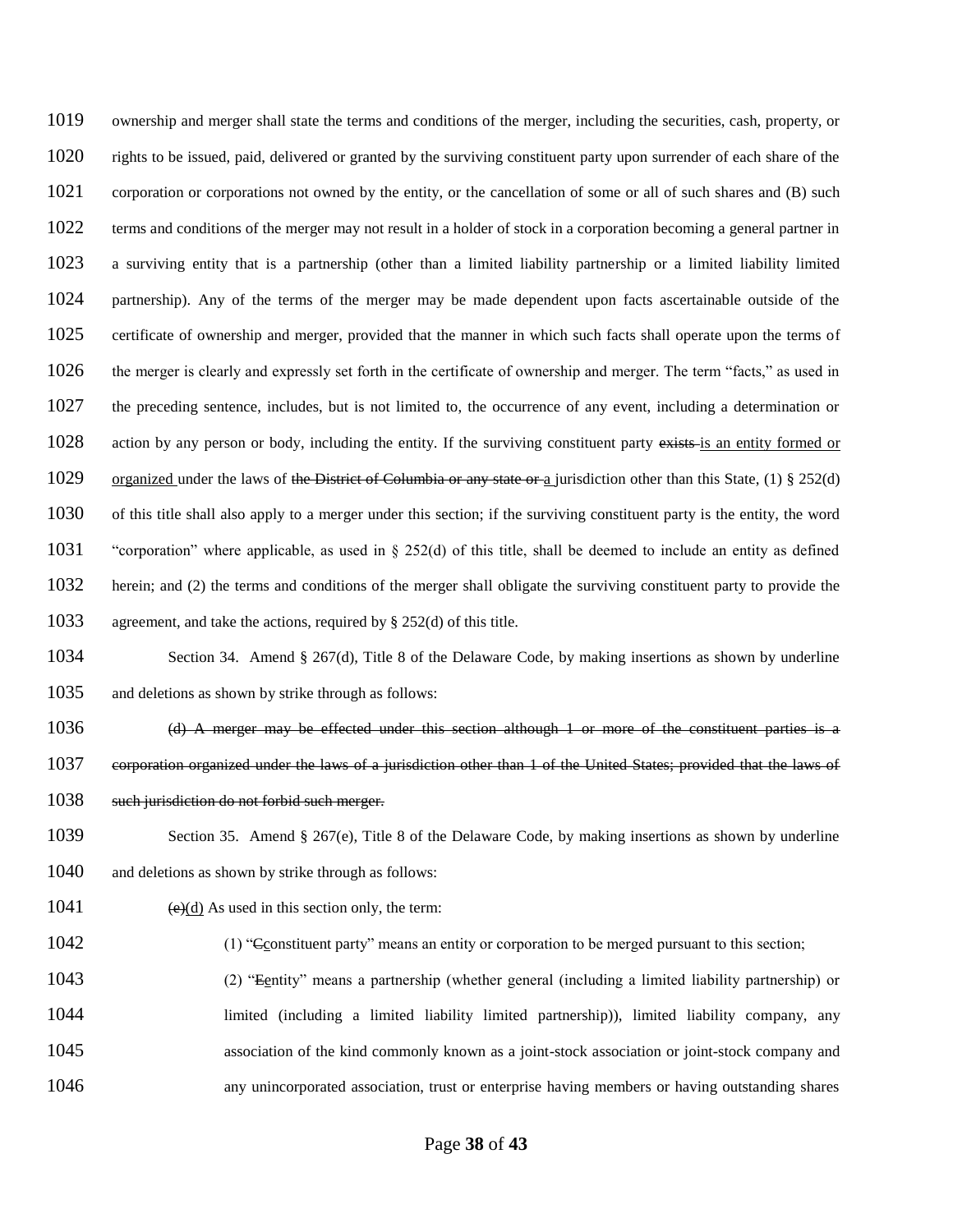- 1047 of stock or other evidences of financial or beneficial interest therein, whether formed or organized 1048 by agreement or under statutory authority or otherwise and whether formed or organized under the 1049 laws of this State or the laws of any other jurisdiction; and
- 1050 (3) "Ggoverning documents" means a partnership agreement, limited liability company agreement, 1051 articles of association or any other instrument containing the provisions by which an entity is

1052 formed or organized.

- 1053 Section 36. Amend § 364, Title 8 of the Delaware Code, by making insertions as shown by underline and 1054 deletions as shown by strike through as follows:
- 1055 § 364 Stock certificates; notices regarding uncertificated stock.

1056 Any stock certificate issued by a public benefit corporation shall note conspicuously that the corporation is 1057 a public benefit corporation formed pursuant to this subchapter. Any notice sent given by a public benefit corporation 1058 pursuant to  $\S 151(f)$  of this title shall state conspicuously that the corporation is a public benefit corporation formed 1059 pursuant to this subchapter.

1060 Section 37. Amend § 374, Title 8 of the Delaware Code, by making insertions as shown by underline and 1061 deletions as shown by strike through as follows:

1062 § 374. Annual report.

1063 Annually Oon or before June 30 in each year, a foreign corporation doing business in this State shall file a 1064 report with the Secretary of State. The report shall be made on behalf of on a form designated by the Secretary of 1065 State and shall be signed by the corporation's  $\rightarrow$  its president, secretary, treasurer or other proper officer duly 1066 authorized so to act, or by any 2 of its directors, or if filing an initial report by any incorporator in the event its board 1067 of directors shall not have been elected. The fact that an individual's name is signed on a certification attached to a 1068 corporate report shall be prima facie evidence that such individual is authorized to certify the report on behalf of the 1069 corporation; however the official title or position of the individual signing the corporate report shall be designated.  $1070$  The report shall be on a calendar year basis and shall state the address (in accordance with  $\frac{1}{2}$  131(c) of this title) of 1071 its registered office in this State; the name of its registered agent at such address upon whom service of process 1072 against the corporation may be served; the address (which shall include the street, number, city, state or foreign  $1073$  country) of the main or headquarters place of business of the corporation without this State; the names and addresses 1074 of all the directors and officers of the corporation and when the term of each expires; the date appointed for the next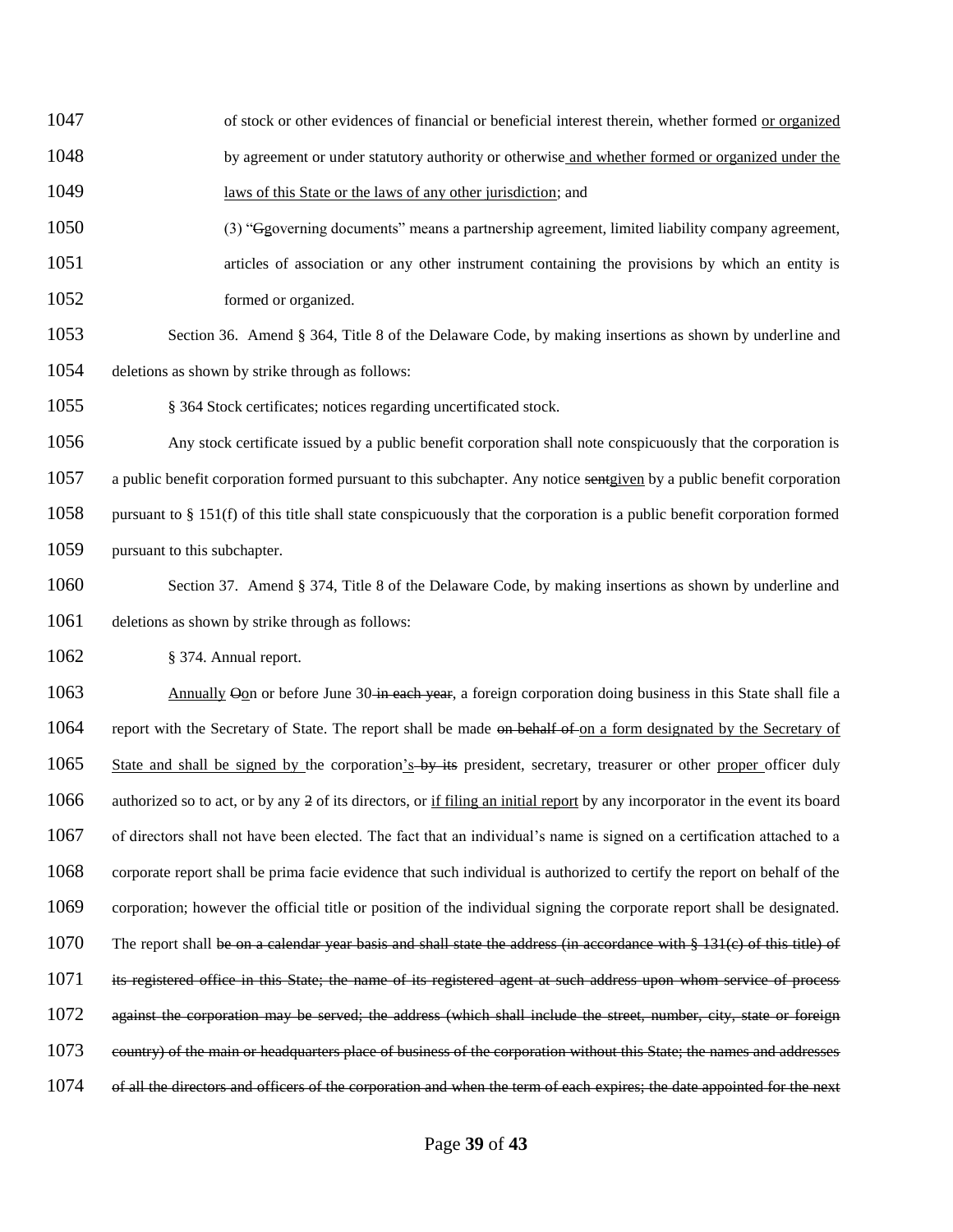- 1075 annual meeting of the stockholders for the election of directors; the number of shares of each class of its capital
- 1076 stock which it is authorized to issue, if any, and the par value thereof when applicable; and the number of shares of
- 1077 each class of the capital stock actually issued, if any; the amount of capital invested in real estate and other property
- 1078 in this State, and the tax paid thereon; and, if exempt from taxation in this State for any cause, the specific facts
- 1079 entitling the corporation to such exemption from taxation. contain the following information:
- (1) The location of its registered office in this State, which shall include the street, number, city and postal 1081 code;
- (2) The name of the agent upon whom service of process against the corporation may be served;
- (3) The location of the principal place of business of the corporation, which shall include the street, 1084 number, city, state or foreign country; and
- (4) The names and addresses of all the directors as of the filing date of the report and the name and address 1086 of the officer who signs the report.
- If any officer or director of a foreign corporation required to file an annual report with the Secretary of State shall knowingly make any false statement in the report, such officer or director shall be guilty of perjury.
- Section 38. Amend § 502(a), Title 8 of the Delaware Code, by making insertions as shown by underline and deletions as shown by strike through as follows:
- (a) Annually on or before March 1, every corporation now existing or hereafter incorporated under Chapter 1 of this title or which has accepted the Constitution of this State, shall make an annual franchise tax report to the Secretary of State. The report shall be made on a form designated by the Secretary of State and shall be signed by the corporation's president, secretary, treasurer or other proper officer duly authorized so to act, or by any of its directors, or if filing an initial report by any incorporator in the event its board of directors shall not have been elected. The fact that an individual's name is signed on the report shall be prima facie evidence that such individual is authorized to certify the report on behalf of the corporation; however, the official title or position of the individual signing the corporate report shall be designated. The report shall contain the following information:
- (1) The location of its registered office in this State, which shall include the street, number, city and postal
	- 1100 codestated with the degree of particularity required by  $\frac{8}{3}$  102(a)(2) of this title;
- 
- (2) The name of the agent upon whom service of process against the corporation may be served;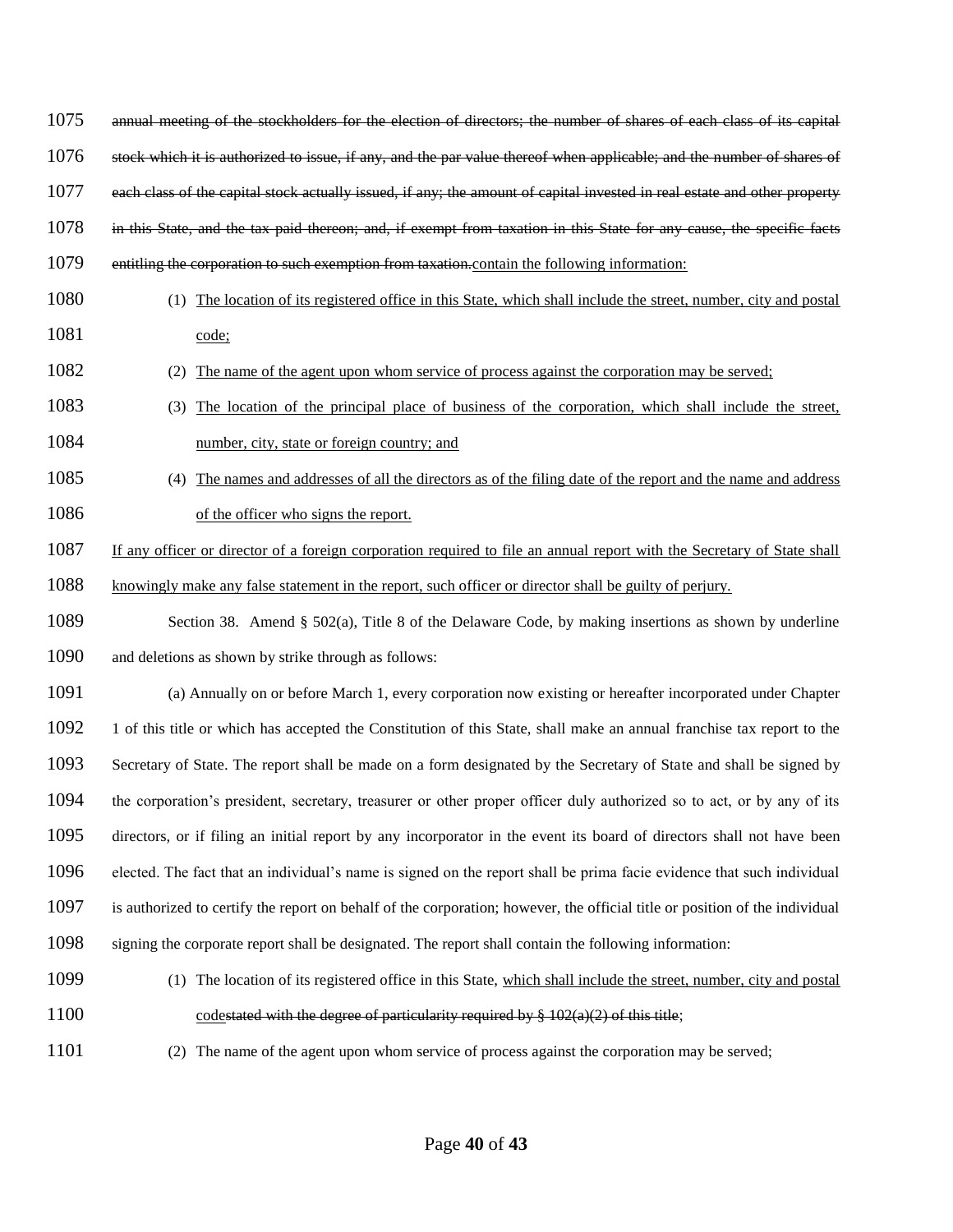- 1102 (3) The location (city, town, street and number of same, if number there be) of the principal place of 1103 business of the corporation, which shall include the street, number, city, state or foreign country;
- (4) The names and addresses of all the directors as of the filing date of the report and the name and address of the officer who signs the report; provided, that other than an initial report, all reports shall list a director or directors excepting any report filed in conjunction with a certificate of dissolution filed by 1107 an incorporator pursuant to § 274 of this title or a certificate of dissolution filed pursuant to § 275(c) of 1108 this title;
- (5) The number of shares and the par value per share of each class of capital stock having a par value and the number of shares of each class of stock without par value which the corporation is authorized to issue;
- (6) If exempt from taxation for any cause, the specific facts entitling the corporation to exemption from taxation; and
- (7) Such additional information, schedules and attachments as the Secretary shall require to ascertain the **franchise tax due to the State.**
- Section 39. Sections 1 through 7 and 11 through 38 shall be effective on August 1, 2017.

Section 40. Sections 8 through 10 shall be effective only for actions taken by consent having a record date,

for purposes of determining the stockholders or members entitled to consent, on or after August 1, 2017.

### **SYNOPSIS**

 Section 1. Sections 1, 2, 5, 6, 7, 11 and 36 of this Act amend Sections 151(f), 202(a), 219(a), 219(c), 224, 232(c) and 364 of Title 8, respectively. Amendments to Sections 219, 224 and 232 and related provisions are 1122 intended to provide specific statutory authority for Delaware corporations to use networks of electronic databases (examples of which are described currently as "distributed ledgers" or a "blockchain") for the creation and maintenance of corporate records, including the corporation's stock ledger. Section 219(c), as amended, now includes a definition of "stock ledger." Section 224, as amended, requires that the stock ledger serve three functions contemplated by the Delaware General Corporation Law: it must enable the corporation to prepare the list of stockholders specified in Sections 219 and 220; it must record the information specified in Sections 156, 159, 217(a) and 218; and, as required by Section 159, it must record transfers of stock as governed by Article 8 of subtitle I of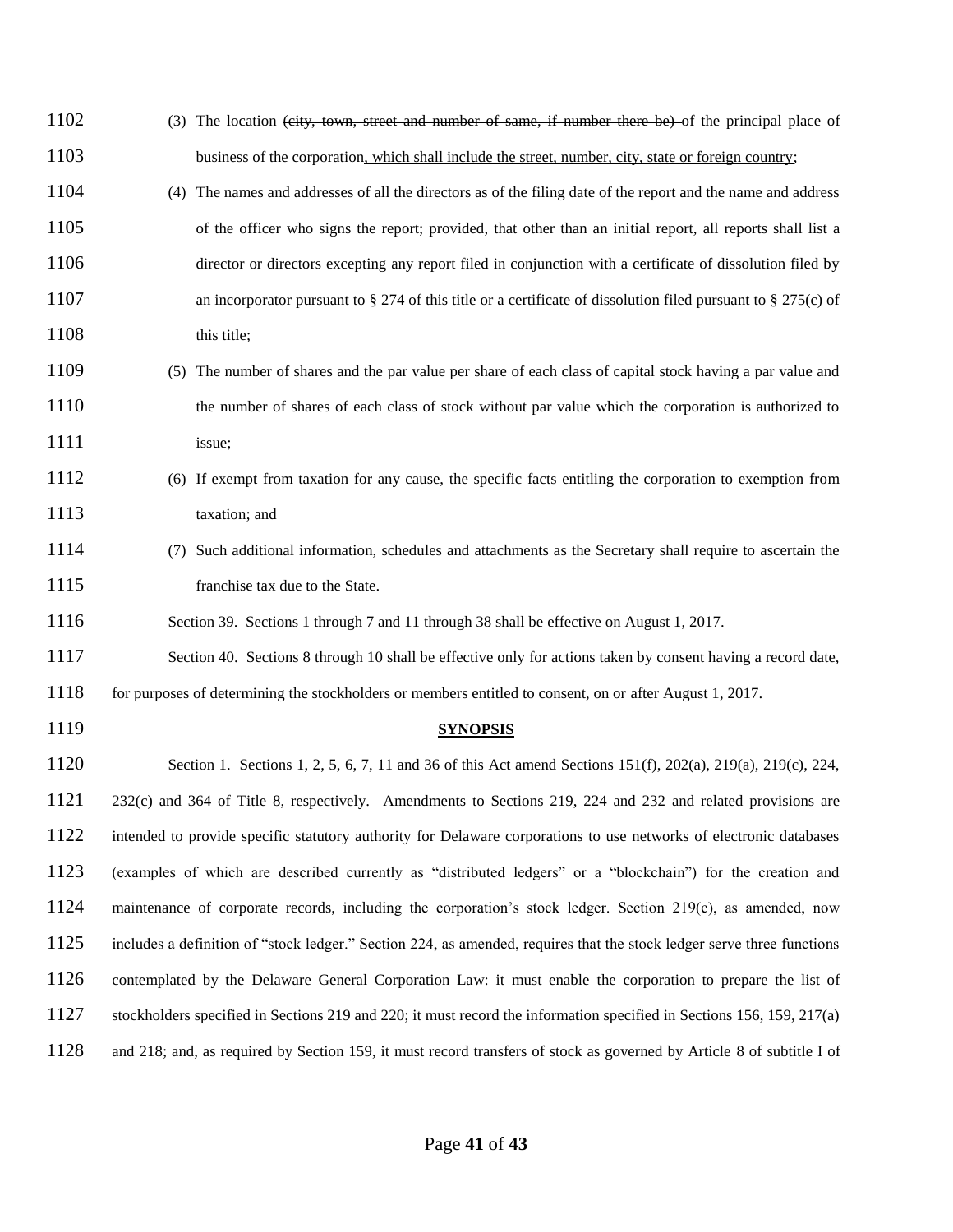Title 6. Sections 151, 202 and 364 are also amended to clarify that the notices given to holders of uncertificated 1130 shares pursuant to those sections may be given by electronic transmission.

 Section 2. Sections 3 and 4 of this Act amend Section 203(b) of Title 8. The amendments to Section 1132 203(b)(3) clarify that an amendment to the corporation's certificate of incorporation opting out of the restrictions on business combinations under that section becomes effective at the date and time such amendment becomes effective under Section 103 (in the case of a corporation that has never had a class of voting stock listed on a national securities exchange or held of record by more than 2,000 stockholders and that has not elected through its original certificate of incorporation or any amendment thereto to be governed by Section 203) or 12 months after the effective date of such amendment (in the case of all other corporations), rather than, in each case, the time at which 1138 the amendment is adopted by stockholders. The amendment to the last sentence of Section 203(b) adopts the same 1139 language with respect to the effectiveness of an amendment as added in Section 203(b)(3).

 Section 3. Sections 8, 9 and 10 of this Act amend Sections 228(c), 228(d) and 228(e) of Title 8, respectively. Section 228 is amended to provide that a consent need not bear the date of signature of the stockholder or member signing the consent. The amendments to Section 228(c) also provide that the sixty-day period for the delivery of consents will start on the first date a consent is delivered to the corporation. The amendments eliminate 1144 surplus language that specified where consents had to be delivered.

 Section 4. Sections 12 through 35 of this Act amend the provisions on mergers and consolidations in subchapter IX of chapter 1 of Title 8. Sections 254, 263 and 264 are amended to permit mergers of Delaware corporations with joint-stock or other associations, limited liability companies and partnerships formed or organized under the laws of a non-US jurisdiction. Sections 252, 253, 258 and 267 are amended to use the term "foreign corporation" (as such term is defined in Section 371(a)) to refer consistently to mergers with a corporation organized 1150 under the laws of any jurisdiction other than the State of Delaware. Sections 255 and 256 are amended to clarify how membership interests in a non-stock corporation may be treated in a merger and, as a result, redundant language to this effect in Section 257 is eliminated. All sections relating to mergers are amended to conform language to eliminate inconsistencies. The term "organized" is used with respect to corporations and refers to the method by which a corporation is formed, incorporated, created or otherwise comes into being under the laws governing its internal affairs. The term "formed" is used with respect to non-corporate entities and includes the method by which 1156 a non-corporate entity is formed, created or otherwise comes into being under the laws governing its internal affairs.